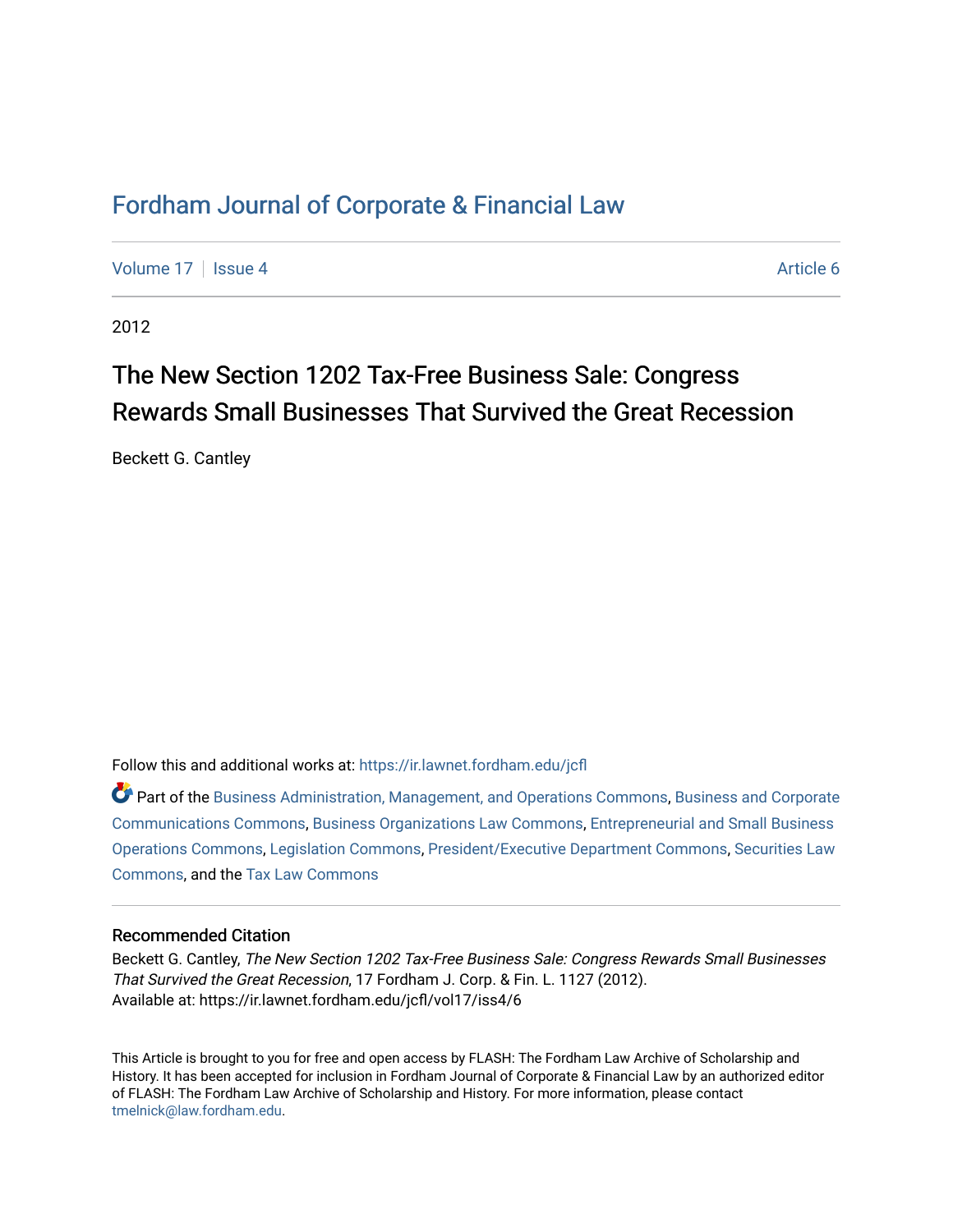## The New Section 1202 Tax-Free Business Sale: Congress Rewards Small Businesses That Survived the Great Recession

## Cover Page Footnote

Beckett G. Cantley is an Associate Professor of Law at Atlanta's John Marshall Law School. B.A., University of California, Berkley, 1989; J.D., cum laude, Southwestern University School of Law, 1995; LL.M. in Taxation, University of Florida, College of Law, 1997. Professor Cantley would like to thank Abigail Williams for her assistance as a Research Assistant on this Article.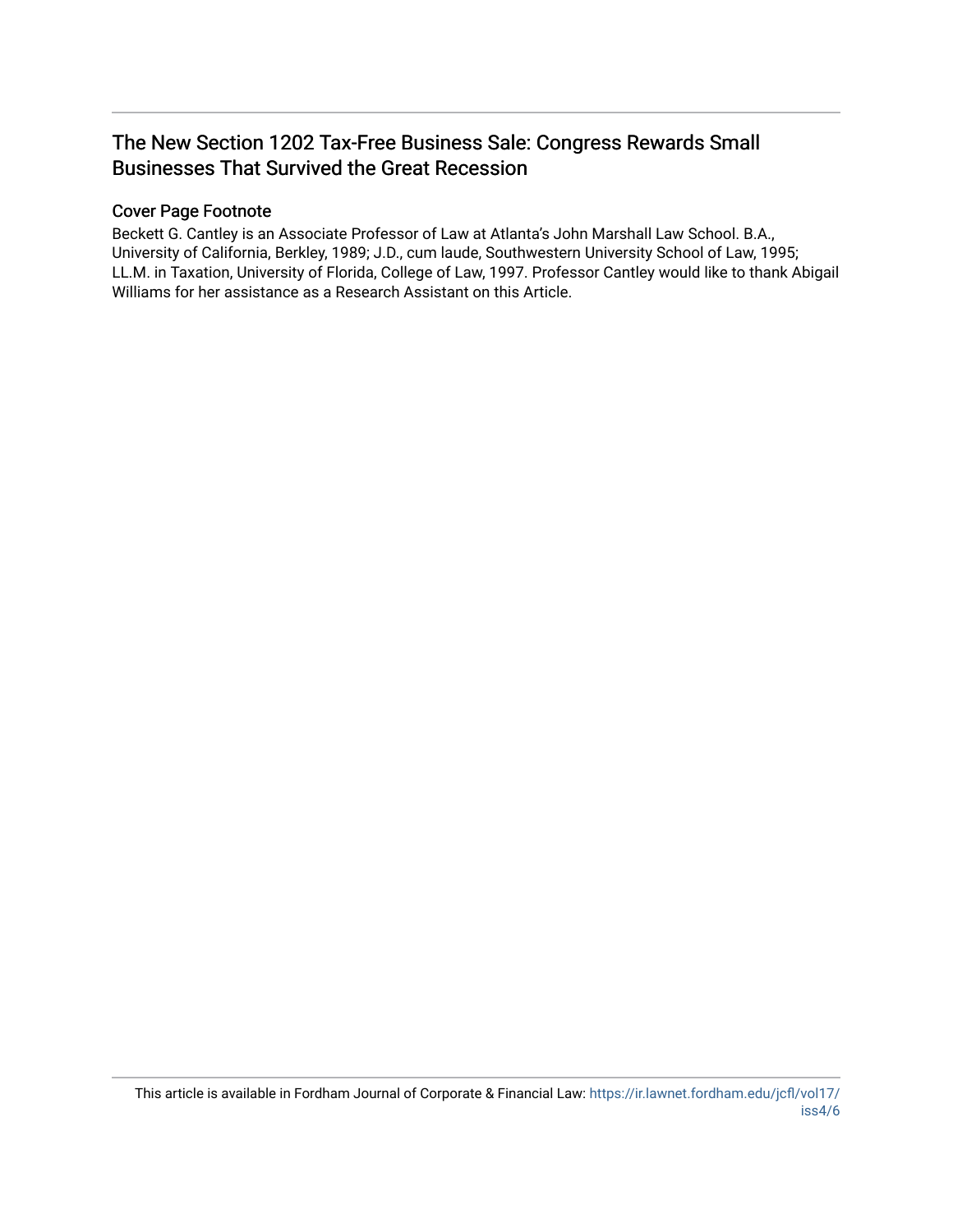

## THE NEW SECTION 1202 TAX-FREE BUSINESS SALE: CONGRESS REWARDS SMALL BUSINESSES THAT SURVIVED THE GREAT RECESSION

*Beckett G. Cantley*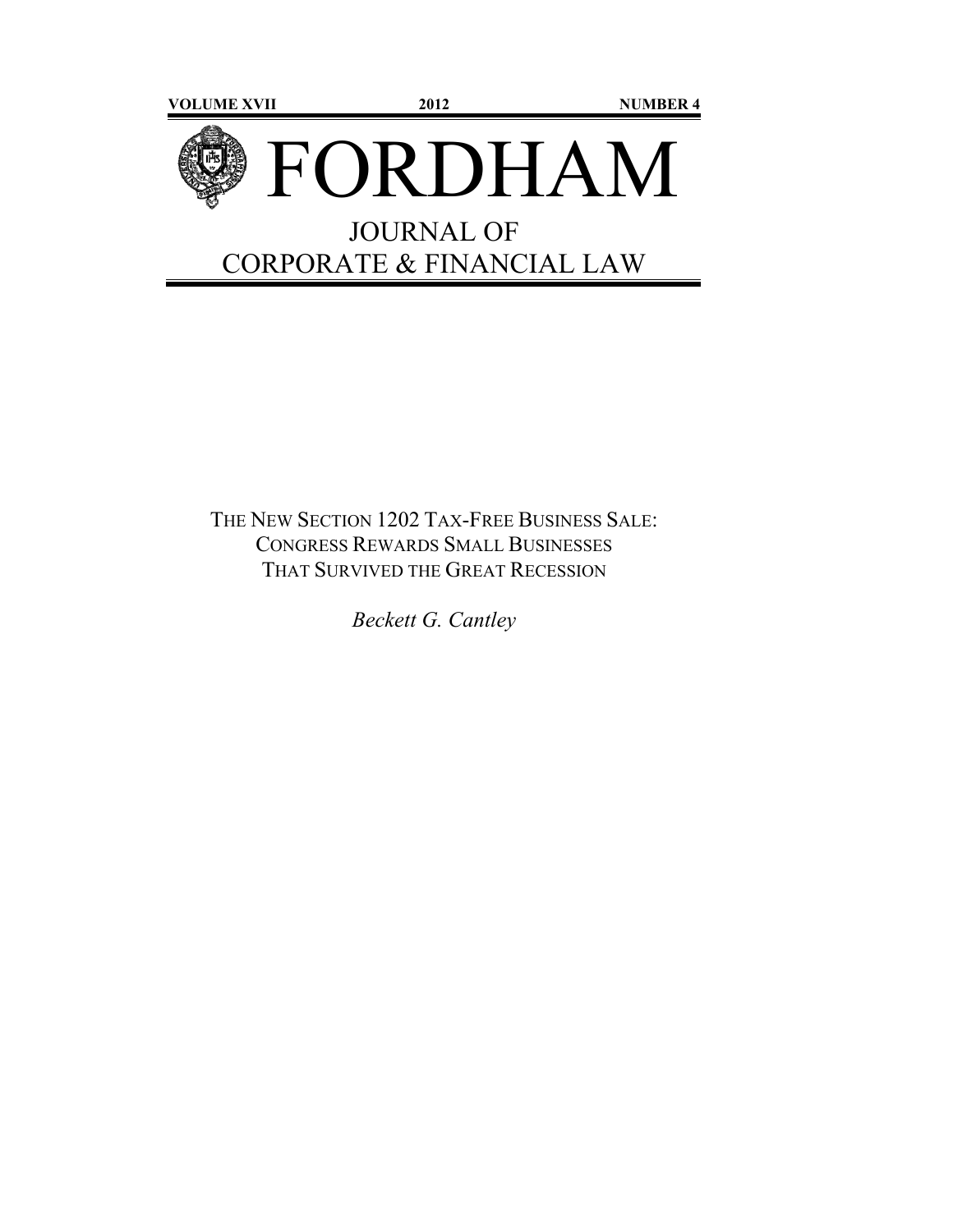## **THE NEW SECTION 1202 TAX-FREE BUSINESS SALE: CONGRESS REWARDS SMALL BUSINESSES THAT SURVIVED THE GREAT RECESSION**

## *Beckett G. Cantley\**

#### **ABSTRACT**

On September 27, 2010, President Barack Obama signed the Creating Small Business Jobs Act of 2010 ("SBJA") that contains a temporary amendment to Internal Revenue Code ("IRC") § 1202. The amendment permits original shareholders of eligible corporation stock to sell the stock without being taxed on the sale. The temporary amendment initially only applied to certain stock acquired after the enactment of the SBJA and before January 1, 2011, but the amendment was extended on December 17, 2010 for another year ending January 1, 2012. With the impending sunset of the 15% capital gains rate at the end of 2012, this 100% exclusion from both capital gains taxes and the alternative minimum tax ("AMT"), would be a very big financial windfall to business owners with qualified small business stock ("QSBS"). A qualified small business ("QSB") is a C corporation with assets of \$50 million or less where at least 80% of its assets are used in the active conduct of a trade or business other than certain professional, entertainment, and hospitality services. In general, each QSB C corporation may exclude gain in the amount of the greater of \$10 million or 10 times the adjusted basis in the corporation. Victor Fleischer stated that the main purpose for enhancing the IRC § 1202 exclusion is to encourage investment in certain new C corporation ventures and small businesses. Manufacturing, construction, and retail wholesaling industries appear to be some of the main areas promoted by the expanded exclusion, since the definition of "qualified trade or business" excludes many other major areas of industry. This Article provides an overview of the IRC Section § 1202 tax-free business sale provision, the history behind the development of the IRC amendments, the apparent intent for enactment, the likelihood the

<sup>\*</sup> Beckett G. Cantley is an Associate Professor of Law at Atlanta's John Marshall Law School. B.A., University of California, Berkley, 1989; J.D., *cum laude*, Southwestern University School of Law, 1995; LL.M. in Taxation, University of Florida, College of Law, 1997. Professor Cantley would like to thank Abigail Williams for her assistance as a Research Assistant on this Article.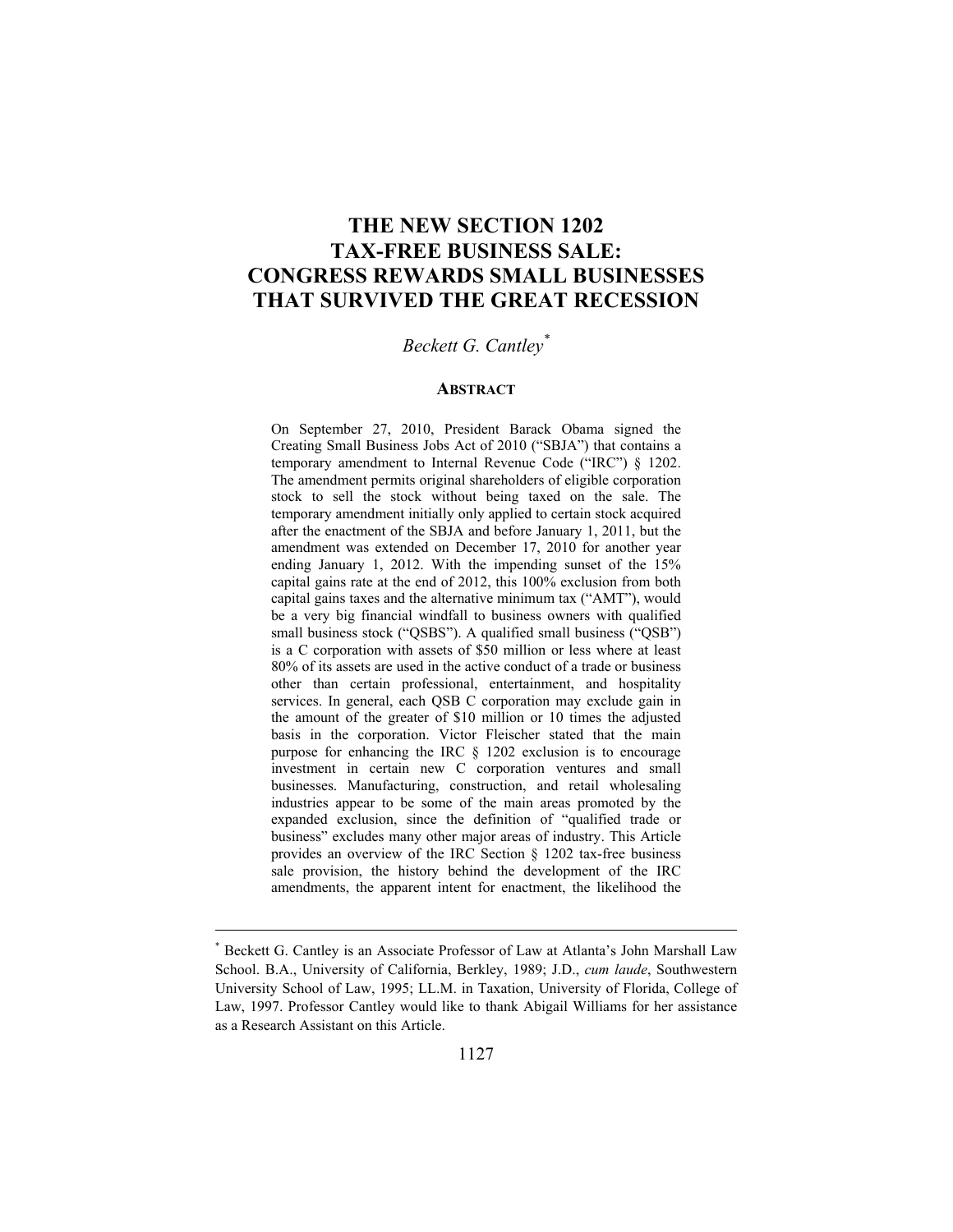## 1128 **FORDHAM JOURNAL** [Vol. XVII *OF CORPORATE & FINANCIAL LAW*

Act will achieve its purposes, the statute's ambiguities, and some policy implications of creating a tax-free business sale provision.

## **TABLE OF CONTENTS**

| I.  |                                                                |  |
|-----|----------------------------------------------------------------|--|
|     | A. REVENUE RECONCILIATION ACT OF 1993  1131                    |  |
|     | B.                                                             |  |
|     |                                                                |  |
|     |                                                                |  |
|     | E                                                              |  |
| II. |                                                                |  |
|     | $\mathsf{A}$                                                   |  |
|     | B.                                                             |  |
|     | $\mathcal{C}^-$                                                |  |
|     |                                                                |  |
|     | A. CREATING THE SMALL BUSINESS JOBS ACT  1140                  |  |
|     | $\mathbf{B}$                                                   |  |
|     | $C_{\cdot}$                                                    |  |
|     | D. PURPOSE FOR 100% IRC § 1202 EXCLUSION  1142                 |  |
|     | L.                                                             |  |
|     | $2_{\cdot}$                                                    |  |
|     | Trade Off for Small Business Investors  1146<br>3 <sub>1</sub> |  |
|     | Intended Benefits Likely to be Limited 1147<br>4.              |  |
|     |                                                                |  |
|     |                                                                |  |
|     | I.                                                             |  |
|     | The Restrictive Approach is More Consistent  1150              |  |
|     | TREATMENT OF APPRECIATED PROPERTY  1151<br>B.                  |  |
|     | I.                                                             |  |
|     | Potential Disparate Basis Treatment for Contributions<br>2.    |  |
|     | of Appreciated Property Made Pursuant to IRC §§ 351            |  |
|     |                                                                |  |
|     | C. QUALIFIED TRADE OR BUSINESS DEFINITION  1154                |  |
| V.  |                                                                |  |
|     | A. ECONOMIC CONDITIONS LEADING TO THE SBJA 1155                |  |
|     | B. POTENTIAL EFFECT OF THE 100% TAX-FREE BUSINESS SALE 1157    |  |
|     | $I_{-}$                                                        |  |
|     | The Decision to Use a C Corporation  1158                      |  |
|     | The Past is Prologue: the CARS Example 1159<br>3.              |  |
|     | C. RATIONALE FOR THE FIVE-YEAR HOLDING PERIOD  1160            |  |
|     |                                                                |  |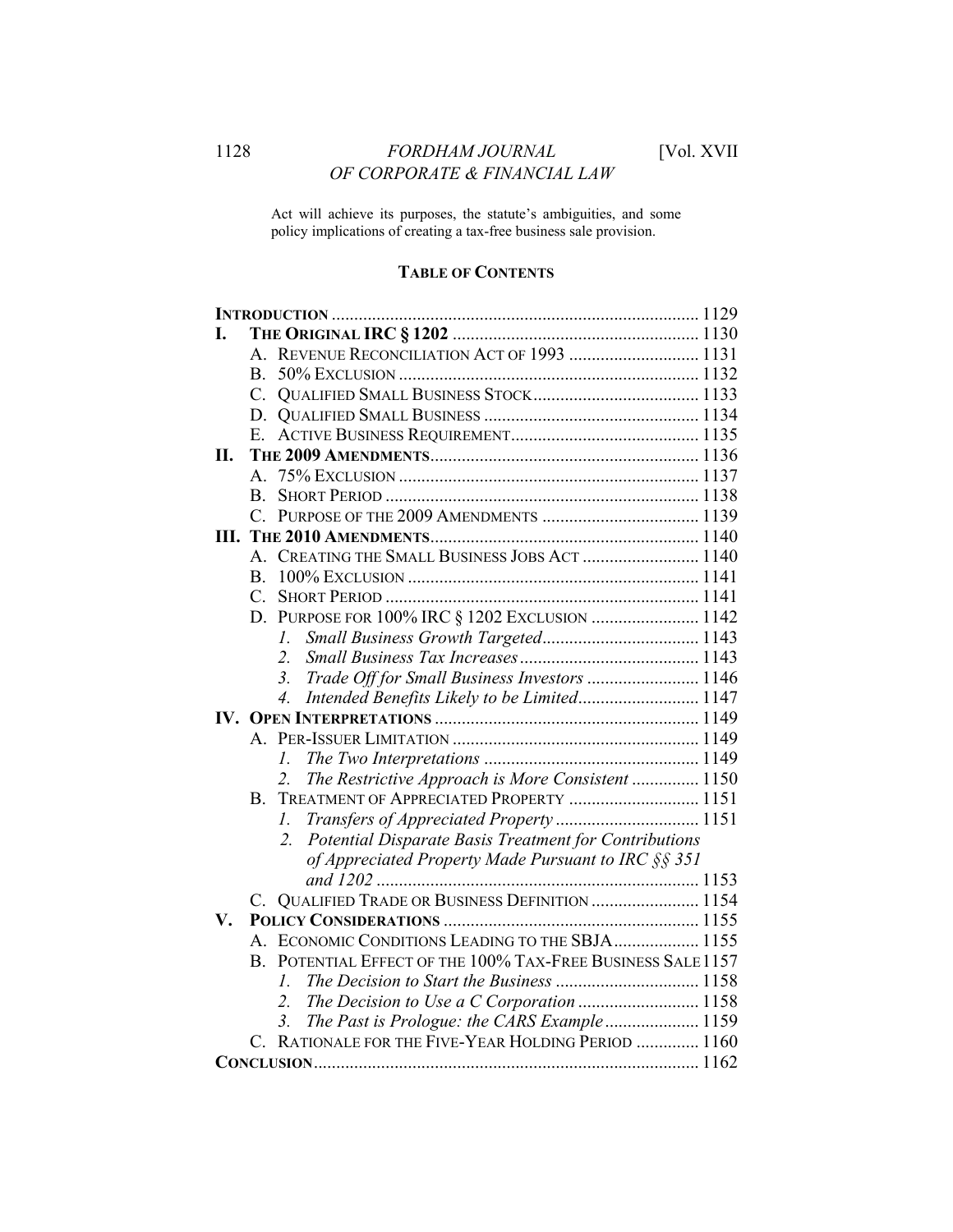#### **INTRODUCTION**

On September 27, 2010, President Barack Obama signed the Creating Small Business Jobs Act of 2010 ("SBJA")<sup>1</sup> that contains a temporary amendment<sup>2</sup> to Internal Revenue Code ("IRC")  $\S$  1202.<sup>3</sup> The amendment permits original shareholders of eligible corporation stock to sell the stock without being taxed on the sale.<sup>4</sup> The temporary amendment initially only applied to certain stock acquired after the enactment of the SBJA and before January  $1, 2011$ <sup>5</sup>. The amendment was extended on December 17, 2010 for another year ending January 1,  $2012^{6}$ 

With the impending sunset of the 15% capital gains rate at the end of 2010<sup>7</sup> (now extended to the end of 2012),<sup>8</sup> this 100% exclusion from capital gains taxes,<sup>9</sup> as well as the alternative minimum tax ("AMT"),<sup>10</sup> would be a very big financial windfall to business owners with qualified small business stock ("QSBS").<sup>11</sup> A qualified small business ("QSB") is a C corporation<sup>12</sup> with assets of \$50 million or less where at least 80% of its assets are used in the active conduct of a trade or business other than certain professional services, athletics, performing arts, banking and financial enterprises, hospitality or restaurants.<sup>13</sup> In general, each QSB C

<sup>1.</sup> Jeff Mason, *Obama Signs Small Business Bill into Law*, REUTERS, Sept. 27, 2010, *available at*. http://www.reuters.com/article/2010/09/27/us-usa-economy-obamaidUSTRE68Q4H22010092.

<sup>2.</sup> Small Business Jobs Act of 2010, Pub. L. No. 111-240, § 2011, 124 Stat. 2504 (2010).

<sup>3</sup>*. See* I.R.C. § 1202 (2006).

<sup>4.</sup> Small Business Jobs Act § 2011(a).

<sup>5</sup>*. Id.* § 2011(a)(4).

<sup>6.</sup> Tax Relief, Unemployment Insurance Authorization, and Job Creation Act of 2010, Pub. L. No. 111-312, § 760(a), 124 Stat. 3296 (2010).

<sup>7</sup>*. See* Press Release, Treasury Dep't, *Tax Relief in 2001 Through 2011* (May 2008), *available at* http://www.treasury.gov/press/releases/reports/taxrelief\_20012011\_ 052708.pdf; Small Business Jobs Act § 2011.

<sup>8.</sup> Tax Relief, Unemployment Insurance Authorization, and Job Creation Act of 2010, Pub. L. No. 111-312, §§ 101-02, 124 Stat. 3296 (2010).

<sup>9.</sup> Small Business Jobs Act § 2011.

<sup>10</sup>*. See* I.R.C. § 1202(a)(4)(C) (2006); Small Business Jobs Act § 2011.

<sup>11</sup>*. See* I.R.C. § 1202(c).

<sup>12.</sup> A C corporation is any entity duly incorporated under state law that has not made an "S" election to be taxed as a pass-through entity.

<sup>13.</sup> I.R.C. § 1202(d)(1)(A), (e)(1)(A), (e)(3).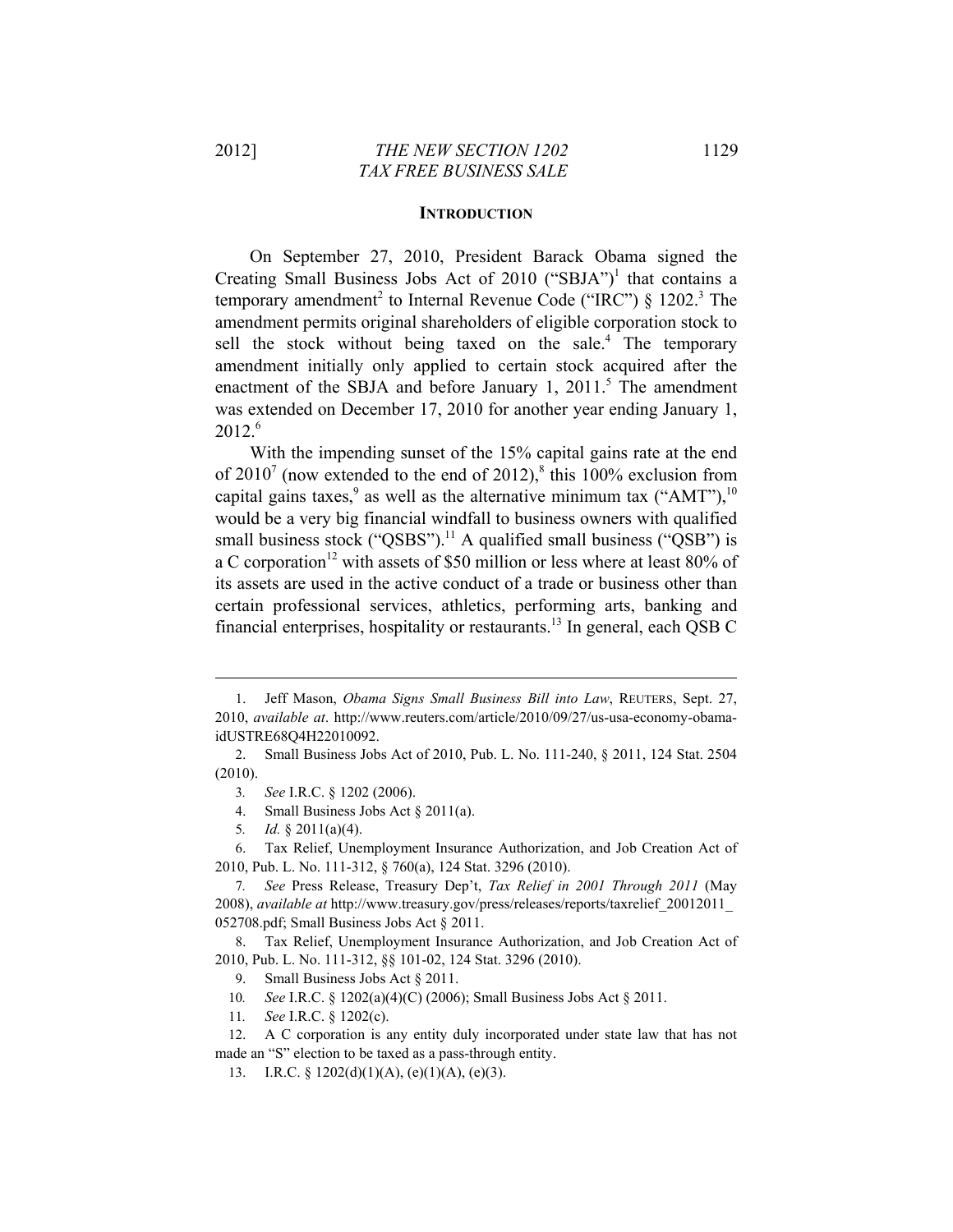corporation may exclude gain in the amount of the greater of \$10 million or 10 times the adjusted basis in the corporation.<sup>14</sup>

Victor Fleischer stated that the main purpose for enhancing the IRC § 1202 exclusion is to encourage investment in certain new C corporation ventures and small businesses.15 Manufacturing, construction, and retail wholesaling industries appear to be some of the main areas promoted by the expanded exclusion, since the definition of "qualified trade or business" excludes many other major areas of industry.<sup>16</sup>

This Article provides an overview of the IRC Section § tax-free business sale provision, $^{17}$  the history behind the development of the IRC amendments, the apparent intent for enactment, the likelihood the Act will achieve its purposes, the statute's ambiguities and some policy implications of creating a tax-free business sale provision.

## **I. THE ORIGINAL IRC § 1202**

The original IRC  $\&$  1202 was enacted<sup>18</sup> during the Clinton administration<sup>19</sup> as part of a larger bill<sup>20</sup> designed to reduce the accumulation of national debt.<sup>21</sup> IRC  $\S$  1202's original purpose was to spur investment in startup ventures<sup>22</sup> by providing tax breaks on a

<u> 1989 - Johann Stein, marwolaethau a bhann an t-Amhair an t-Amhair an t-Amhair an t-Amhair an t-Amhair an t-A</u>

17. Small Business Jobs Act § 2011.

18. Omnibus Budget Reconciliation Act of 1993*,* Pub. L. No. 103-66, § 13113, 107 Stat 312 (1993). This legislation is also known as the Revenue Reconciliation Act and the Deficit Reduction Act of 1993.

19*. Biography – William J. Clinton*, CLINTONLIBRARY.GOV, http://www.clintonlibra ry.gov/bios-WJC.html (last visited Nov. 3, 2012).

20*. See* Omnibus Budget Reconciliation Act § 13113.

21. 139 CONG. REC. E1477-03 (daily ed. June 10, 1993) (statement of Rep. Romano Mazzoli).

22. Joseph W. Bartlett & Robert S. Hartfield III, *IRC § 1202's Advantage*, THE DEAL MAGAZINE (Oct. 28, 2011), *available at* http://www.thedeal.com/magazine/ID/04 2392/commentary/irc-1202s-advantage.php; *The Revenue Reconciliation Act of 1993: Hearing on H.R. 1960 Before the House of Representatives*, 103d Cong. H2245 (1993) [hereinafter *Revenue Reconciliation Act*]; 139 CONG. REC. H2245-05 (daily ed. May 4, 1993) (statement of Rep. Daniel Rostenkowski).

<sup>14</sup>*. Id*. § 1202(b)(1).

<sup>15.</sup> *See* Victor Fleischer, *The Rational Exuberance of Structuring Venture Capital Start-ups*, 57 TAX L. REV. 137, 163 (2003).

<sup>16</sup>*. Significant Tax Incentives in Jobs Act; Not Limited to Small Business*, LARSONALLEN.COM (Sept. 29, 2010), *available at* http://www.larsonallen.com/Tax/Sig nificant Tax Incentives in Jobs Act Not Limited to Small Business.aspx.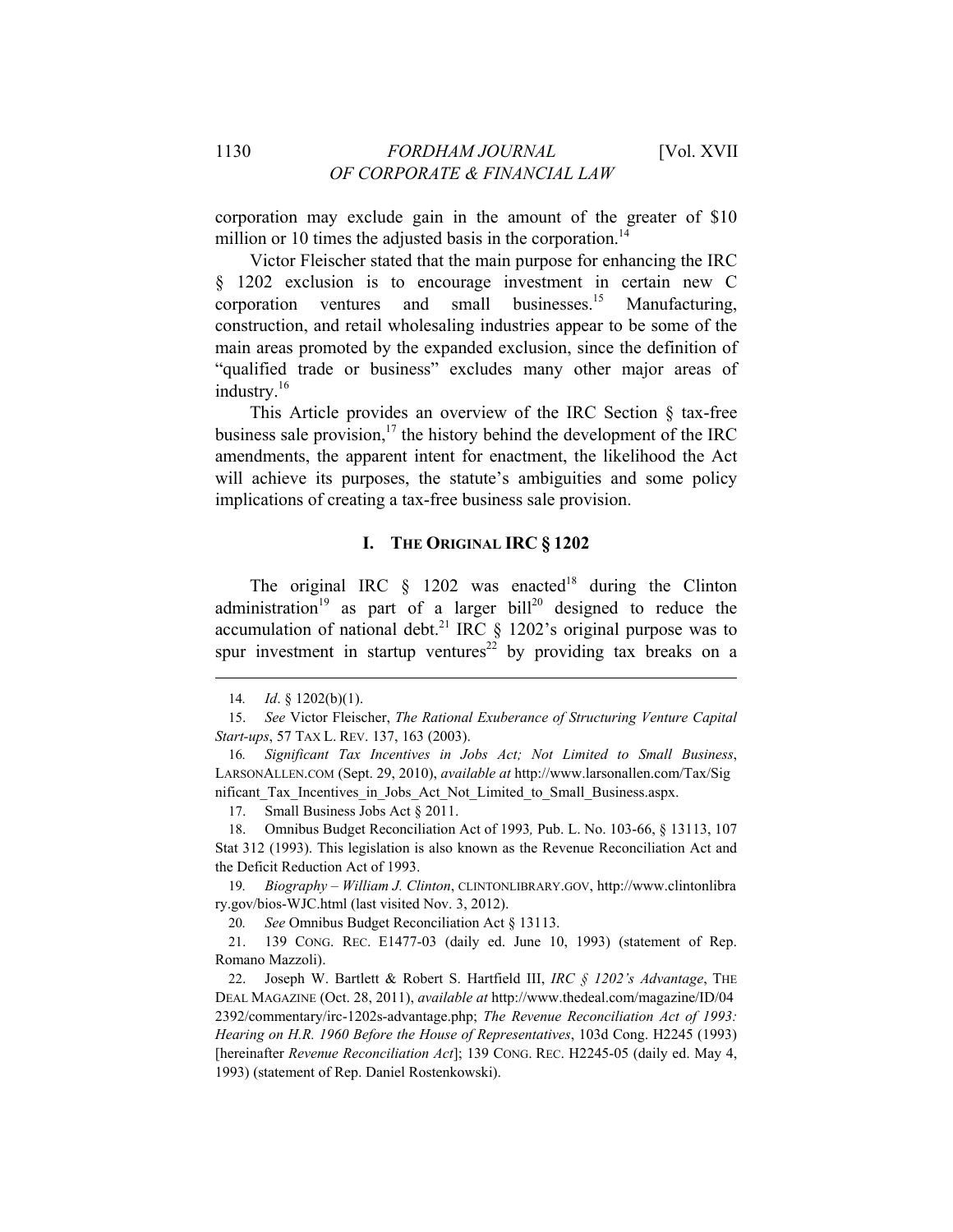2012] *THE NEW SECTION 1202* 1131  *TAX FREE BUSINESS SALE* 

percentage of gain from the eventual sale of QSBS, which would ultimately raise the rate of return to owners of a profitable qualifying startup.<sup>23</sup> This Part of the Article focuses on the legislative bill responsible for the enactment of the original IRC § 1202, the 50% exclusion provided for in IRC § 1202 and the requirements for stock to be considered QSBS and for a corporation to be considered a QSB.<sup>24</sup> Other than the temporary raise of the exclusion percentage from 50% to 100%, the remainder of these discussed provisions remain relevant and in force currently.

#### A. REVENUE RECONCILIATION ACT OF 1993

President Clinton signed the Revenue Reconciliation Act ("RRA") into law on August 10,  $1993^{25}$  after Congress very narrowly enacted the hotly contested bill.<sup>26</sup> The goals of the RRA included reducing the national deficit through an increase in taxes, the creation of jobs (increasing the number of taxpayers) and encouraging long-term economic growth (generating tax revenue). $^{27}$ 

As part of the RRA, Congress enacted IRC § 1202 as an incentive designed to promote long-term investments in small businesses and venture capital start-ups<sup>28</sup> by providing a partial exclusion of gain on the sale of the QSBS after the fifth year of operation.<sup>29</sup> The rationale of the tax break is to encourage entrepreneurs and investors to start and operate businesses that would generate economic activity and employment.<sup>30</sup> It is likely that the five-year holding period required to obtain the tax break exists to allow the tax system to recoup as much tax revenue from the business activity as possible, since the tax system may lose revenue

<sup>23.</sup> Omnibus Budget Reconciliation Act § 13113.

<sup>24</sup>*. Id*.

<sup>25</sup>*. Id*.

<sup>26.</sup> Janice M. Johnson, *The Revenue Reconciliation Act of 1993: who wins and who loses*, THE CPA JOURNAL ONLINE (Oct. 1993), http://www.nysscpa.org/cpajournal /old/14522914.htm.

<sup>27. 139</sup> CONG. REC. E1477-03 (daily ed. June 10, 1993) (statement of Rep. Romano Mazzoli).

<sup>28.</sup> *See* Fleischer, *supra* note 15 at 163.

<sup>29.</sup> I.R.C. § 1202(a)(1) (2006).

<sup>30</sup>*. See* Alan D. Viard, *The Misdirected Tax Debate and the Small Business Stock Exclusion*, AM. ENTERPRISE INST. (Feb. 6, 2012), http://www.aei.org/article/economics /fiscal-policy/taxes/the-misdirected-tax-debate-and-the-small-business-stock-exclusion/.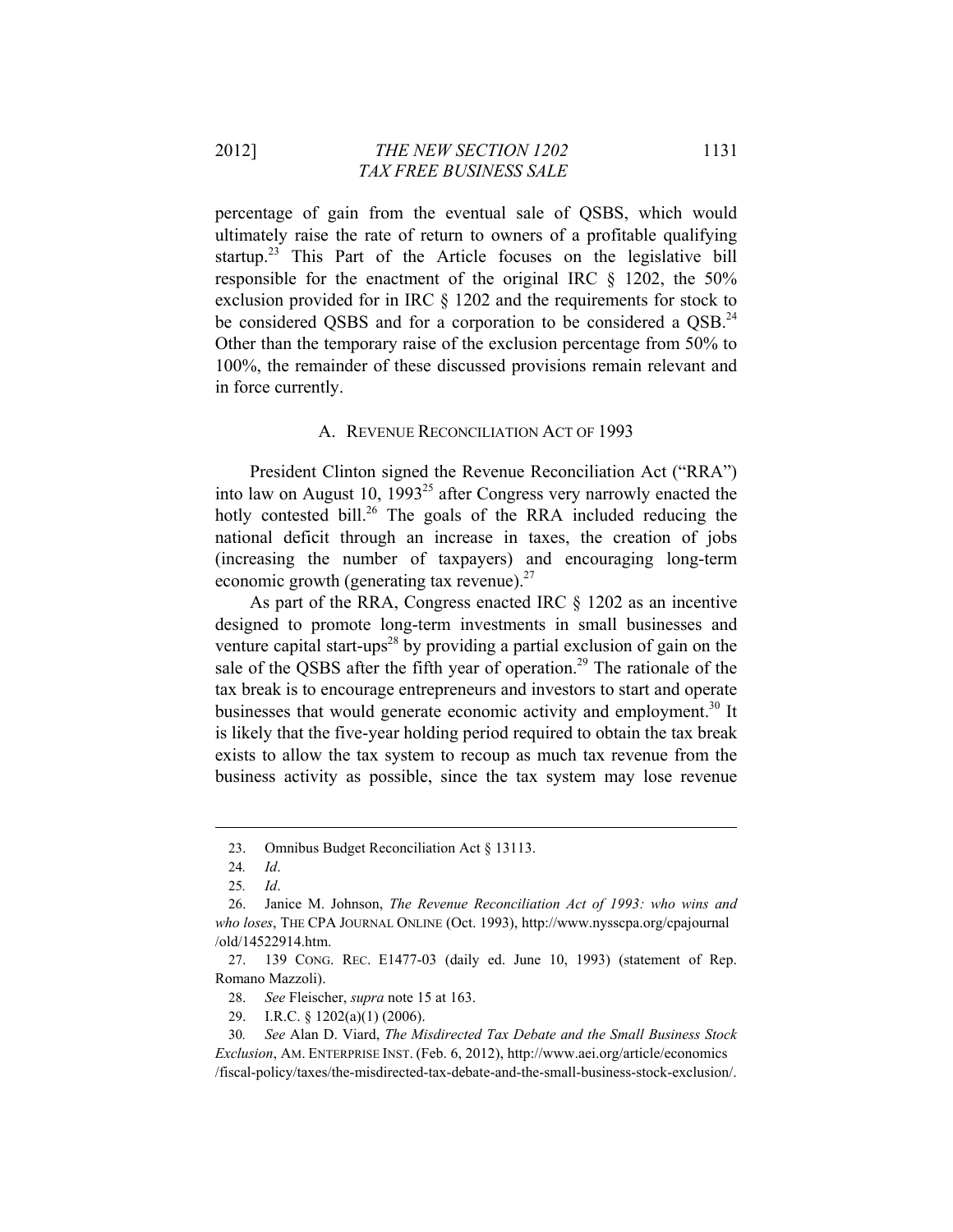from the eventual partial tax-free sale of the corporation.<sup>31</sup> Of course, it is also possible that the portion that is excluded from taxation will be reinvested, thereby stimulating the economy further.

#### B. 50% EXCLUSION

The original IRC § 1202 provided for the exclusion of 50% of all gain from the sale of QSBS that was held by non-corporate stockholders for a period of more than five years.<sup>32</sup> IRC  $\S$  1202 also placed a cap on the amount of gain that could be excluded—limiting the exclusion to the greater of \$10,000,000 or 10 times the aggregate adjusted basis of the taxpayer's stock in the corporation.<sup>33</sup> The dollar limitation<sup>34</sup> is an issue that remains unclear to this day with no particular opinion prevailing.<sup>35</sup> An in-depth discussion of cap limit issues follows in Section IV below, entitled "Open Interpretations."

In general, gain from the sale of stock that has been held for a period of longer than one year will be dealt with as long-term capital gain ("LTCG").36 An individual taxpayer's net long-term capital gains are generally taxed at a rate of 15 percent<sup>37</sup> and this is the pertinent tax rate for gain from the sale of QSBS. The exclusion provided for in IRC § 1202 has the effect of limiting the actual maximum tax rate (excluding Alternative Minimum Tax ("AMT")<sup>38</sup> to 7.5%.<sup>39</sup> However, the sale of QSBS is also subject to an AMT rate of  $28\%$ <sup>40</sup> of annual alternative

<u> 1989 - Johann Stein, marwolaethau a bhann an t-Amhair an t-Amhair an t-Amhair an t-Amhair an t-Amhair an t-A</u>

34*. See id.* § 1202(b).

- 37*. Id.* § 1(h)(1)(C).
- 38*. Id.* § 55(b)(2).

39. Half of the gain taxable at 15% would be excluded. This would result in an effective tax rate of 50% of 15%. *50% of gain x 15% LTCG rate* = 7.5%.

40. The applicable AMT rate for a non-corporate taxpayer is actually 26% on the first \$175,000 and a marginal rate of 28% on each dollar of alternative minimum taxable income thereafter. However, for the sake of simplicity of calculation, this paper will assume a rate of 28%. *See* I.R.C. § 55(b)(1)(A)(i).

<sup>31. 139</sup> CONG REC. H6237-02 (daily ed. Aug. 5, 1993) (statement of Rep. Jolene Unsoeld).

<sup>32.</sup> I.R.C. § 1202(a)(1).

<sup>33</sup>*. Id.* § 1202(b)(1).

<sup>35.</sup> Dan R. Ward et al., *The Fact and the Fantasy of I.R.C. § 1202: An Illustrative Overview and Analysis*, 8 ENTREPRENEURIAL EXEC. 39 (2003), *available at* http://golia th.ecnext.com/coms2/gi\_0198-494230/The-fact-and-the-fantasy.html.

<sup>36.</sup> I.R.C. § 1222(3).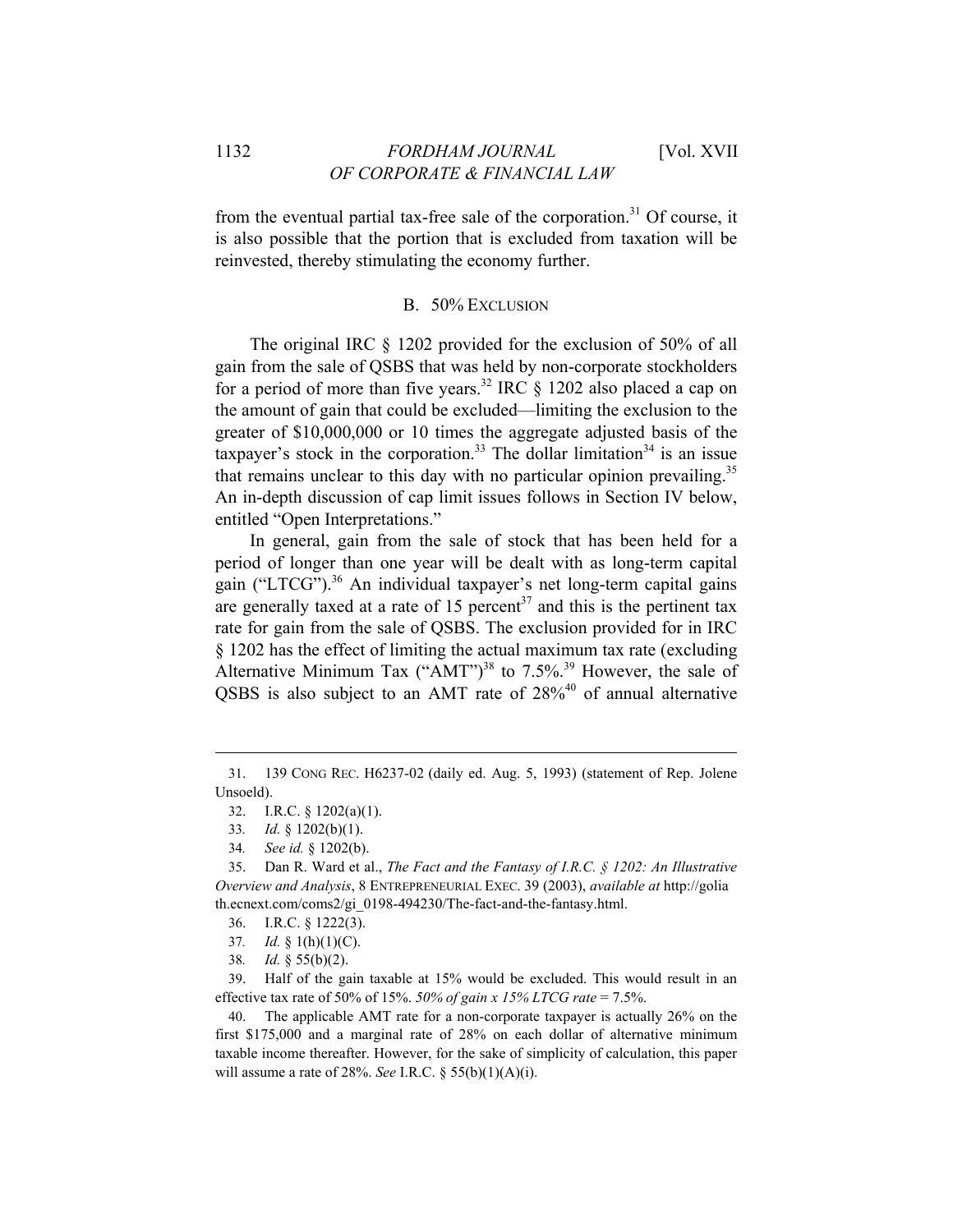minimum taxable income.<sup>41</sup> Alternative minimum taxable income would include the 50% of gain not excluded from income under IRC  $\S$  1202.<sup>42</sup> Furthermore, 7% of the gain excluded under IRC § 1202 would be considered a preference item and would thus be added back to alternative minimum taxable income.<sup>43</sup> An AMT rate of 28% would be applied towards  $53.5\%$ <sup>44</sup> of the gain recognized upon the sale of QSBS.<sup>45</sup> This translates to an effective AMT rate of 14.98%<sup>46</sup> on total gain from the sale of QSBS. Application of the AMT increases the effective tax rate on gain from the sale of QSBS—subject to the RRA limitations—from 7.5% to 14.98%.

### C. QUALIFIED SMALL BUSINESS STOCK

In order to qualify for the IRC  $\S$  1202 tax exclusion, the stock must be considered QSBS by meeting several conditions.<sup>47</sup> First, the issuing corporation must be a C corporation.<sup>48</sup> Also, while the stock's original issue date must have occurred after August 10,  $1993$ ,<sup>49</sup> the existence of the five-year holding period requirement<sup>50</sup> made it so no stock was actually eligible for the gain exclusion until  $1998$ <sup>51</sup> Moreover, the stock acquired by the taxpayer *must* be acquired at its original issue in exchange for (i) money, (ii) services performed and/or provided for the corporation, or (iii) other non-stock property.<sup>52</sup> Thus, stock purchased in the secondary market generally cannot be QSBS. The issuing C

<u> 1989 - Johann Stein, marwolaethau a bhann an t-Amhair ann an t-Amhair an t-Amhair an t-Amhair an t-Amhair an</u>

45. [28% (AMT)] x [50% (non-excluded gain)] + [50% x 7% (addition of the 7% preference on 50% of gain excluded under section 1202)] = 14.98%.

46. (28% non-corporate AMT rate x 53.5% total of gain from QSBS that is included in AMT taxable income).

- 47. I.R.C. § 1202(c).
- 48*. Id.* § 1202(c)(1).
- 49*. Id.*
- 50*. See id.* § 1202(a)(1).
- 51. T.D. 8749, 1998-1 C.B. 533.
- 52*. See* I.R.C. § 1202(c)(1).

<sup>41.</sup> I.R.C. § 55(b)(1)(A). Gain from the sale of QSBS under the 1993 Act is generally includible in alternative minimum taxable income. *See generally* Small Business Jobs Act § 2011 (only offering exclusion as a preference item under I.R.C. § 57(a) for QSBS acquired after the enactment of the Creating Small Business Jobs Act of 2010).

<sup>42.</sup> I.R.C. § 1(h)(7).

<sup>43</sup>*. Id.* § 57(a)(7).

<sup>44. [50%</sup> included in income + (7% preference rate x 50% excluded from income)].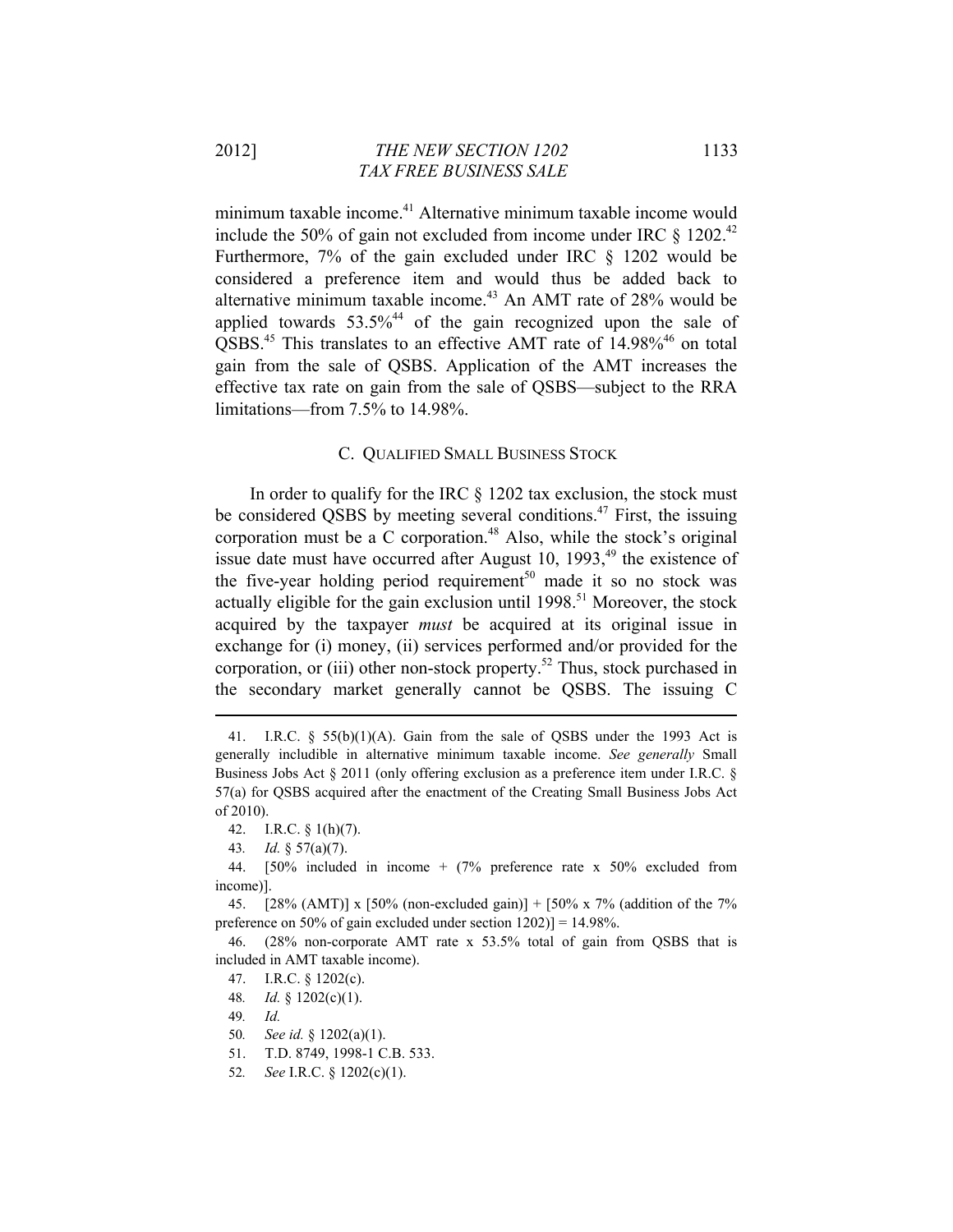corporation must be defined as a QSB corporation, meet the active business requirements and meet the gross assets test requirements.<sup>53</sup>

### D. QUALIFIED SMALL BUSINESS

In order to achieve QSB corporation status, the corporation: (i) must be a C corporation, and (ii) the corporation's aggregate gross assets prior to and immediately following the issuance of the stock cannot exceed \$50 million.<sup>54</sup>

"Aggregate gross assets" are calculated by adding the amount of cash in the corporation with the aggregate adjusted basis of other property held by the corporation.<sup>55</sup> Property contributed to the corporation shall be determined—with regard to adjusted basis—as if the basis of the property being contributed were equal to its fair market value ("FMV") at the time of the contribution.<sup>56</sup> Furthermore, for the purpose of determining aggregate gross assets, corporations that are members of the same parent-subsidiary shall be treated as one corporation.57

IRC § 1202 also enumerates requirements pertaining to the period subsequent to the issuance of the stock.<sup>58</sup> If these post-issuance requirements are not satisfied, the stock may become disqualified and no longer be eligible for the IRC  $\S$  1202 exclusion.<sup>59</sup> If the QSBS issuing corporation purchases any of its stock from the taxpayer or a related  $person<sup>60</sup>$  at any time during the four-year period commencing two years prior to the stock issuance, the stock will become disqualified.<sup>61</sup> Also, QSBS shall become disqualified if, during the two year period commencing one year prior to stock issuance, the QSBS issuing corporation purchased its own stock in excess of 5% of the aggregate value of the corporation's outstanding stock (at the beginning of the two year period). $62$  If the corporation meets the above requirements, the

- 58*. Id.* § 1202(a)(1).
- 59*. See id.* § 1202(c)(2)(A).
- 60*. Id.* §§ 267(b); 707(b) (defining related person).
- 61*. Id.* § 1202(c)(3)(A).
- 62*. Id.* § 1202(c)(3)(B).

<sup>53</sup>*. See id.* § 1202(c)(1)(A), (c)(2), (d)(2).

<sup>54</sup>*. See id.* § 1202(d).

<sup>55</sup>*. Id.* § 1202(d)(2).

<sup>56</sup>*. See id*.

<sup>57</sup>*. See id.* § 1202(d)(3)(A).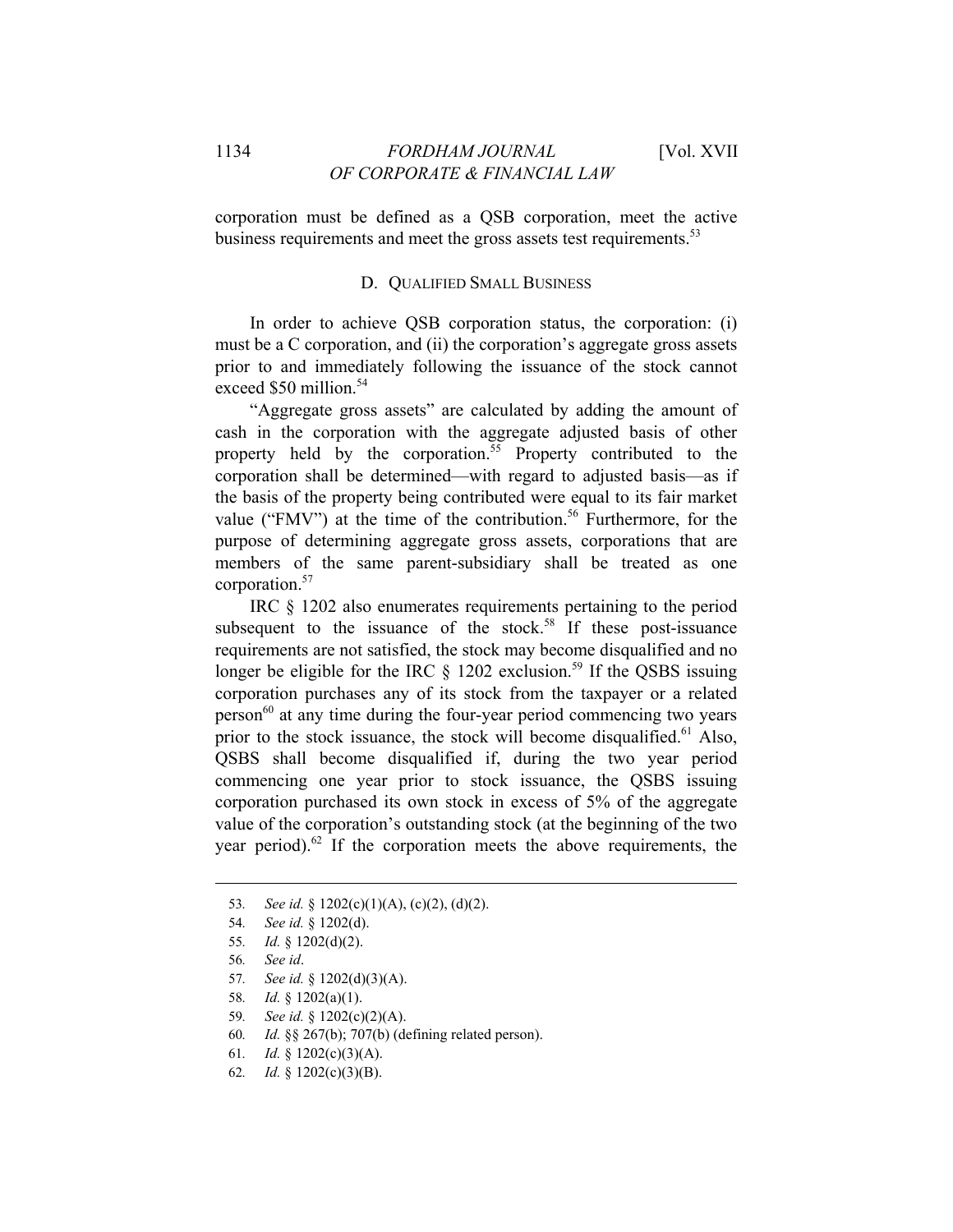corporation's stock shall remain QSBS and gain from the sale of such stock will be eligible for IRC  $\S$  1202 exclusion.<sup>63</sup> If the QSBS becomes disqualified, the entire gain from the sale of such QSBS would be subject to the applicable rate, which would likely be the 15% tax rate currently applied to long-term capital gains.<sup>64</sup>

There are also potential issues surrounding the \$50 million cap, especially when the founder has multiple corporations. However, there is no brother-sister corporation attribution for purposes of determining the \$50 million asset cap per corporation.<sup>65</sup> Thus, where more than one corporation is formed by the same owner(s) and all of the corporations are sold at the same time, there is no \$50 million cap on the entire group as long as each of the corporations alone does not exceed \$50 million.<sup>66</sup> Of course, as with any corporate transaction that has a significant tax benefit, there should be an independent business purpose for forming the corporation other than the reduction of income taxation.<sup>67</sup>

#### E. ACTIVE BUSINESS REQUIREMENT

Exclusion of gain from the sale of QSBS is only available to "active businesses," which are defined as businesses that meet the requirements set forth under IRC  $\frac{8}{1202(c)}$ .<sup>68</sup> First, the eligible corporation must use at least 80% of its assets in the active conduct of one or more "qualified trades or businesses."69 Second, "qualified trade or business" refers to any trade or business that does not involve the performance of services pertaining to specifically excluded trades or businesses.70 The list of trade and business activities that are excluded is ambiguous due to the extensive nature of what is *excluded*, and with little direction as to what is actually *included*. The qualified trade or business requirement will be discussed further in Section IV of this article, entitled "Open Interpretations." Lastly, in order to retain active business status, the corporation must meet the specified requirements

<sup>63</sup>*. Id.* § 1202(a)(1), (c)(2)(A), (c)(3)(A), (c)(3)(B).

<sup>64.</sup> I.R.C. § 1(h) (2006).

<sup>65</sup>*. See id.* § 1202(d)(1)(A), (d)(3).

<sup>66</sup>*. Id.* § 1202(d).

<sup>67</sup>*. See* Gregory v. Helvering, 293 U.S. 465, 469-70 (1935).

<sup>68.</sup> I.R.C. §  $1202(c)(2)(A)$ , (e).

<sup>69</sup>*. See id.* § 1202(e)(1)(A).

<sup>70</sup>*. See id.* § 1202(e)(3).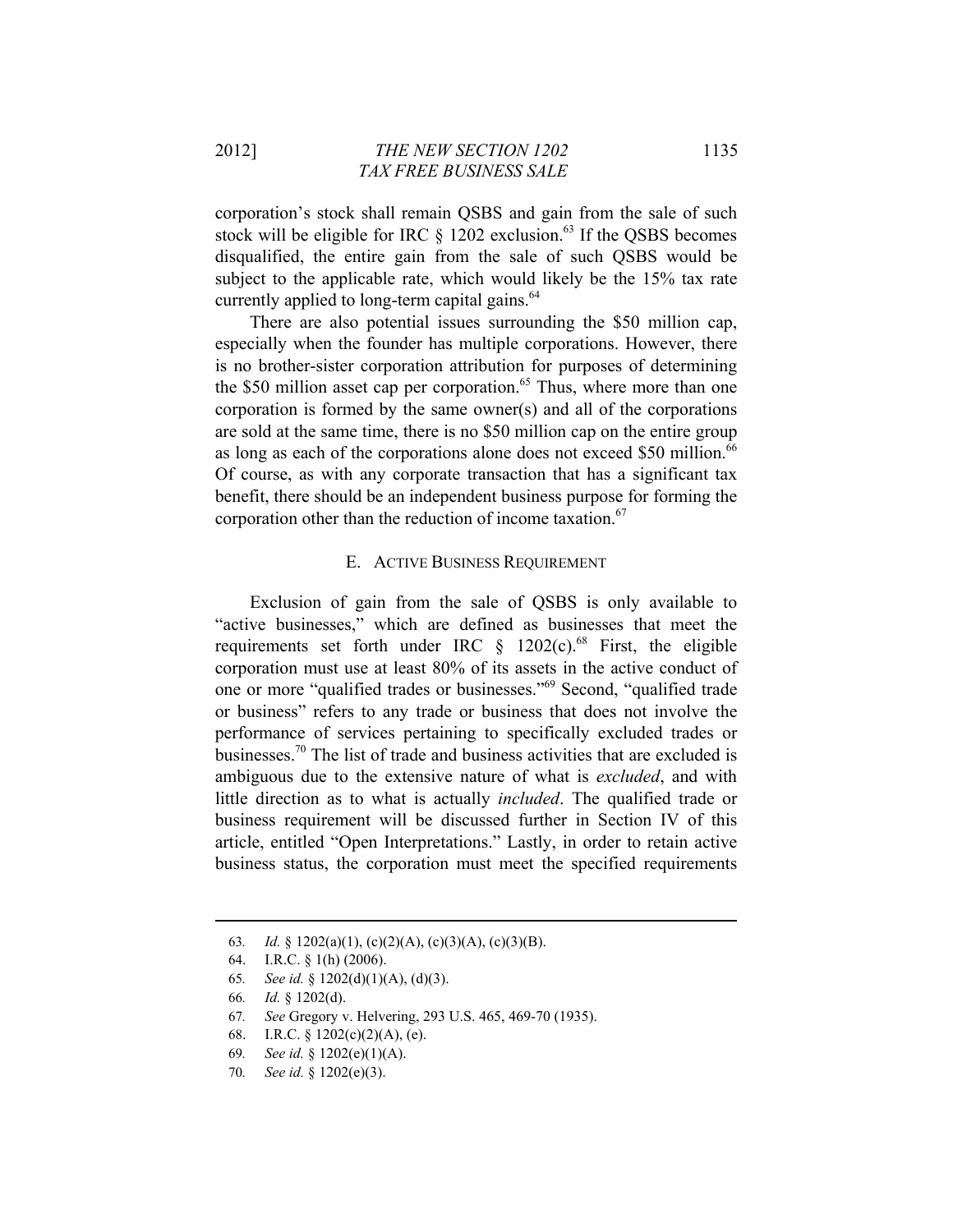during all periods.<sup>71</sup> If the corporation satisfies the active business requirements as well as the other stipulations, the taxpayer will be eligible for an exclusion of gain.<sup>72</sup>

Summarily, IRC § 1202 is one form of preferential tax treatment that was designed to encourage investment.<sup>73</sup> Although there have been changes to this section over the last few years, the overall goal of IRC § 1202 remains the same—to encourage investment in order to promote and aid qualified small businesses.<sup>74</sup> However, subsequent to the enactment of IRC § 1202 by the Revenue Reconciliation Act of 1993, taxpayers eventually discovered not only the erosion of the IRC § 1202 exclusion (due to the reduced LTCG rate and the application of the AMT), but also that the prescribed benefits were much less favorable than they seemed at first glance.<sup>75</sup>

## **II. THE 2009 AMENDMENTS**

As 2009 began, the ongoing recession that had been in effect since December of 2007 forced the U.S. government to discuss alternative measures for economic recovery.76 With the foreclosure and unemployment rate increasing, Congress proposed a drastic measure aimed at stabilizing the economy: the American Recovery and Reinvestment Act of 2009 ("ARRA").<sup>77</sup> President Obama signed the ARRA into law on February 17, 2009.78 The immediate goals of the ARRA included: (i) the creation of new jobs while salvaging those in

<sup>71</sup>*. See id.* § 1202(c)(2)(A).

<sup>72</sup>*. See id.* § 1202(a)(1).

<sup>73</sup>*. See* Viard, *supra* note 30.

<sup>74</sup>*. Id.*

<sup>75</sup>*. See generally* Ward et al., *supra* note 35.

<sup>76</sup>*. See* WSJ Staff, *NBER Makes it Official: Recession Started in December 2007*, WALL ST. J. ECONOMICS BLOG, Dec. 1, 2008, http://blogs.wsj.com/economics/2008/12/ 01/nber-makes-it-official-recession-started-in-december-2007/.

<sup>77</sup>*. See* American Recovery & Reinvestment Act of 2009, Pub. L. No. 111-5, § 1241, 123 Stat. 115 (2009) [hereinafter ARRA]; *see also* 155 CONG. REC. E529-02 (daily ed. Mar.3, 2009) (statement of Rep. Lucille Royball-Allard), *available at* 2009 WL 529786.

<sup>78.</sup> Macon Phillips, *Signed, Sealed, Delivered: ARRA*, WHITEHOUSE.GOV (Feb. 17, 2009), http://www.whitehouse.gov/blog/09/02/17/signed-sealed-delivered-arra/.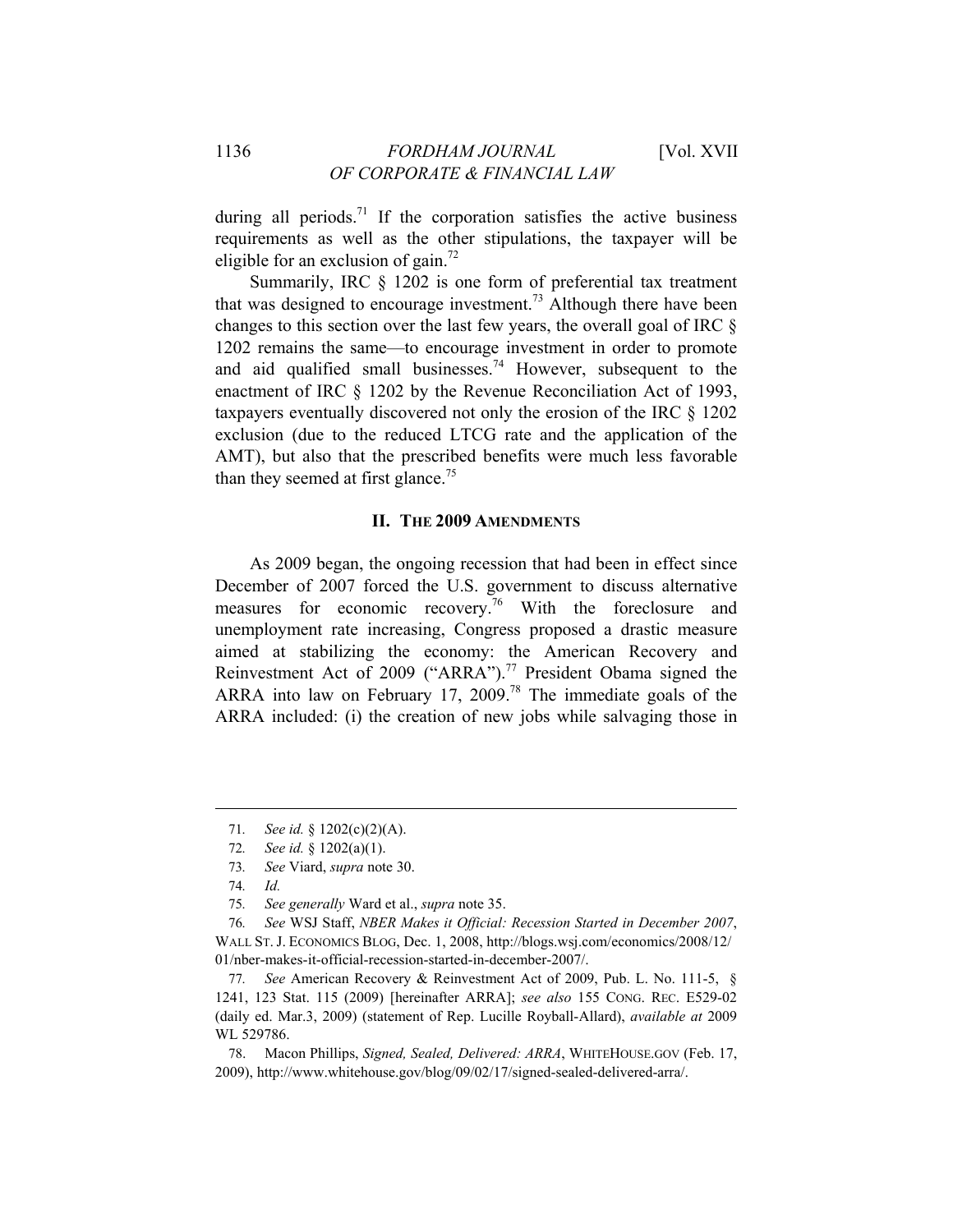peril of being lost, and (ii) to encourage investment that would boost economic activity.79

The pertinent ARRA provisions related to IRC § 1202 were aimed at stimulating and stabilizing the economy (particularly the unemployment rate) by encouraging investment in small businesses that would potentially create more jobs.<sup>80</sup> Specifically, the ARRA provided a temporary amendment to IRC § 1202, which increased investor incentives for investing in startup ventures. $81$ 

#### A. 75% EXCLUSION

The ARRA temporarily increased the IRC § 1202 gain exclusion from the sale of OSBS, from 50% to  $75\%$ .<sup>82</sup> For example, prior to the ARRA amendment, if a taxpayer had \$1 million in gain from the sale of QSBS, the taxpayer would be eligible to exclude \$500,000 (\$1 million X 50%) of that gain from taxation. However, with the enactment of the ARRA and the temporary amendment<sup>83</sup> to IRC  $\S$  1202, the taxpayer would be eligible to exclude \$750,000 (\$1 million x 75%).

The portion of gain that is not excluded from income (25%) is taxed at the lower of (i) the ordinary income rate<sup>84</sup> or (ii) the current  $15\%$ <sup>85</sup> LTCG rate.<sup>86</sup> Consequently, the increase in the percentage of gain eligible for exclusion has the effect of setting the maximum tax on the entire gain realized from the sale of QSBS at 3.75% (15% maximum tax rate x 25% of gain included in income). To continue our example, assuming the LTCG rate is lower, the \$250,000 (\$1 million x 25%) included in income is taxed as follows: \$1 million gain x 25% included

<sup>79. 155</sup> CONG. REC. H1090-05 (daily ed. Feb. 10, 2009) (statement of Rep. Michael E. Capuano).

<sup>80. 155</sup> CONG. REC. H1307-03 (daily ed. Feb. 12, 2009) (statement of Rep. David Obey).

<sup>81.</sup> ARRA § 1241.

<sup>82</sup>*. Id.*

<sup>83</sup>*. Id*.

<sup>84.</sup> The ordinary income tax rates range from 15% to 39.6%, based upon the level of individual income. *See* I.R.C. § 1(a), (b), (c), (d), & (e).

<sup>85</sup>*. See* Carole Feldman, *Taxes: Individual, Capital Gains Rates Unchanged for 2012*, USA TODAY: MONEY (Jan. 20, 2012), *available at* http://www.usatoday.com/mo ney/perfi/taxes/story/2012-01-20/taxes-capital-gains-individual-rates/52705032/1.

<sup>86.</sup> The tax imposed upon a net capital gain shall not exceed the sum of a tax computed at the rates and in the same manner as if the capital gains tax had not been enacted. *See* I.R.C. § 1(h)(1)(A) (2006).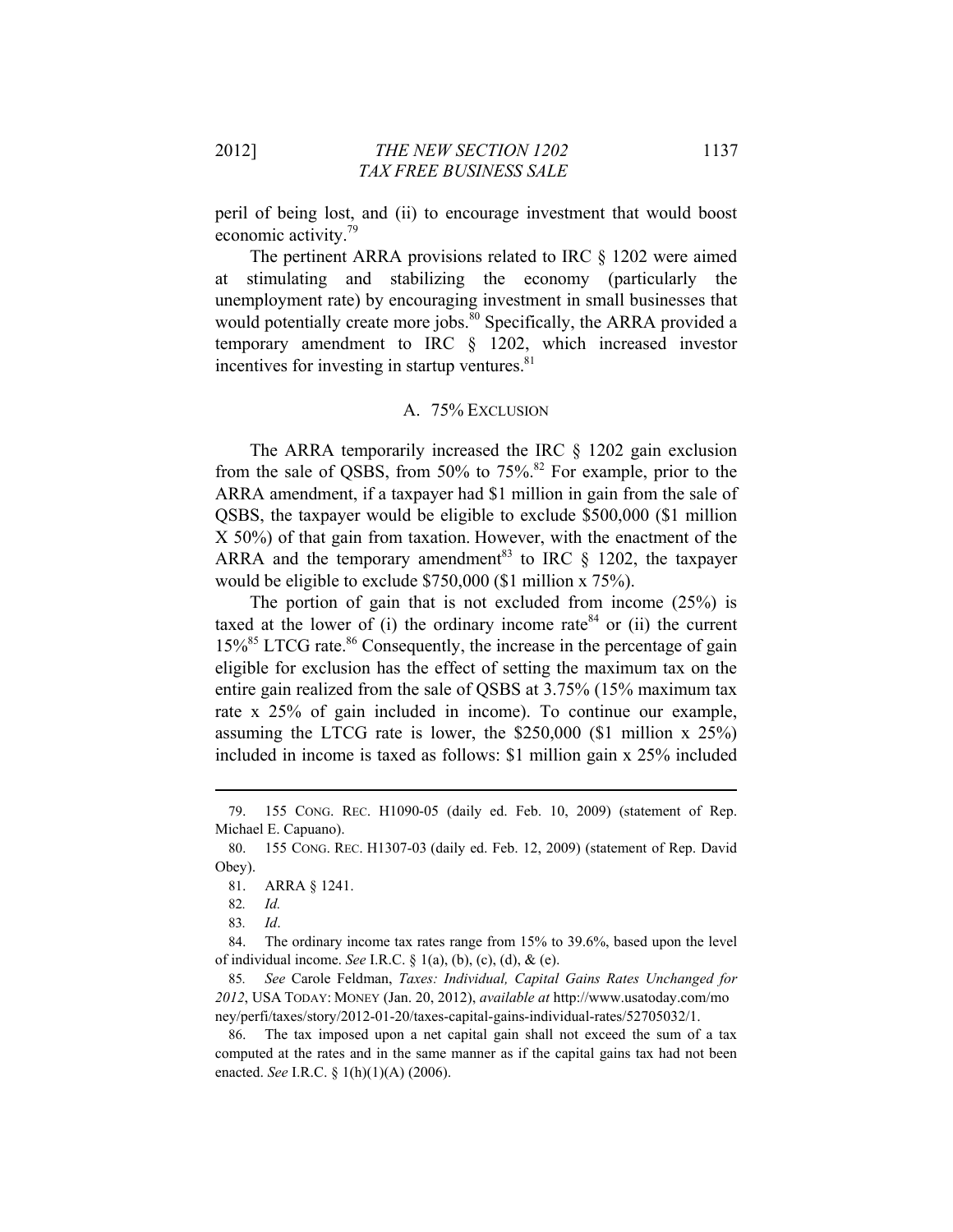in income x  $15\%$  tax rate = \$37,500. However, the sale of QSBS is also subject to an AMT rate of 28% of annual alternative minimum taxable income.<sup>87</sup> Alternative minimum taxable income would include the  $25\%$ of gain not excluded from income under IRC  $\S$  1202.<sup>88</sup> Furthermore, 7% of the gain excluded under IRC § 1202 would be considered a preference item and would thus be added back to alternative minimum taxable income.<sup>89</sup> Thus, as  $7\%$  of  $75\%$  is 5.25%, now the AMT rate of 28% would be applied towards  $30.25\%$ <sup>90</sup> of the gain recognized upon the sale of QSBS. This translates to an effective AMT rate of 8.47%<sup>91</sup> on total gain from the sale of QSBS. Application of the AMT increases the effective tax rate on gain from the sale of QSBS—subject to the ARRA—from 3.75% to  $8.47\%$ .<sup>92</sup>

#### B. SHORT PERIOD

The increase in the amount of gain that may be excluded is constrained by the small window of time in which the increased exclusion may be used.<sup>93</sup> The  $75\%$  exclusion only applied to stock acquired *after* February 17, 2009, but *before* January 1, 2011.94

<sup>87.</sup> The applicable AMT rate for a non-corporate taxpayer is actually 26% on the first \$175,000 and a marginal rate of 28% on each dollar of alternative minimum taxable income thereafter. However, for the sake of simplicity of calculation, this Paper will assume a rate of 28%. *See id.* § 55(b)(1)(A). Gain from the sale of QSBS under the 1993 Act is generally includible in alternative minimum taxable income. *See generally*  Small Business Jobs Act § 2011 (only offering exclusion as a preference item under I.RC. § 57(a) for QSBS acquired after the enactment of the Creating Small Business Jobs Act of 2010).

<sup>88</sup>*. See* I.R.C. § 1(h)(7).

<sup>89.</sup> A taxpayer may face taxation under the AMT where the taxpayer's regular taxable income plus any adjustments and *preference items* exceed the AMT exemption amount. *See id.* § 55(b)(2)(B).

<sup>90. 25%</sup> is non-excluded gain and thus included in AMT taxable income. *See id.* §§ 55(b)(2)(B), 1(h)(7). 75% of the gain is excluded, but is considered an AMT preference item to the extent of 7% of the gain excluded. *See id.* § 57(a)(7). Preference items are added back to AMT taxable income. *See id.* § 55(b)(2)(B). [25% + (7% x  $75\%$ ]  $\rightarrow$  25% + 5.25% = 30.25%.

<sup>91. [28% (</sup>AMT Rate under I.R.C. § 55(b)(1)(A)(i)(II)) x 30.25% (the percentage of QSBS gain includable in AMT taxable income)] = 8.47%.

<sup>92</sup>*. See generally* I.R.C. §§ 1(h)(1)(A); 1(h)(7), 55(b)(1)(A), 55(b)(2)(B); 57(a)(7) (2006); ARRA § 1241.

<sup>93</sup>*. See generally* ARRA § 1241.

<sup>94</sup>*. Id*.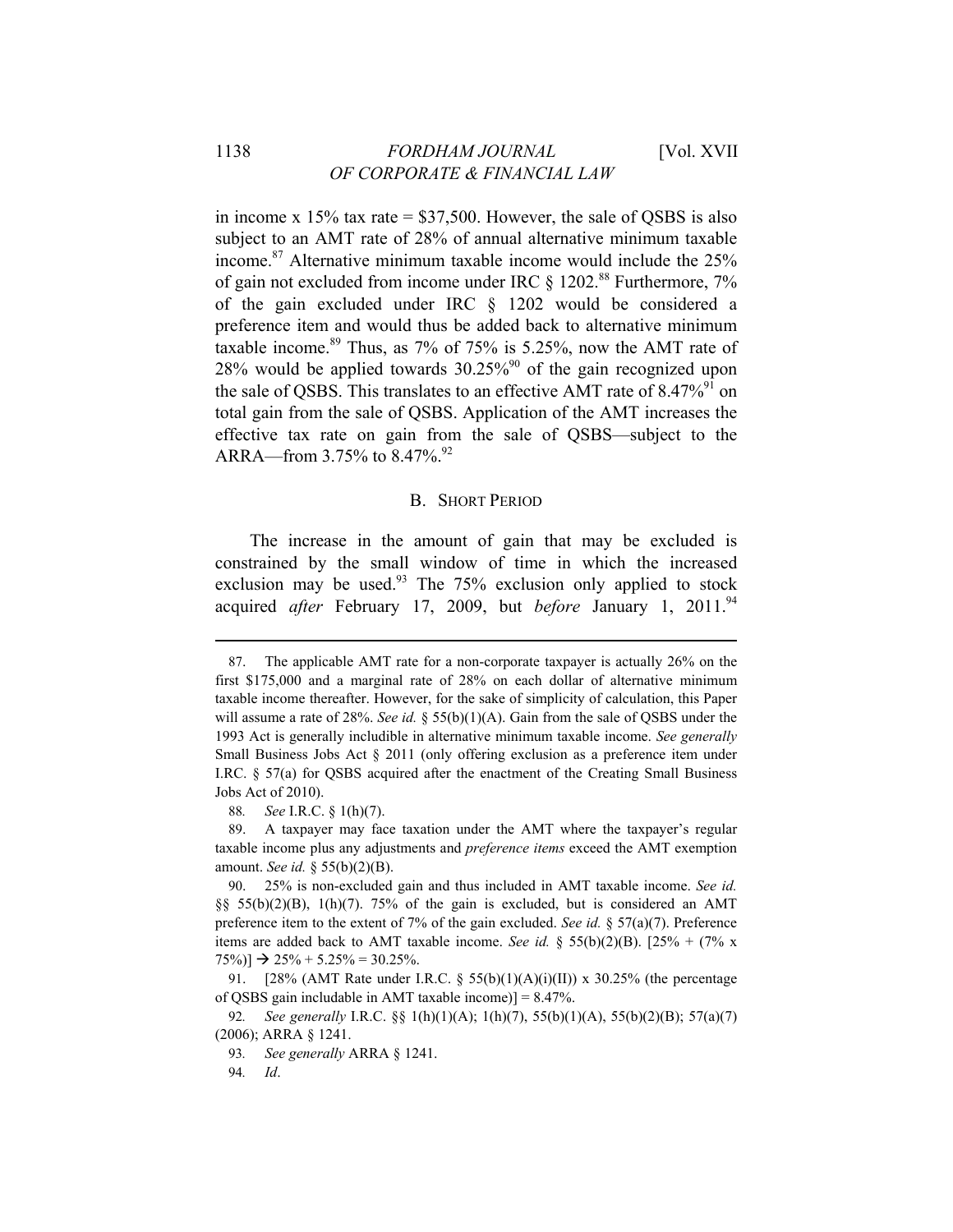Congress subsequently amended these provisions again, effective on the date of the subsequent amendment (see below). However, the 2009 Amendments still apply for QSBS acquired after February 17, 2009, but before the September 27, 2010 effective date of the 2010 Amendments.<sup>95</sup>

## C. PURPOSE OF THE 2009 AMENDMENTS

The ARRA was designed to combat the severe economic issues that have affected the nation and continue to plague the American economy since the beginning of the recession.<sup>96</sup> Congress introduced the ARRA as a solution to rising unemployment rates, which were estimated to have reached their highest level since the Great Depression.<sup>97</sup> Congress proposed the increase in the percentage of gain eligible for exclusion to temporarily incentivize investment in new businesses and keep those businesses active for an extended period of time.<sup>98</sup> Presumably, if the business is active for five years (as required by IRC § 1202), the business is likely to have some employees, pay some taxes and generally have some positive economic activity—all of which would normally stimulate the economy.

Congresswoman Lucille Roybal-Allard (D-Cal.), a proponent of the ARRA, believed that the bill would stabilize the economy and assist Americans that had been affected by the recession.<sup>99</sup> Advocates urged members of Congress to support the bill based on the need for immediate action and the ability of the ARRA to bring about swift results.100 In enacting the ARRA, Congress' intention was to promote investment in specific areas that would counter the rising unemployment rate and would have a long-term effect. The ultimate objective of Congress was to combat the effects of the recession and put measures

<sup>95</sup>*. See* Small Business Jobs Act § 2011; ARRA § 1241.

<sup>96. 155</sup> CONG. REC. E529-02 (daily ed. Mar. 3, 2009) (statement of Rep. Lucille Roybal-Allard).

<sup>97</sup>*. Id*.

<sup>98</sup>*. See generally* I.R.C. § 1202(a)(1), (a)(4)(A) (2006); Bartlett & Hartfield, *supra* note 22.

<sup>99. 155</sup> CONG. REC. E529-02 (daily ed. Mar. 3, 2009) (statement of Rep. Lucille Roybal-Allard).

<sup>100</sup>*. Id.*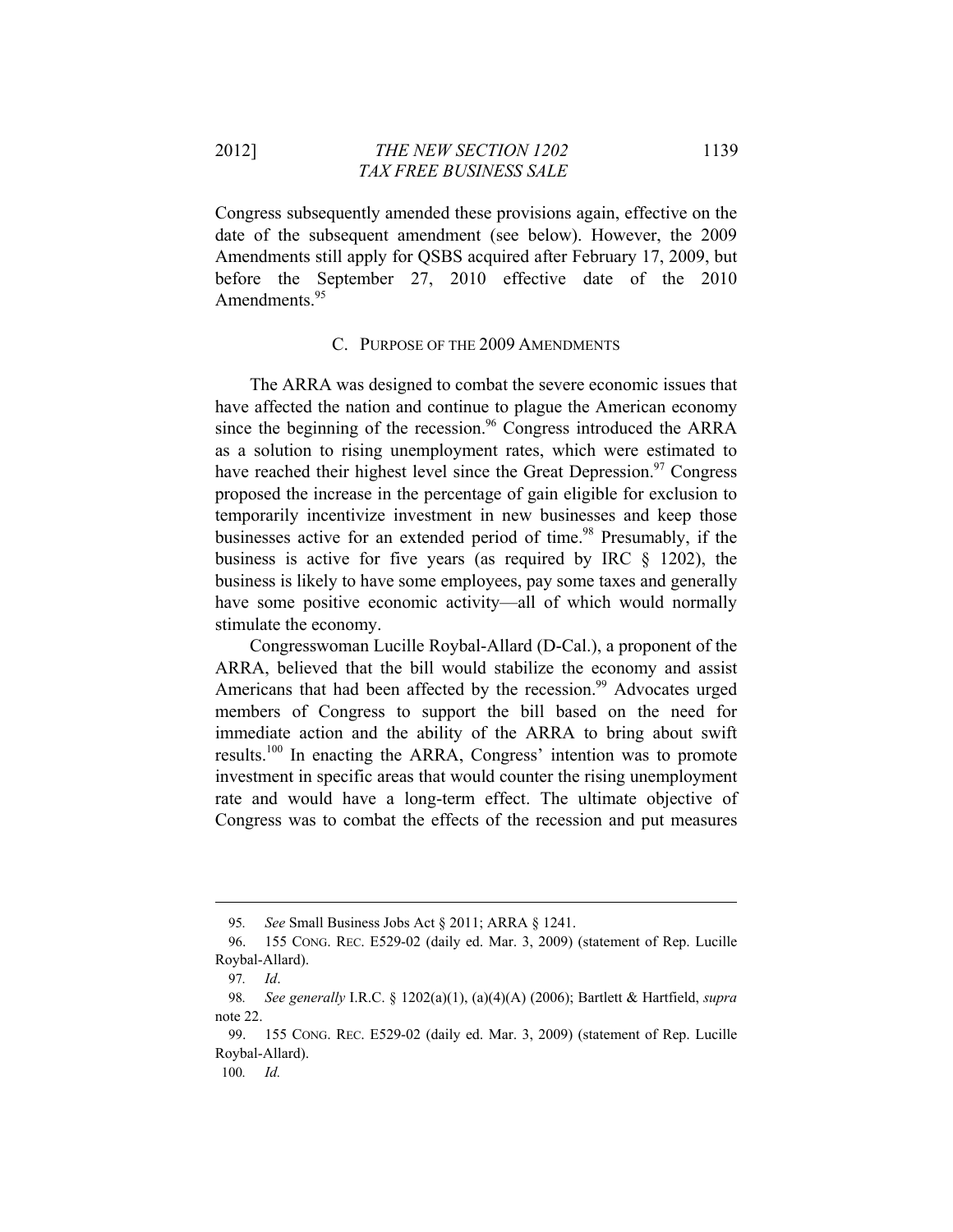into place that would have a long-term positive effect on the economy and those affected by it. $101$ 

### **III. THE 2010 AMENDMENTS**

#### A. CREATING THE SMALL BUSINESS JOBS ACT

With the economy still in a fragile state, Congress and President Obama were once again forced to consider alternatives to insure that the country did not slip back into the recession.<sup>102</sup> Representative Barney Frank (D-Mass.) first introduced the SBJA to the House of Representatives on May 16, 2010.<sup>103</sup> After being approved by the House, the bill was passed on to the Senate where Senator Max Baucus<sup>104</sup> (D-Mont.), the Chairman of the Senate Finance Committee, championed the bill.<sup>105</sup> As previously stated, the bill proposed amending the IRC to allow a 100% exclusion of gain from the sale of QSBS.

On September 16, 2010, Congress approved the SBJA, which sought to stabilize the economy by providing unprecedented incentives to small businesses and investors to invest in small businesses.106 The SBJA contains a temporary amendment to IRC § 1202, allowing for a 100% exclusion of no more than \$10 million of gain from the sale of eligible QSBS.<sup>107</sup> The enhanced exclusion aims to increase small business investments, which will allow small businesses to create new  $i$ obs. $108$ 

<sup>101</sup>*. Id.*

<sup>102</sup>*. See* Mason*, supra* note 1; 156 CONG. REC. E1780-01 (daily ed. Sept. 29, 2010) (statement of Rep. Janice D. Schakowsky).

<sup>103.</sup> Small Business Jobs Act § 2011.

<sup>104.</sup> Press Release, United States Senate Comm. on Fin., Baucus Hails Passage of Small Business Job Creation Bill (Sept. 16, 2010) [hereinafter *Baucus Hails Passage of Small Business Bill*], *available at* http://finance.senate.gov/newsroom/chairman/release/ ?id=a65886f1-6a7e-4934-a070-b35f5ce0596e.

<sup>105</sup>*. See* Press Release, United States Senate Comm. on Fin., Baucus, Landrieu Unveil Bill to Create Jobs and Help Small Businesses Grow (June 29, 2010) (on file with author).

<sup>106</sup>*. See Baucus Hails Passage of Small Business Bill*, *supra* note 104.

<sup>107.</sup> I.R.C. § 1202(b)(1)(A) (2006).

<sup>108</sup>*. Id*.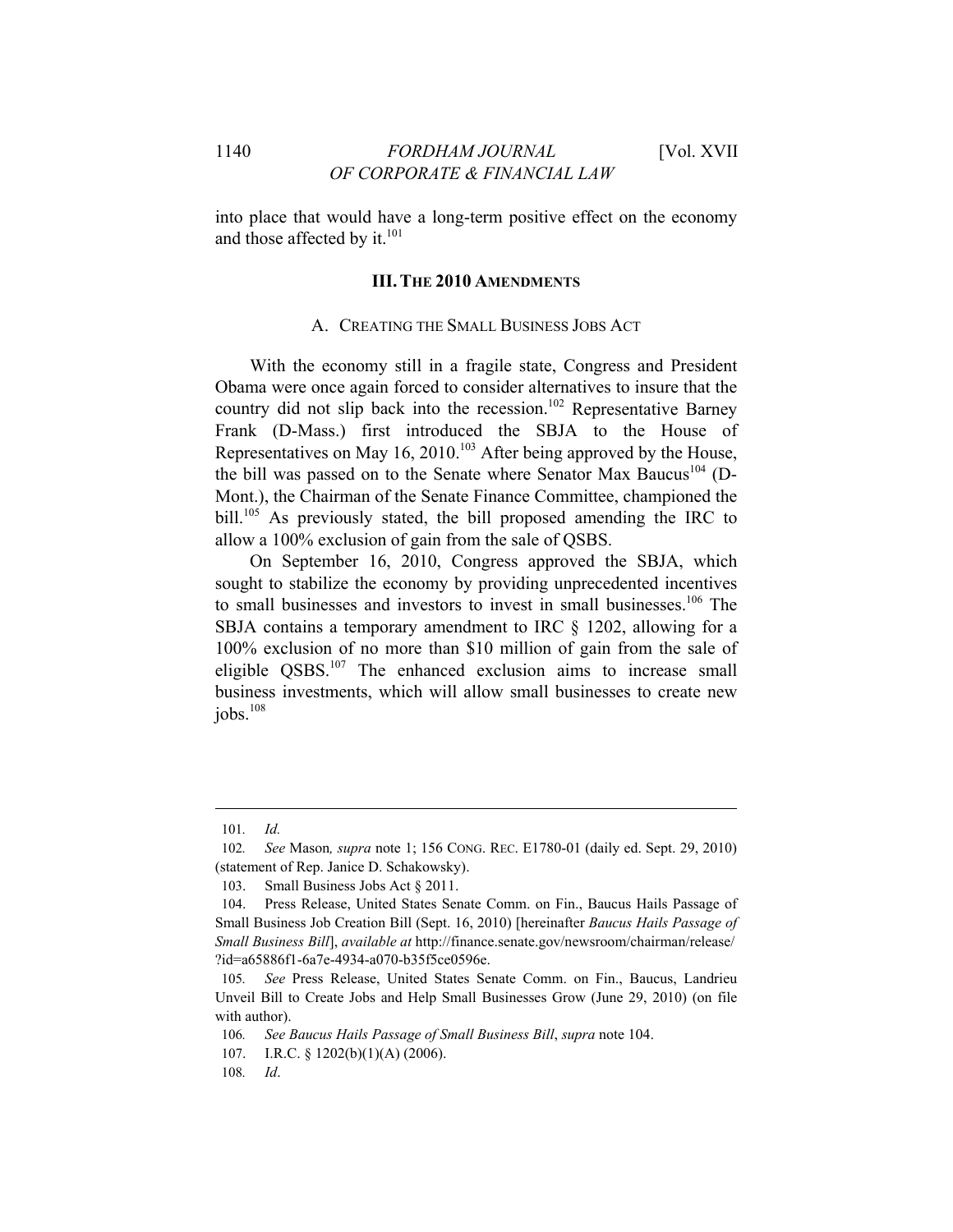#### B. 100% EXCLUSION

The pertinent provisions of the SBJA allow for the exclusion of  $100\%$  of all gain from the sale of QSBS.<sup>109</sup> The amount of gain eligible for exclusion will remain capped at the greater of \$10 million or 10 times the adjusted basis of the shareholder's QSBS.<sup>110</sup> Furthermore, gain from the sale of QSBS, excluded under the SBJA, will not be treated as a preference item for purposes of calculating the AMT.<sup>111</sup> Therefore, the benefits of the SBJA amendment to the IRC § 1202 exclusion are not limited by the application of the AMT.<sup>112</sup> Promoters of the bill contend that the exclusion of 100% of all gain from the sale of qualified stock<sup>113</sup> will be a huge incentive for investors and will result in a large, longterm increase in investments, which will bolster the weakened economy. $^{114}$ 

#### C. SHORT PERIOD

The 100% exclusion of gain is restricted by the narrow time period in which gain from recently acquired stock may be excluded.<sup>115</sup> The pertinent SBJA section provides that the 100% exclusion of gain only applies to stock acquired on or after September 27, 2010, and *prior* to January 1, 2011.<sup>116</sup>

The previously mentioned requirements of the original IRC § 1202 will still apply.<sup>117</sup> Mirroring the ARRA, this bill merely creates a temporary increase in the amount of gain eligible for exclusion.<sup>118</sup>

<sup>109</sup>*. Id.*

<sup>110</sup>*. Id.*

<sup>111</sup>*. Id.* § 1202(a)(4)(C) *amending* I.R.C. § 57(a)(7).

<sup>112</sup>*. See generally* I.R.C. §§ 55(b)(2), 57(a)(7), 1202(a)(4)(C) *amending* I.R.C. § 57(a)(7).

<sup>113.</sup> Small Business Jobs Act § 2011(a).

<sup>114</sup>*. See* Small Business Jobs Act § 2011(a); Mason, *supra* note 1; 155 CONG. REC. E529-02 (daily ed. Mar. 3, 2009) (statement of Rep. Lucille Roybal-Allard).

<sup>115.</sup> Small Business Jobs Act § 2011; I.R.C. § 1202(a).

<sup>116.</sup> Small Business Jobs Act § 2011.

<sup>117</sup>*. See generally* I.R.C. § 1202; Small Business Jobs Act § 2011.

<sup>118</sup>*. See* I.R.C. § 1202(a)(3), (a)(4).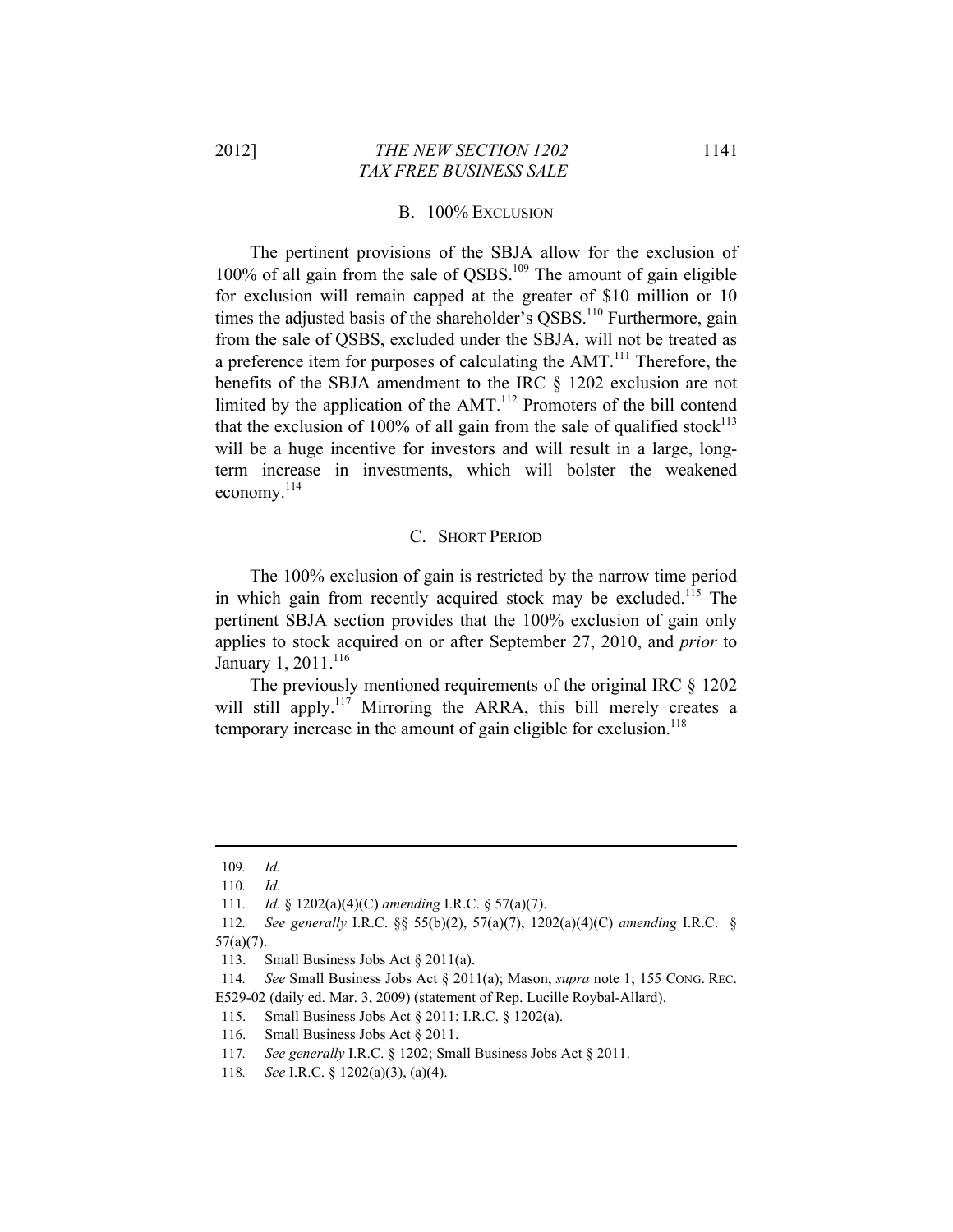## 1142 *FORDHAM JOURNAL* [Vol. XVII *OF CORPORATE & FINANCIAL LAW*

### D. PURPOSE FOR 100% IRC § 1202 EXCLUSION

One of the principal purposes of expanding the IRC § 1202 exclusion is to further encourage new investment in certain start-up C corporation ventures and small businesses.<sup>119</sup> Manufacturing, construction and retail wholesaling industries are likely the focus of such encouragement given that the definition of "qualified trade or business" excludes nearly every other industry from issuing OSBS.<sup>120</sup> The federal government hoped to help stabilize the American economy by subsidizing—and thereby resuscitating--the moribund US manufacturing industry through these C corporation investment incentives.<sup>121</sup>

<u> 1989 - Johann Barbara, martxa alemaniar argumento este alemaniar alemaniar alemaniar este alemaniar este al</u>

121*.* Congresswoman Jackie Speier (R-Cal) specifically touts the SBJA's impact on the U.S. manufacturing industry. Congresswoman Speier believes "[W]e need to see the words Made in America more often . . . We can lead the world in manufacturing if we make the choices and investments now to rebuild our broken manufacturing industry . .

<sup>119.</sup> Fleischer, *supra* note 15, at 104.

<sup>120.</sup> To be considered QSBS, the company must be considered to be engaged in a "qualified trade or business." The definition of "qualified trade or business" excludes many major industries, including: health services, legal services, architecture, engineering, actuarial science, performing arts, consulting, athletics, financial services, brokerage services, insurance, farming, mining, any business of operating a hotel, motel, restaurant, or similar business, or any trade or business where the principal asset of such trade or business is the reputation or skill of 1 or more of its employees. *See* I.R.C. § 1202(e)(3); *Significant Tax Incentives in Jobs Act*, *supra* note 16.

<sup>.</sup> That's also why Speier worked with her colleagues in the 111th Congress to pass the Small Business Jobs Act - to increase much needed lending to millions of small businesses, and offer 8 new tax incentives to companies, so that they may expand, hire, and fuel our economy." *See* Press Release of Congresswoman Jackie Speier, Economy & Jobs, *available at* http://speier.house.gov/index.php?option=com\_content&view=arti cle&id=392&Itemid=38. Furthermore, other provisions of the SBJA are extremely favorable to the manufacturing sector in practice. For instance, prior to the SBJA, general business credits—most notably the R&D tax credit—were subject to the AMT, which drastically limited the benefit of the R&D tax credit to many start-up manufacturers. After the SBJA, the benefits of the R&D tax credit, as applied to sole proprietorships, partnerships, and non-publicly traded corporations with \$50 million or less in average annual gross receipts for the prior three years, are not limited by the AMT. *See* Mark Lauber and Karim Solanji, *Small Business Jobs Act: A Windfall for Small to Mid-sized Manufacturers*, MATERIAL HANDLING INDUSTRY OF AMERICA (Sept. 29, 2010), *available at* http://www.mhia.org/news/industry/10065/small-business-jobsact--a-windfall-for-small-to-mid-sized-manufacturers.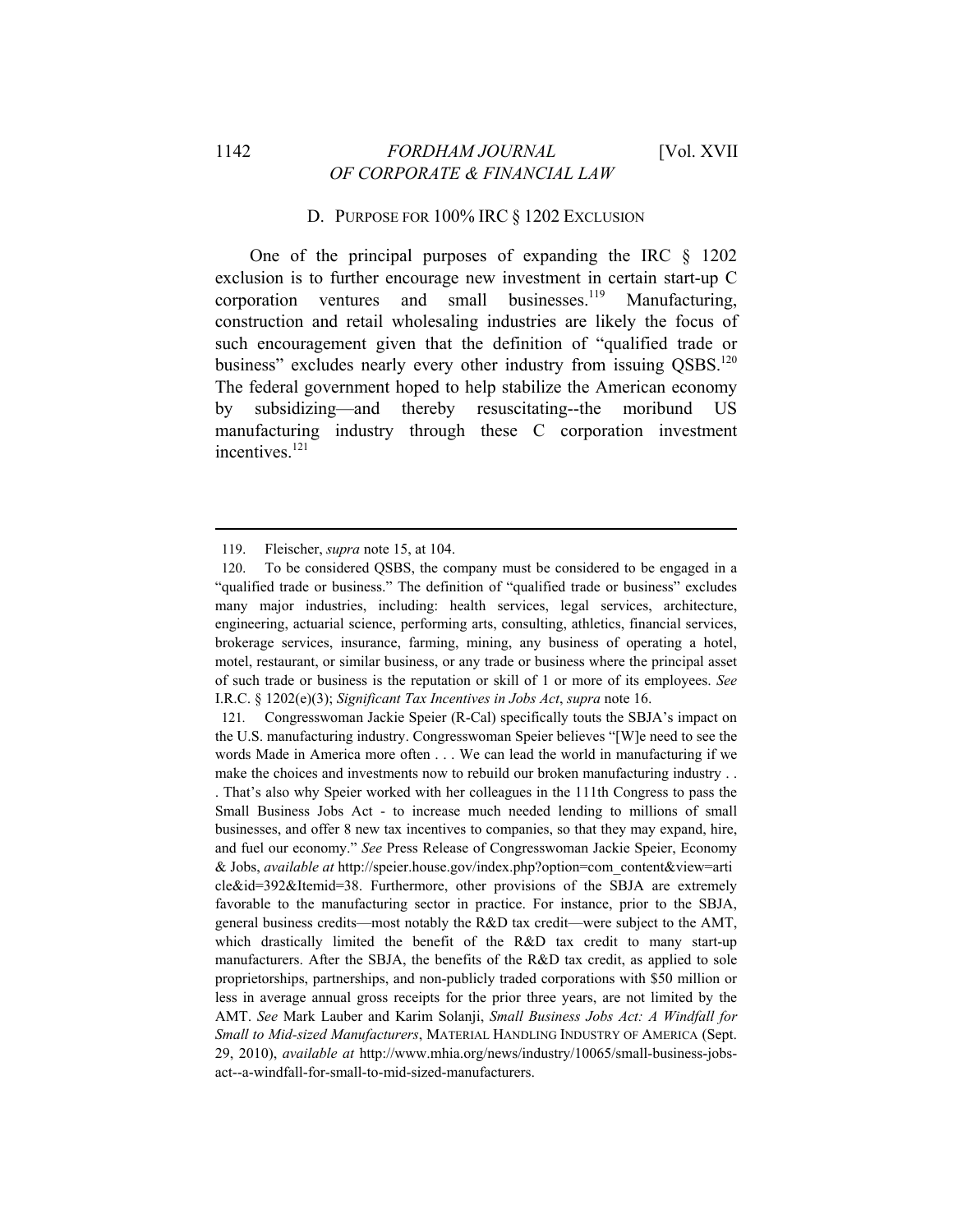### 2012] *THE NEW SECTION 1202* 1143  *TAX FREE BUSINESS SALE*

#### *1. Small Business Growth Targeted*

In written testimony to the House committee on small business, US Treasury Secretary Timothy Geithner supported the small business benefits of expanding IRC  $\S$  1202 exclusions.<sup>122</sup> The focus on small business is likely due to the great importance placed on small businesses as job creators.123 Commentators have called small businesses the backbone of the American economy.124 In fact, statistics show that small businesses created roughly 70% of the jobs created over the last decade.<sup>125</sup> According to Geithner, small businesses are a critical element to economic recovery.126 He claims that as small businesses go, so goes America.<sup>127</sup> In a speech to a group of small business owners, President Obama stated, "I will continue to do everything in my power to ensure that [small business owners] have the opportunity to contribute to your community, to our economy, and to the future of the United States of America."<sup>128</sup>

#### *2. Small Business Tax Increases*

Although the Obama Administration claims that the expansion of the IRC § 1202 exclusion is meant to incentivize investment and subsidize small businesses, $129$  the administration has simultaneously supported other tax policies that would disincentivize small business investment.<sup>130</sup> Amidst the launch of President Obama's 2012 re-election

<sup>122.</sup> Press Release, U.S. Dep't of Treasury, Written Testimony by Treasury Secretary Timothy F. Geithner Before the House Comm. on Small Business (June 22, 2011), *available at* http://www.treasury.gov/press-center/press-releases/Pages/tg121 4.aspx.

<sup>123</sup>*. See id.*; *Baucus Hails Passage of Small Business Bill*, *supra* note 104.

<sup>124.</sup> *Baucus Hails Passage of Small Business Bill*, *supra* note 104; Phillip Elliott, *Obama Details Plan to Aid Small Businesses*, THE NETWORK JOURNAL, Mar. 16, 2009, *available at* http://www.tnj.com/obama-details-plan-to-aid-small-businesses%20.

<sup>125.</sup> Elliott, *supra* note 124.

<sup>126</sup>*. See* Press Release, Written Testimony by Treasury Secretary Timothy F. Geithner, *supra* note 122.

<sup>127</sup>*. Id.*

<sup>128.</sup> Elliott, *supra* note 124.

<sup>129.</sup> Press Release, Written Testimony by Treasury Secretary Timothy F. Geithner, *supra* note 122.

<sup>130.</sup> Tino Sanandaji & Arvid Malm, *Obama's Folly: Why Taxing the Rich is No Solution*, THE AMERICAN (Aug. 16, 2011), *available at* http://www.american.com/archi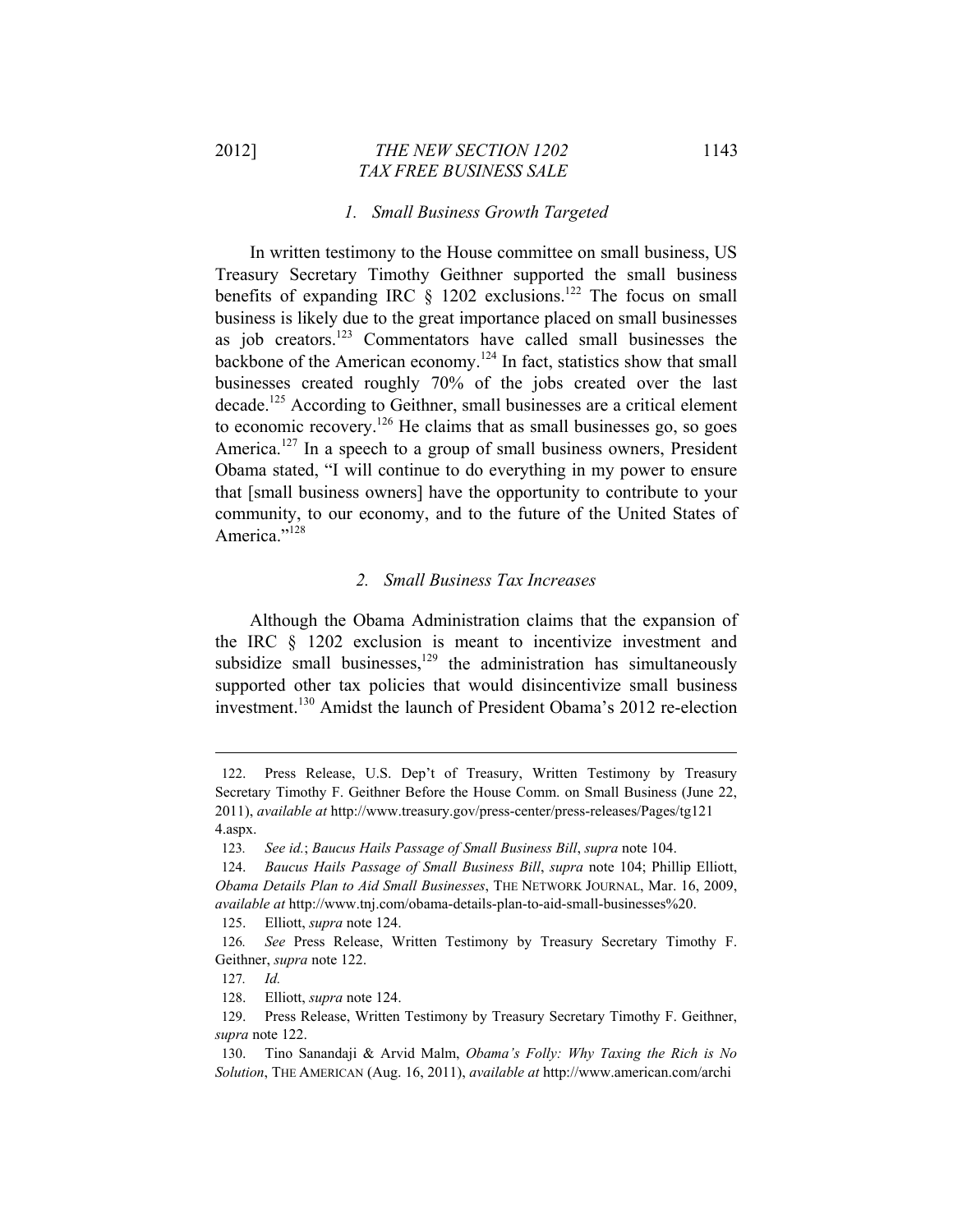campaign, President Obama promised not to raise taxes on 98 percent of the population.<sup>131</sup> Instead, Obama plans to narrow the budget deficit through increased taxes on the wealthiest  $2\%$  of taxpayers.<sup>132</sup> Obama's deficit reduction plan proposes to raise the top two income tax rates back to 39.6% and 36%, up from 35% and 33% today, while simultaneously reducing the value of itemized deductions and personal exemptions.<sup>133</sup> Obama's proposal would effectively end certain tax breaks for individuals earning at least \$200,000 and couples earning in excess of \$250,000.<sup>134</sup>

The increased tax rate on the top two marginal tax brackets is significant because many small businesses are organized as "passthrough" entities, which cause the business owners to be taxed on net business profits at the relevant individual marginal tax rate.<sup>135</sup> In the last 30 years, the number of "pass-through" entities, such as partnerships, S corporations, and limited liability companies, has nearly tripled from  $10.9$  million to 30 million entities.<sup>136</sup> Because of this growing trend towards "pass-through" tax entities, more business income is now taxed under the individual income tax code than the traditional corporate code.<sup>137</sup> The IRC  $\frac{1202}{1202}$  exclusion is only applicable within the corporate code since the 1202 exclusion only applies to gain from qualified small business *stock.*<sup>138</sup>

Furthermore, wealthy individuals, who are subject to the top two marginal individual tax rates and the AMT rates, own a disproportionate percentage of "pass-through" small business entities.<sup>139</sup> A study recently

ve/2011/august/obamasfollytaxingtherich/; Jeanna Sahadi, *Tax the Rich! Ok, But Then What, Mr. President?,* CNN MONEY, Apr. 13, 2011, http://money.cnn.com/2011/04/12 /news/economy/national\_debt\_taxes\_obama/index.htm; *Distribution of Business Income by Statutory Marginal Tax Rate*, TAX POLICY CENTER (Table T10-0186, 2011), *available at* http://www.taxpolicycenter.org/numbers/displayatab.cfm?DocID=2783.

<sup>131.</sup> Sahadi*, supra* note 130.

<sup>132</sup>*. Id.*

<sup>133</sup>*. Id.* 

<sup>134</sup>*. Id.*

<sup>135.</sup> Scott A. Hodge, *Don't Raise Taxes on Job Creators*, CNN OPINION, Sep. 17, 2010, http://articles.cnn.com/2010-09-17/opinion/hodge.taxes.business\_1\_business-taxe s-tax-cuts-business-income?\_s=PM:OPINION; Sahadi*, supra* note 130.

<sup>136.</sup> Hodge, *supra* note 135.

<sup>137</sup>*. Id.*

<sup>138</sup>*. See* I.R.C. § 1202(a)(1) (2006).

<sup>139</sup>*.* "Pass-through" income is most commonly reported on schedules C, E, and/or F of IRS Form 1040. In the below-referenced study, the sections "Tax Units Reporting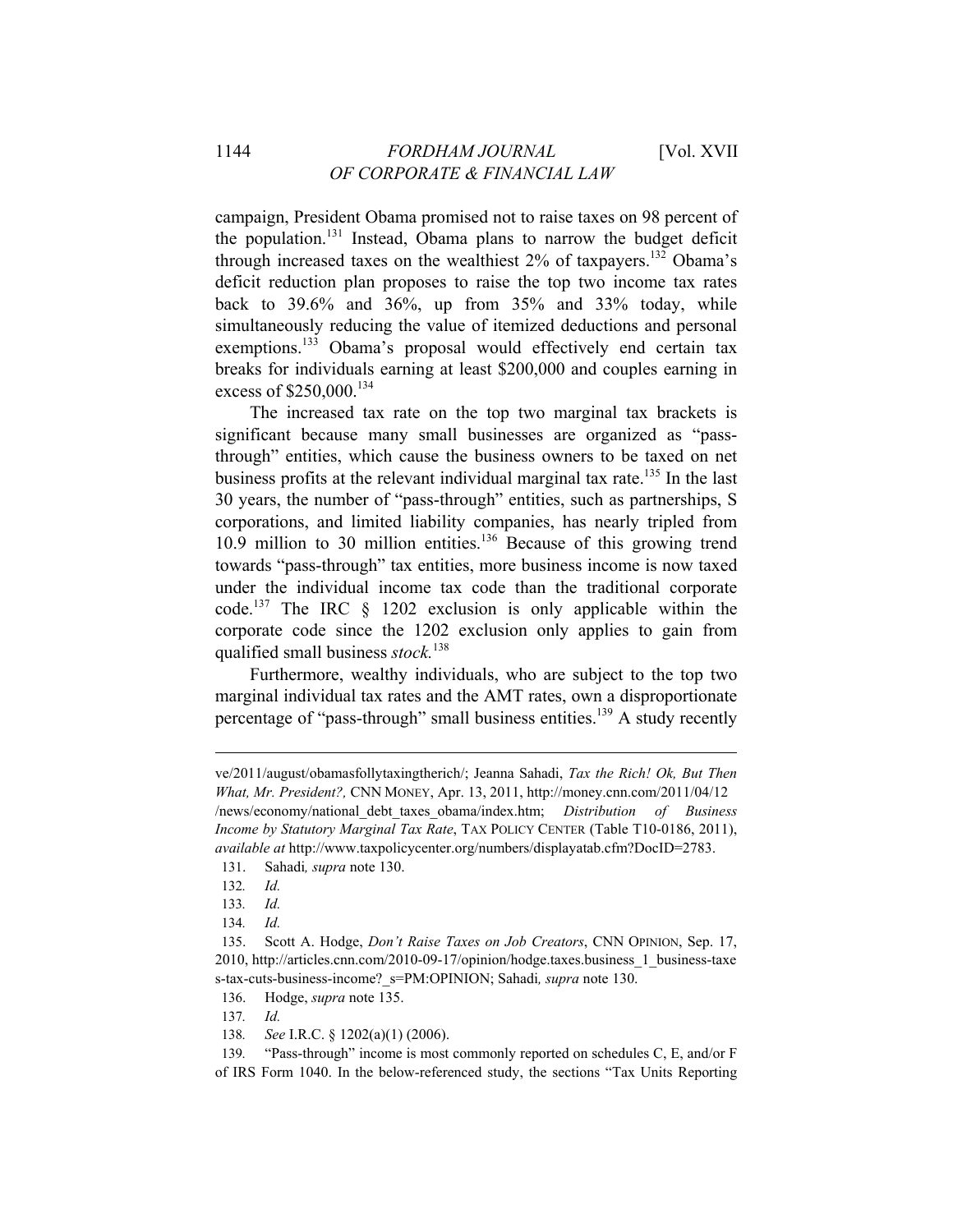conducted by the Tax Policy Center showed that wealthy individuals<sup>140</sup> account for  $60.07\%$ <sup>141</sup> of positive business income from "passthrough<sup>142</sup>" entities.<sup>143</sup>

In addition, 74.2% of taxpayers in the highest tax bracket report schedule C, E and/or F income.<sup>144</sup> Also,  $65.7\%$  of taxpayers in the second highest tax bracket report schedule C, E, and/or F income.<sup>145</sup> However, only 23.2 % of all filing taxpayers report schedule C, E and/or

<u> 1989 - Johann Stein, marwolaethau a bhann an t-Amhain an t-Amhain an t-Amhain an t-Amhain an t-Amhain an t-A</u>

140. For the purpose of analyzing these findings, "wealthy individuals" includes those taxpayers in the top two marginal tax brackets [36% and 39.6%] and taxpayers subjected to the AMT [26% AMT and 28% AMT]. However, these wealthy individual business income statistics may also include lawyers, authors, public speakers, etc., which may not employ others and are thus not the typical small business entities sought to be incentivized under the SBJA. *See generally Distribution of Business Income by Statutory Marginal Tax Rate*, *supra* note 130.

141. Taxpayers subject to the 39.6% tax rate reported \$388.2 billion on schedules C, E and F. Taxpayers subject to the 36% tax rate reported \$39 billion on schedules C, E and F. Taxpayers subject to the 28% AMT rate reported \$113.5 billion on schedules C, E and F. Taxpayers subject to the 26% AMT rate reported \$37.5 billion on schedules C, E and F. All taxpayers combined to report \$962.5 billion on schedules C, E and F. (388.2 + 39 + 113.5 + 37.5) = 578.2. \$578.2 billion is 60.07% of \$962.5 billion. *See generally Distribution of Business Income by Statutory Marginal Tax Rate*, *supra* note 130.

142. Schedule C reports profit or loss from sole proprietorships. Schedule E reports supplemental income and loss from partnerships, S corps, real estate rentals, royalties, estates, trusts, etc. Schedule F reports profit or loss from farming activities. Many small business owners report income in a "pass-through" manner by filing schedule C and E sole proprietorship returns and supplemental income returns, respectively.

143*. See Distribution of Business Income by Statutory Marginal Tax Rate*, *supra*  note 130.

144*. Id.*

145*. Id.*

Business Income" and "Tax Units Reporting Positive Business Income" relate to tax units reporting income on a "pass-through" basis on schedules C, E, and/or F. There are a total of 36,026,000 tax units reporting business income, according to the belowreferenced study conducted by the Tax Policy Center. There are a total of 2,854,000 tax units in the 26% AMT, 28% AMT, 36%, and 39.6% brackets reporting business income (*i.e.*, the top two marginal tax brackets, including AMT rates). Therefore, taxpayers in the 26% AMT, 28% AMT, 36%, and 39.6% brackets represent 7.92% (2,854,000/36,026,000) of the tax units reporting business income (*i.e.*, receiving passthrough income). However, taxpayers in the 26% AMT, 28% AMT, 36%, and 39.6% brackets represent only roughly 3.2% (4,965,000/155,368,000) of the overall taxpaying population. Thus, taxpayers in the top two marginal tax brackets, including AMT rate brackets, disproportionately report "pass-through" business income. *See* Distribution of Business Income by Statutory Marginal Tax Rate, *supra* note 130.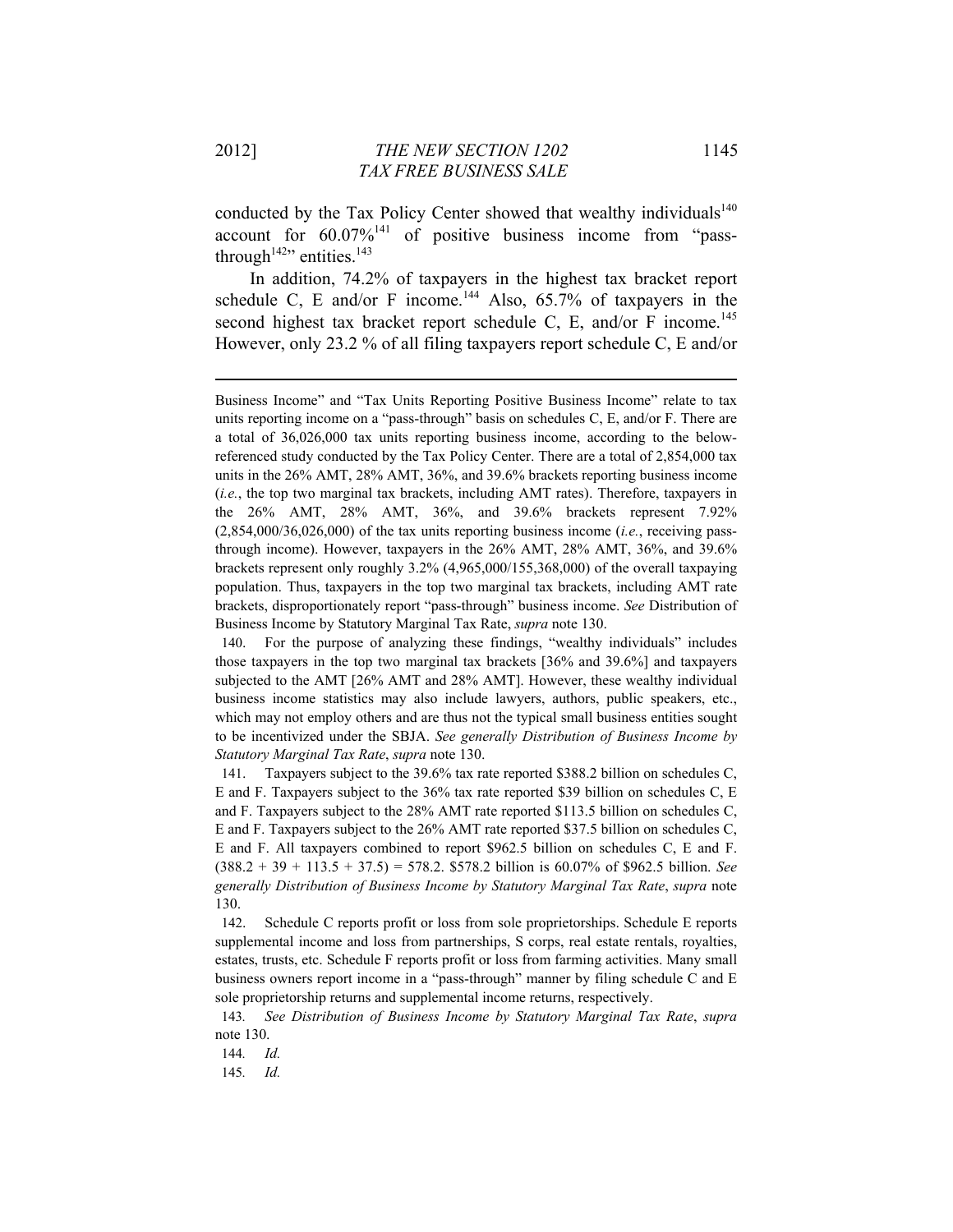F income.<sup>146</sup> The top two tax brackets also have a disproportionate percentage of taxpayers who garner more than 50% of their adjusted gross income from schedule C, E, and/or F income; 32.5% and 26.2%, respectively.147 However, only 6.4% of the American population at large draws more than 50% of their adjusted gross income from schedule C, E and/or  $F$  income.<sup>148</sup>

As such, the individuals who make up the vast majority of all U.S. private business income generated will be paying substantially higher taxes. Therefore, when the Bush era tax cuts end for the top two marginal tax brackets, the increased tax burden will be significant in the small business community because small businesses earn a vastly disproportionate percentage of income.<sup>149</sup> Such a tax increase is likely to reduce the incentive for potential small business owners to invest in new businesses because the return on their investment for taking the risk is reduced.

## *3. Trade Off for Small Business Investors*

The temporary exclusion from gain creates a trade-off for the small business community. Small business taxpayers obtain the exclusion of gain from the sale of QSBS in exchange for organizing as a C corporation that pays double taxation at both the corporate and shareholder levels.<sup>150</sup> The  $35\%$  corporate level tax rate is simply the price that an eligible taxpayer must pay in order to obtain the benefits of the IRC  $\S$  1202 exclusion.<sup>151</sup> The decision of whether to make a QSBS investment is very difficult for any taxpayer who, in the absence of IRC § 1202, would otherwise organize as a "pass-through" entity.<sup>152</sup> The taxpayer would have to analyze the tax implications of organizing as a

<sup>146</sup>*. Id.*

<sup>147</sup>*. Id.*

<sup>148</sup>*. Id.*

<sup>149</sup>*. See* Hodge, *supra* note 135.

<sup>150</sup>*. See generally* I.R.C. §§ 1(h); 301; 316 (2006).

<sup>151.</sup> David F. Levy & Nickolas Gianou, *2011: A Boom Year for the Qualified Small Business?*, CORP. BUS. TAX'N MONTHLY, Apr. 2011, at 43, *available at*  http://www.skadden.com/insights/2011-boom-year-qualified-small-business.

<sup>152</sup>*. See* Douglas A. Schaaf & Erika B. Mayshar, *New Law Creates Zero Percent Effective Tax Rate For Certain Qualified Small Business Stock*, PAUL HASTING: STAY CURRENT, Oct. 2010, at 1, *available at* http://www.paulhastings.com/assets/publications /1740.pdf; Levy & Gianou, *supra* note 151, at 49.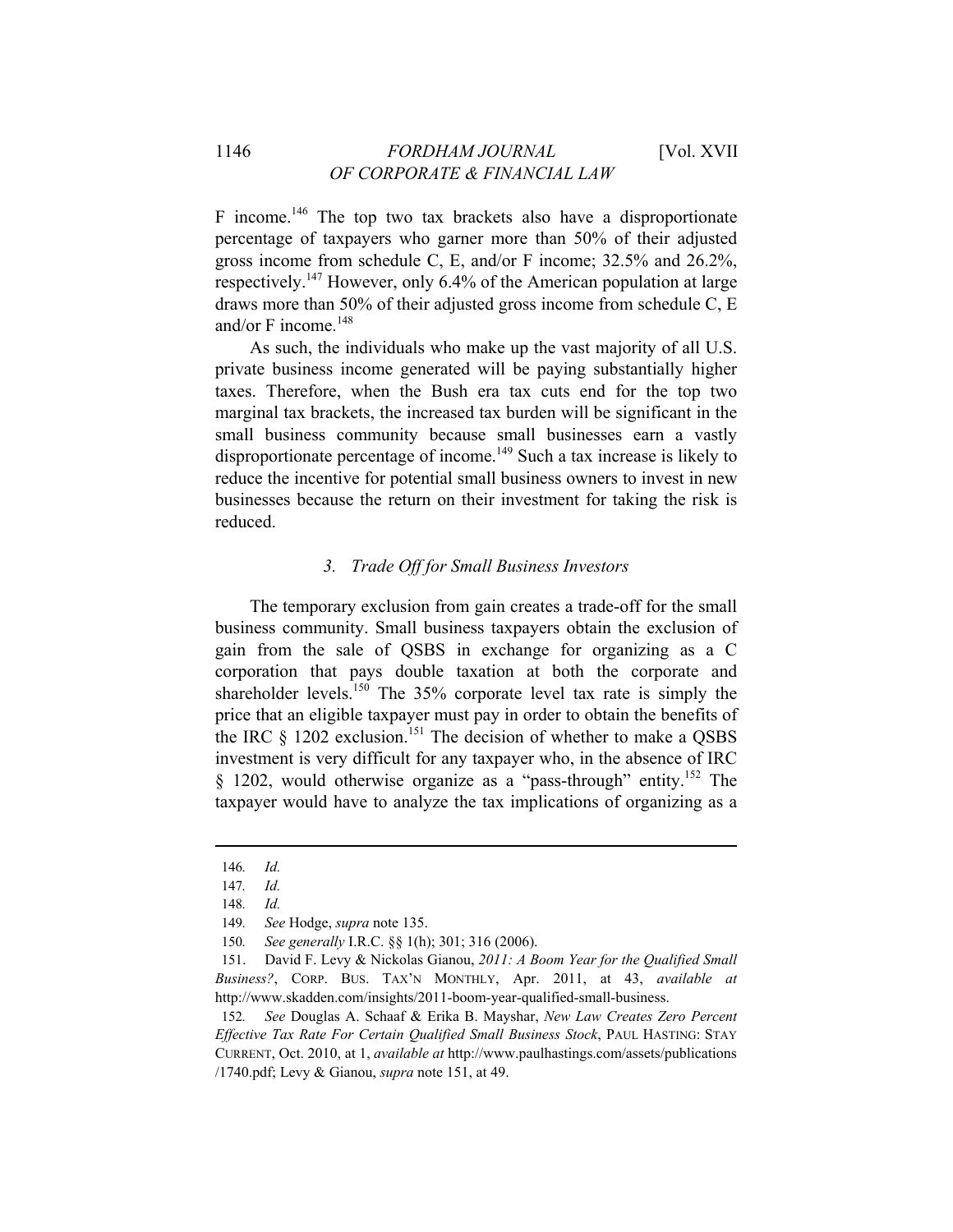2012] *THE NEW SECTION 1202* 1147  *TAX FREE BUSINESS SALE* 

"pass-through" entity (i.e. currently including all business income on the individual owner's schedule C, E or F) against the tax implications for organizing as a QSB C corporation (incurring taxation on business income at the corporate level, but excluding all capital gain from the sale of QSBS at the shareholder level).<sup>153</sup> In general, the life cycle of a successful corporation includes incurring start-up expenses and losing money in the first few years of operation, while eventually becoming cash-flow positive after a few years once the corporation has a substantial customer base or other source of stable revenue. As such, a corporation under a typical growth pattern may be able to write off some of its start-up expenses and business losses during the first few years after formation, and will be able to potentially monetize its increase in value by selling after the fifth year without incurring tax on the sale. At least one commentator has determined that the tax-free sale could serve in this type of scenario as a potential hedge against the corporation's appreciation.154

### *4. Intended Benefits Likely to be Limited*

Even though the expansion of IRC § 1202 purports to incentivize investment in small business, most small businesses are either ineligible for the exclusion by definition,<sup>155</sup> or unable to realize an economic benefit from the exclusion because of the corporate tax trade-off (described above) required to seek IRC  $\S$  1202 exclusion.<sup>156</sup> Of course, those who would have organized as C corporations regardless of the 1202 exclusions received a surprise benefit, making it even more enticing for them.157 Taxpayers who generally would have formed C corporations regardless of the exclusion may include those who incur high start-up costs over the initial five-year period but expect capital

<sup>153.</sup> Levy & Gianou, *supra* note 151.

<sup>154</sup>*. Id.*

<sup>155.</sup> Most small businesses are not C corporations and, of those that are C corporations, many are excluded from the definition of "qualified trade or business" under I.R.C. § 1202(e). *See* I.R.C. § 1202(e)(3) (2006) (excluding legal services, health services, financial services, brokerage services, insurance, engineering, architecture, performing arts, consulting, athletics, farming, mining, any business of operating a hotel, motel, restaurant, or similar business, or any trade or business where the principal asset of such trade or business is the reputation or skill of one or more of its employees).

<sup>156</sup>*. See generally* I.R.C. § 1202; Levy & Gianou, *supra* note 151.

<sup>157.</sup> Levy & Gianou, *supra* note 151.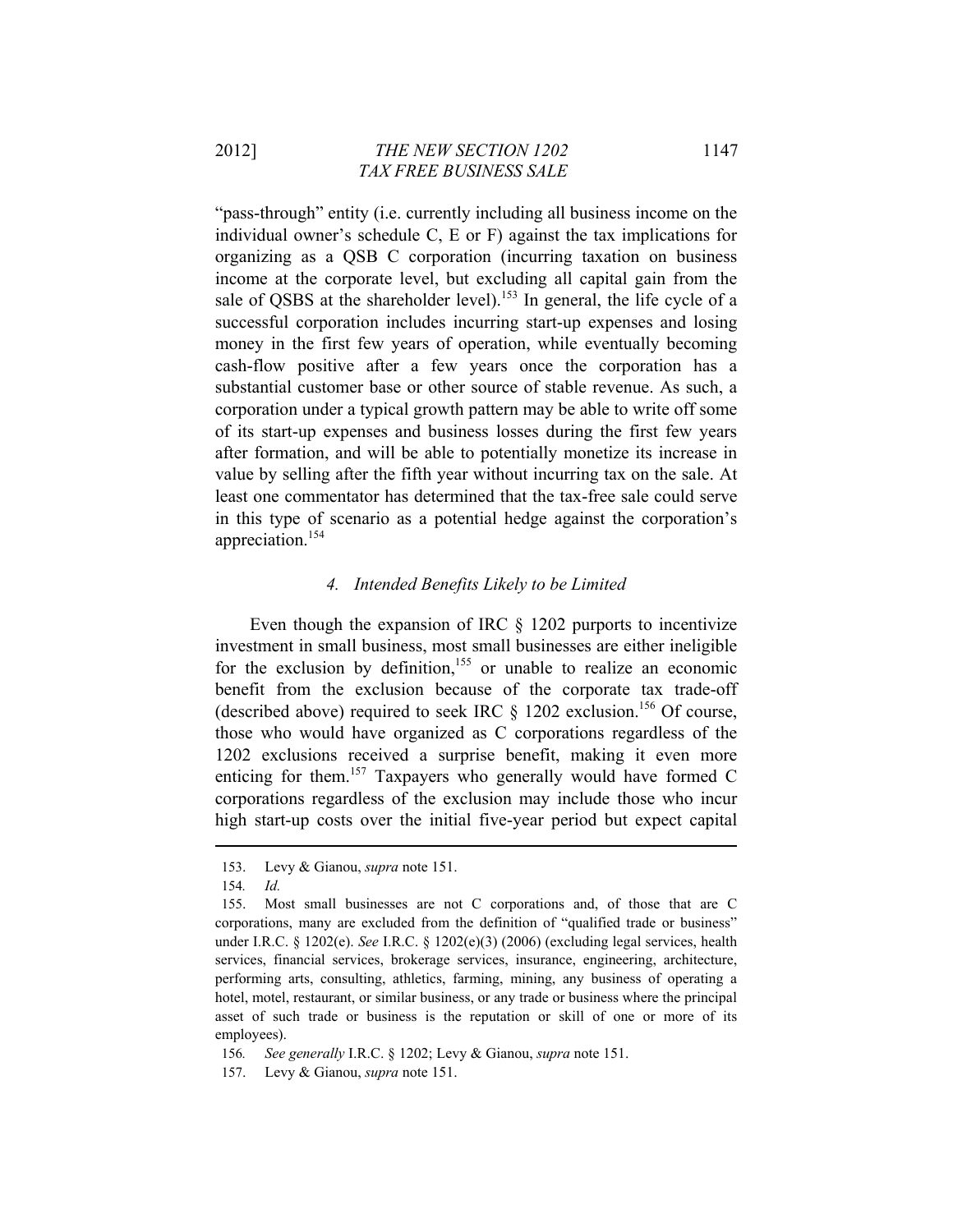appreciation thereafter.<sup>158</sup> Entities generally incur high start-up costs because of large expenses for research and development, marketing and/or advertisement.<sup>159</sup> Such entities may include those engaged in high-tech or manufacturing industries. These industries are often risky and high-yield, meaning that while start-up costs are relatively high, appreciation has the potential to be immense. $160$ 

Of course, some entities that would elect C corporation status absent the IRC § 1202 exclusion are not truly small businesses and thus would not be eligible to receive the exclusion anyway.<sup>161</sup> For instance, large, publicly traded corporations, which would likely fail to meet the \$50 million aggregate asset limitation of I.R.C. § 1202(d), may nonetheless require C corporation status for purposes of obtaining financing.162 Furthermore, small personal service corporations, which would likely fail to meet the definition of a "qualified trade or business" under I.R.C. § 1202(e), may prefer taxation as a C corporation since the personal service corporation may oftentimes evade the C corporation double taxation system by paying large salaries to the corporation's

<sup>158</sup>*. Id.*

<sup>159.</sup> The theory is that a taxpayer incurring high start-up costs would prefer C corporation taxation because the start-up costs may be amortized over the valuable life or even currently deducted, in the case of certain R&D costs, under I.R.C. § 174. Furthermore, if capital appreciation is expected thereafter, the corporate form would be preferable to "pass-through" entity form since corporate dividends and share appreciation would face taxation at currently preferable capital gains tax rates, rather than at ordinary income tax rates. The tax benefits of  $\S$  1202 exclusion of gain on QSBS would even further incentivize the use of C corporations by these taxpayers. *See generally* Annette Nellen, *Tax Consideration for High-Tech Startups*, SAN JOSE STATE UNIVERSITY COLLEGE OF BUSINESS (2001), *available at* http://www.cob.sjsu.edu/nellen \_a/Startup.pdf; Amanda Webber, *Estimating Startup Costs for a New Business*, STARTUPNATION.COM, http://www.startupnation.com/business-articles/1248/startup-cos ts-new-business.asp/ (last visited Mar. 27, 2012).

<sup>160.</sup> ROSS DEVOL & PERRY WONG, AMERICA'S HIGH-TECH ECONOMY: GROWTH, DEVELOPMENT AND RISKS FOR METROPOLITAN AREAS (Milken Inst. 1999); Mark Davis, *Driving Growth in High Tech*, DELOITTE DEBATES, *available at* http://www.deloitte.co m/view/en\_US/us/Insights/Browse-by-Content-Type/deloitte-debates/225748664f75b2 10VgnVCM2000001b56f00aRCRD.htm (last visited Mar. 27, 2012).

<sup>161</sup>*. See* I.R.C. § 1202(d) (2006) (dictating a \$50 million aggregate asset limit).

<sup>162.</sup> Joe Wallin, *Top Reasons to Choose a C Corporation*, STARTUP LAW BLOG (June 2, 2009), *available at* http://www.startuplawblog.com/2009/06/02/top-reasons-tochoose-a-c-corporation/.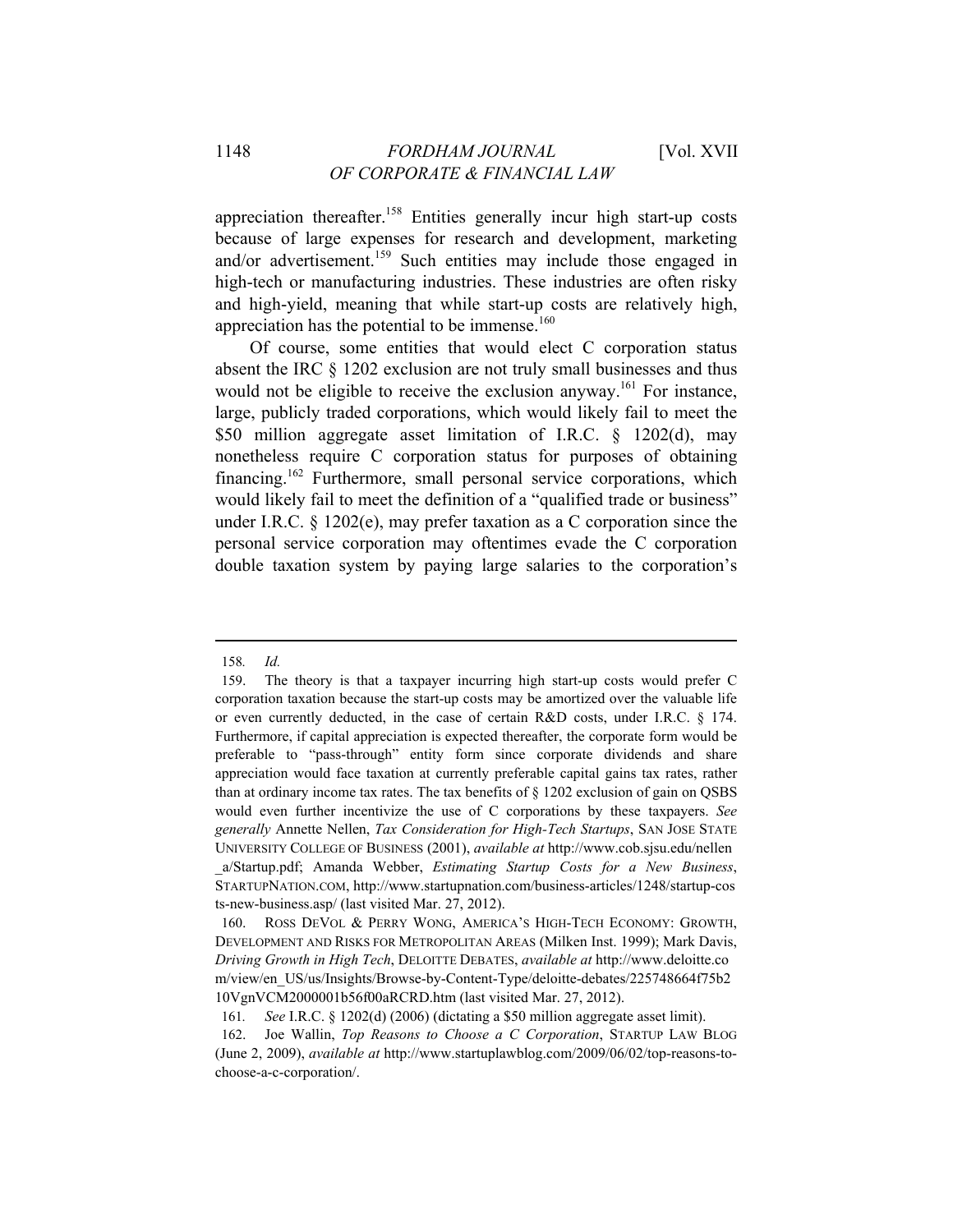2012] *THE NEW SECTION 1202* 1149  *TAX FREE BUSINESS SALE* 

owners in lieu of dividends.<sup>163</sup> Thus, some entities that would elect C corporation status regardless of tax subsidies would not be eligible for IRC § 1202 exclusions for failing to satisfy the aggregate asset and "qualified trade or business" limitations.

#### **IV. OPEN INTERPRETATIONS**

Several provisions of IRC § 1202 have been the subjects of much debate since the time of IRC  $\S$  1202's original enactment in 1993.<sup>164</sup> The per-issuer limitation (see section IV(A) below, *infra*), <sup>165</sup> the treatment of appreciated property (see section IV(B) below, *infra)*166 and the definition of activities that meet the requirements of a "qualified trade or business" (see section IV(C) below, *infra*),  $^{167}$  are issues that have been discussed but have yet to be clarified by the IRS.<sup>168</sup>

#### A. PER-ISSUER LIMITATION

#### *1. The Two Interpretations*

While IRC  $\S$  1202 provides for the exclusion of 50% of gain from the sale of qualified stock, it also places a dollar amount limitation on the gain that may be excluded on a per-issuer basis.<sup>169</sup> The ambiguity of

<u> 1989 - Johann Stein, marwolaethau a bhann an t-Amhain an t-Amhain an t-Amhain an t-Amhain an t-Amhain an t-A</u>

168*. See generally* Ward et al., *supra* note 35, at 42.

<sup>163.</sup> A corporation may deduct salaries paid as an ordinary and necessary business expense. *See generally* I.R.C. § 162(a). Thus, salaries are deducted from the gross income of the corporation and only subject to taxation upon the employee/owner as ordinary income. *See generally* Comm'r v. Glenshaw Glass Co., 348 U.S. 426 (1955) (holding that income is an "accession[] to wealth, clearly realized, and over which the taxpayers have complete dominion."). *See also* IRC § 64 (stating "'ordinary income' includes any gain from the sale or exchange of property which is neither a capital asset nor property described in IRC § 1231(b)."). Personal service corporations are the most apt corporations to take advantage of salary deductions since the profits are largely obtained from personal services, which usually entail the payment of salary. Furthermore, the employees of personal service corporations are often the owners who are able to control salary and dividend policies.

<sup>164. 139</sup> CONG. REC. S7662-02 (daily ed. June 23, 1993) (statement of Sen. John Kerry); Omnibus Budget Reconciliation Act of 1993, Pub. L. No. 103-66, 107 Stat 312 (1993).

<sup>165.</sup> I.R.C. §1202(b) (2006).

<sup>166</sup>*. See id.* § 1202(i).

<sup>167</sup>*. See id.* § 1202(e)(3).

<sup>169</sup>*. See* I.R.C. § 1202(a)(1), (b).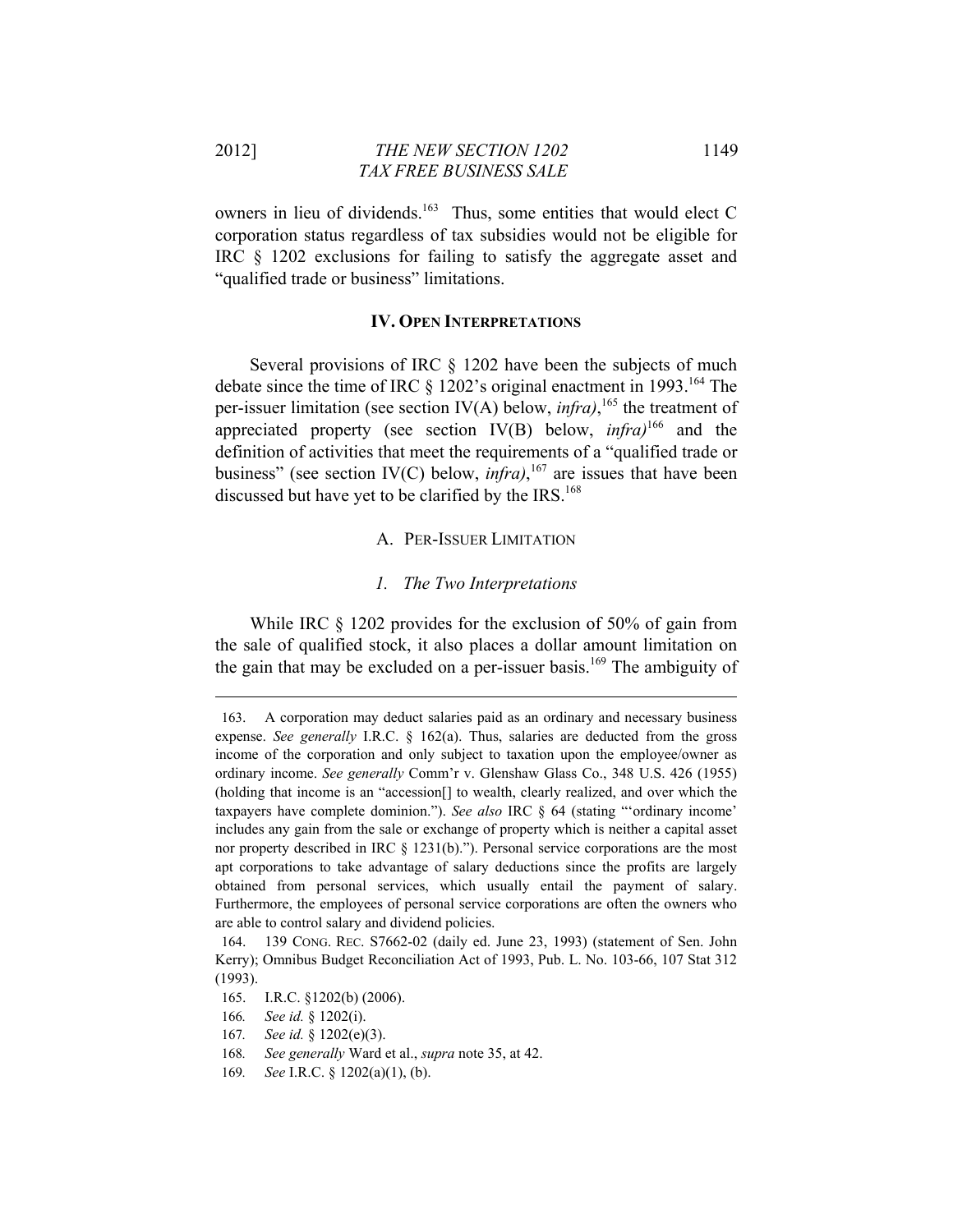IRC § 1202(b) has resulted in two very distinct interpretations of the previously noted language that limits the amount of gain eligible for exclusion to the greater of \$10 million *or* 10 times the aggregate adjusted basis of QSBS issued by the corporation.<sup>170</sup>

The first (and more restrictive) approach interprets the code as limiting the excludable amount to the greater of 50% of \$10 million (\$5 million total amount eligible for exclusion) or 50% of 10 times the adjusted basis (5 times the adjusted basis eligible for exclusion).<sup>171</sup> This approach actually limits the amount of gain eligible for exclusion to the greater of \$5 million total or 5 times the adjusted basis. $172$ 

Alternatively, the second approach interprets the code as allowing for a maximum exclusion of the greater of \$10 million or 10 times the adjusted basis. $173$  This approach is less restrictive, and allows for the exclusion of more gain. As a result of neither Congress nor the IRS issuing an opinion regarding this clause, taxpayers currently use both approaches.174

#### *2. The Restrictive Approach is More Consistent*

The more restrictive approach appears to be the better of the two interpretations. Since the limitation is framed statutorily as "*the greater of*" the two options, it appears to be more consistent to approach the limitations in a manner that provides the highest benefit to the taxpayer. After all, the intent of the statute is to incentivize potential business owners to make the investment.<sup>175</sup> As such, it would seem to be much more in keeping with the spirit and intention of the statute to give the investor the greatest possible incentive by expanding the cap more than the less restrictive interpretation.

In addition, a statutory interpretation that operates with consistency is more plausible than one that is inconsistent in application. If the exclusion is calculated by reducing a full \$10 million sales price by 50% (the "General Rule"), the cap is easily calculable. If "10 times the adjusted basis" is a replacement for the General Rule, then it is easy to

<sup>170.</sup> Ward et. al, *supra* note 35, at 42.

<sup>171</sup>*. Id.* at 2.

<sup>172</sup>*. Id*.

<sup>173</sup>*. Id.*

<sup>174</sup>*. Id.* at 42.

<sup>175.</sup> *Baucus Hails Passage of Small Business Bill*, *supra* note 104.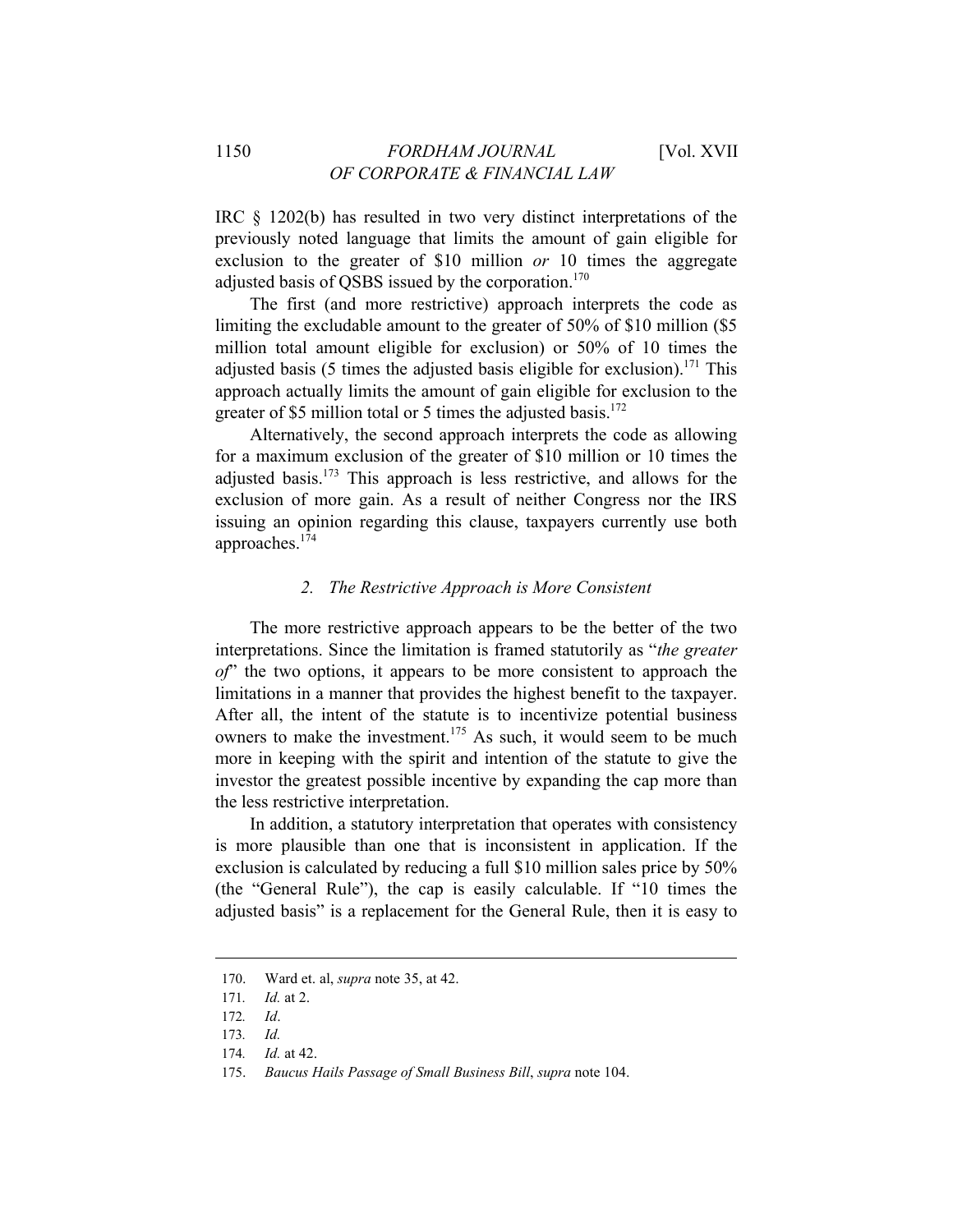2012] *THE NEW SECTION 1202* 1151  *TAX FREE BUSINESS SALE* 

calculate the new result.176 However, if the replacement cap is defined by "50% of 10 times the adjusted basis," then the result will actually be "5 times the adjusted basis."177 If the statutory cap is actually intended to be "5 times the adjusted basis," it would seem to be far more consistent to directly define things this way.<sup>178</sup>

#### B. TREATMENT OF APPRECIATED PROPERTY

## *1. Transfers of Appreciated Property*

Property is frequently contributed in exchange for stock in start-up corporations, including QSBs.179 In general, a transfer of *appreciated* property (other than by gift or inheritance) results in the transferor's recognition and realization of gain in the amount of the excess of the value received for the property over the transferor's tax basis in the property.180 An exception to this general rule exists where property is contributed to a corporation in exchange for a controlling interest<sup>181</sup> in the corporation—an IRC  $\frac{1}{5}$  351 transaction.<sup>182</sup> In support of a clear public policy favoring the corporate form, IRC § 351 was enacted to remove one of the main obstacles to business incorporation—the recognition of taxable gain upon contribution of appreciated property to the corporation.<sup>183</sup>

Essentially, IRC § 351(a) authorizes non-recognition (deferral until a subsequent recognition event) of built-in gain existing in appreciated property received in exchange for stock under an IRC § 351 exchange.<sup>184</sup> Since corporations and shareholders are independent taxpayers, built-in gain would cease to be directly recognizable by the

<sup>176.</sup> Ward et al., *supra* note 35, at 42.

<sup>177</sup>*. Id.*

<sup>178</sup>*. See id.* at 42.

<sup>179</sup>*. See generally id.* at 42.

<sup>180</sup>*. See* I.R.C. § 1001(a) (2006).

<sup>181.</sup> A controlling interest is generally defined as the ownership of stock representing at least 80% of: 1) the total combined voting power and 2) the total number of shares of all classes of corporate stock. *See id.* § 368(c).

<sup>182</sup>*. Id.* §§ 351(a), 368(c).

<sup>183</sup>*. See* William J. Rands, *Incorporation Under the Federal Tax Laws*, 22 LOY. L.A. L. REV. 985, 987-990 (1989); I.R.C. § 351(a).

<sup>184</sup>*. See generally* I.R.C. § 351(a); Craig L. Rascoe & William M. Richardson, *Opportunities and Pitfalls Under Sections 351 and 721*, William & Mary Annual Tax Conference*,* Paper 58, 1 (2007), *available at* http://scholarship.law.wm.edu/tax/58.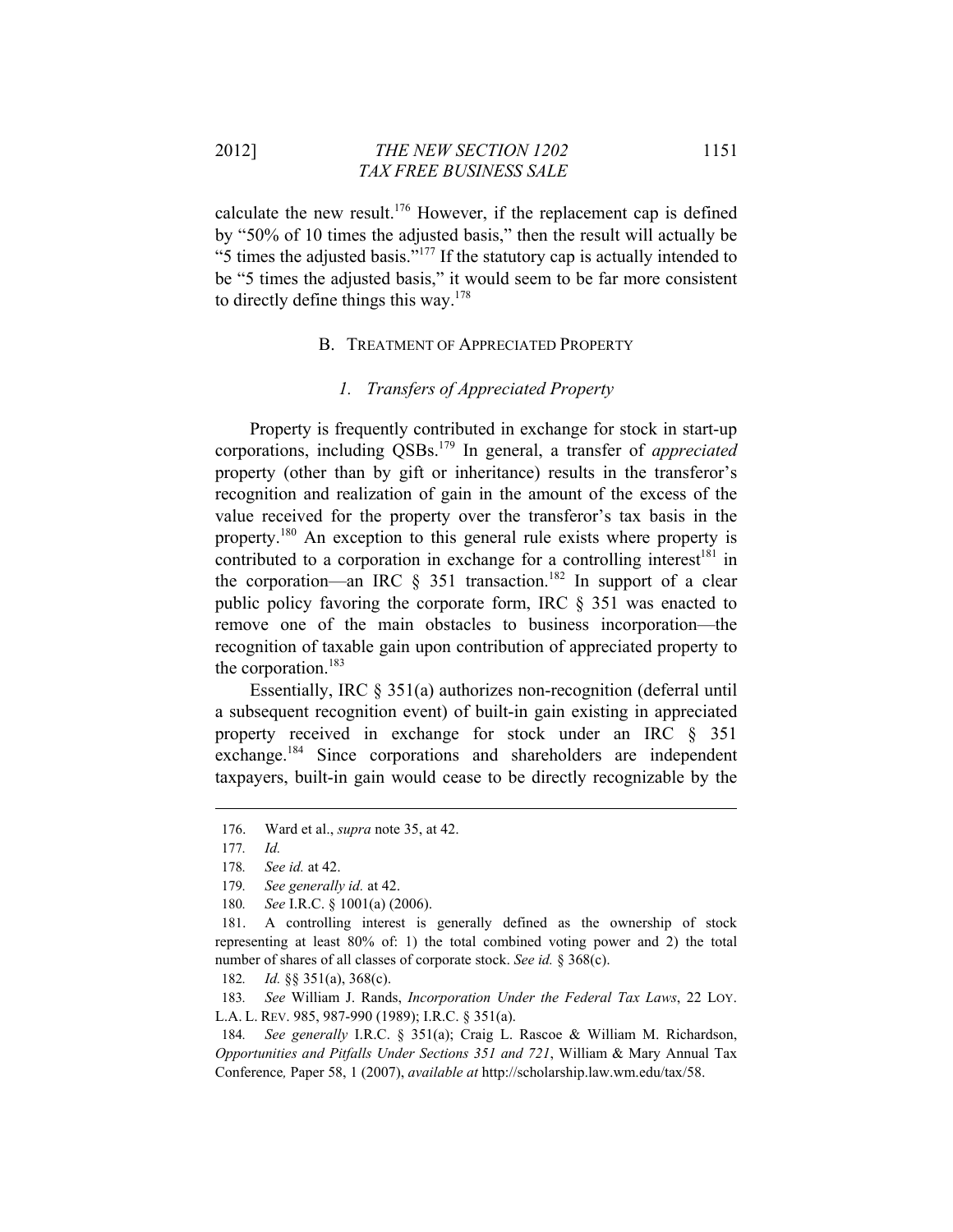## 1152 *FORDHAM JOURNAL* [Vol. XVII *OF CORPORATE & FINANCIAL LAW*

shareholder following the application of IRC § 351 non-recognition provisions.<sup>185</sup> Instead, the built-in gain on appreciated property transferred in an IRC § 351 exchange is preserved for subsequent recognition by the transferee corporation through the use of a carry-over basis.186 The transferring shareholder would receive an initial basis in the stock received equal to the transferring shareholder's adjusted basis in the property exchanged.<sup>187</sup> In addition, the transferring shareholder's basis in stock would not be adjusted to reflect any subsequent gain or loss recognized by the corporation upon sale of the appreciated property following the IRC  $\S$  351 exchange.<sup>188</sup> Therefore, a C corporation shareholder would face no tax consequences from either: (1) the IRC  $\S$ 351 exchange of appreciated property, or  $(2)$  the  $C^{189}$  corporation's subsequent sale of the appreciated property at a gain.<sup>190</sup> However, the built-in gain is reflected in the initial basis of stock received by the shareholder in the IRC  $\S$  351 exchange.<sup>191</sup>

An IRC § 351 transfer of appreciated property to a C corporation could face double gain recognition since: (a) the C corporation would face direct taxation on the then-existing capital gain recognized upon a subsequent disposition of the property by the C corporation, and (b) the shareholder could face recognition of gain from the sale of the IRC  $\S$ 351 stock for an amount in excess of the shareholder's carry-over basis in the stock—an indirect preservation of built-in gain within the shareholder's stock basis.<sup>192</sup> In the loss context, Congress enacted IRC  $\S$  $362(e)(2)$  restricting the potential for the same economic loss to be recognized following a shareholder's contribution of appreciated

<sup>185.</sup> Rascoe & Richardson, *supra* note 184, at 5.

<sup>186.</sup> A carry-over basis means that the corporation's basis in the property is the same as the contributor's adjusted basis in such property at the time of contribution. The carry-over basis would essentially defer realization of any gain or loss that had occurred from the time in which the contributor originally acquired the property to the date of contribution. *See* Ward et al., *supra* note 35 at 42; I.R.C. § 358(a).

<sup>187</sup>*. See* I.R.C. § 355(a)(5)(C).

<sup>188.</sup> Rascoe & Richardson, *supra* note 184, at 5.

<sup>189.</sup> On the other hand, a shareholder's IRC § 351 transfer of built-in gain property to an *S* corporation would cause the shareholder to recognize some gain upon the S corporation's subsequent sale since an S corporation's recognition of gains and losses results in pro-rata adjustments to the basis of all outstanding shares. *See* Rascoe & Richardson, *supra* note 184, at 5-6.

<sup>190</sup>*. Id.* at 5.

<sup>191</sup>*. See id.* at 5-6.

<sup>192</sup>*. Id.* at 6.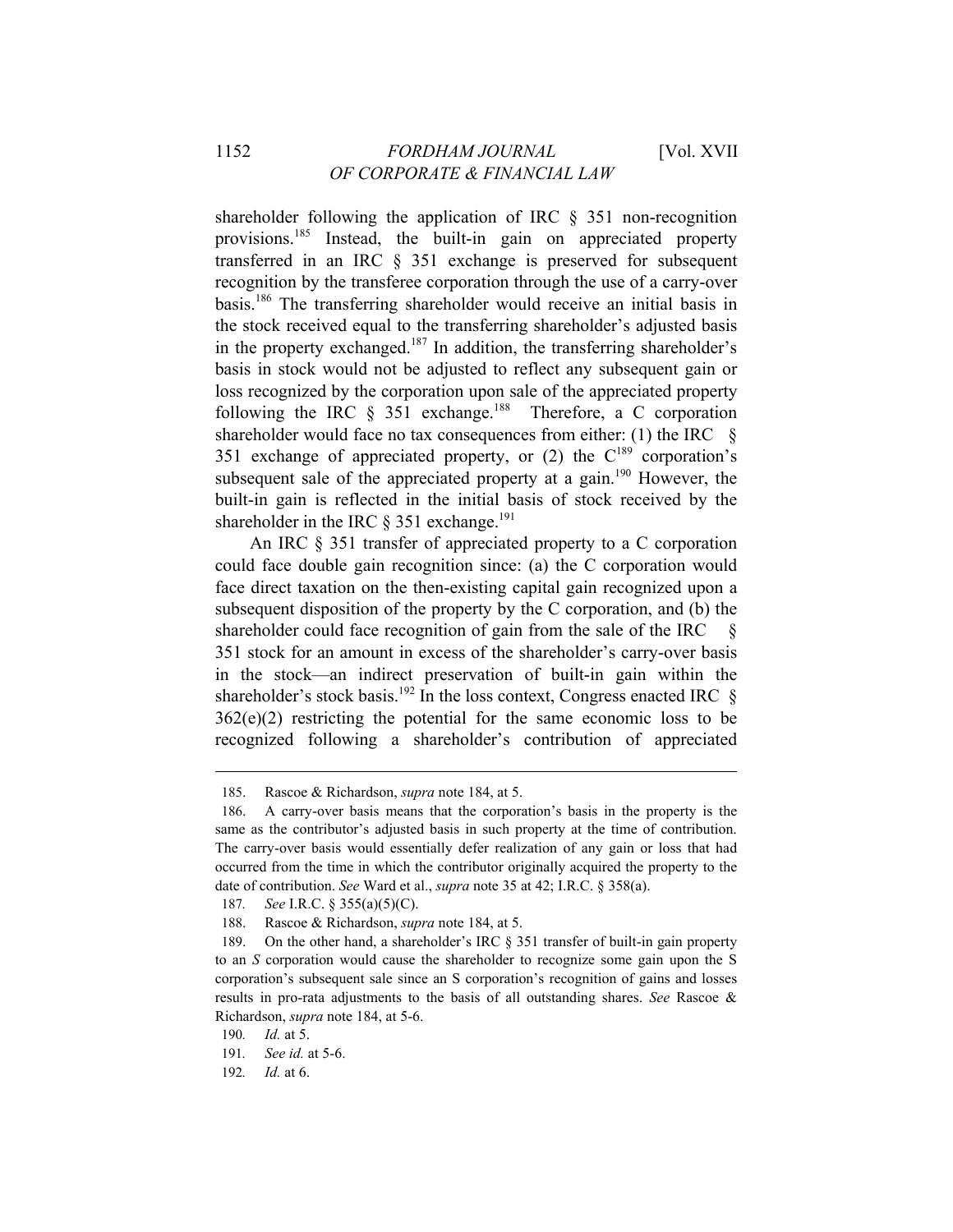property as part of an IRC  $\S$  351 exchange.<sup>193</sup> However, Congress has not taken similar action to restrict the recognition of double gain upon such a transaction. Given Congress' action to prevent the recognition of double loss from a shareholder's IRC § 351 transfer of appreciated property to a C corporation, Congress' failure to prevent the recognition of double gain arguably implies Congressional approval of such a result.<sup>194</sup>

## *2. Potential Disparate Basis Treatment for Contributions of Appreciated Property Made Pursuant to IRC §§ 351 and 1202*

IRC § 1202(i) provides that a shareholder taxpayer who contributes property (other than money or stock) to a QSB in exchange for QSBS, would possess a basis in the QSBS in the hands of the contributing taxpayer that "in no event [would] be less than the fair market value of the property exchanged on the date of such exchange."195 In the case of a contribution of built-in loss property, IRC § 1202(i) would still produce a carry-over basis in the  $\overline{OSB}$ .<sup>196</sup> However, in the case of built-in gain (appreciated) property, IRC § 1202(i) would produce a fair market value basis in the QSB in the hands of the contributing shareholder.<sup>197</sup>

It is conceivable that a taxpayer would seek non-recognition of gain on an IRC § 351 transfer of appreciated property in exchange for a controlling interest in a QSB. Therefore, the basis provisions of IRC §§ 351 and 1202 transactions could face simultaneous application. However, the basis provisions of IRC  $\S$ § 355(a)(5)(C) and 1202(i) produce inconsistent results with respect to contributions of *appreciated* property. IRC  $\hat{\zeta}$  355(a)(5)(C) essentially calls for a shareholder to maintain a carry-over basis in stock acquired in exchange for appreciated property.<sup>198</sup> On the other hand, IRC  $\S$  1202(i) calls for a basis in stock of no less than the fair market value of the property contributed.199 The interplay between the basis provisions applicable to IRC §§ 351 and 1202 transactions remains unsettled. If Congress wants to maintain a double tax benefit prevention policy in the context of

- 195*. Id.* § 1202(i)(1)(B).
- 196*. See generally id.* § 1202(i).
- 197*. See generally id.*
- 198*. See id.* § 355(a)(5)(C).
- 199*. See id.* § 1202(i).

<sup>193.</sup> I.R.C. § 362(e)(2).

<sup>194</sup>*. See generally id.*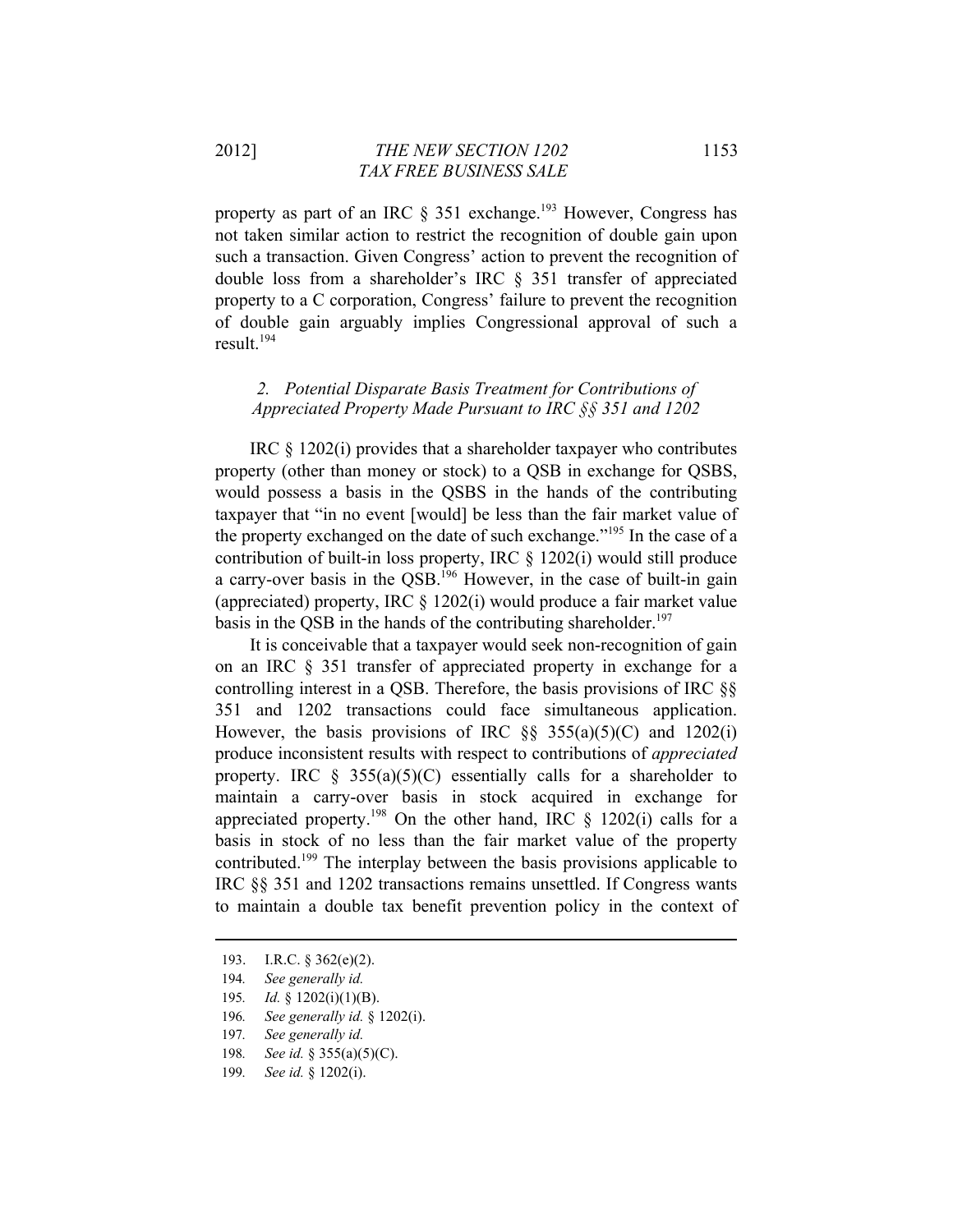appreciated property contributions to a C corporation, then it would be advisable for Congress (or the IRS) to resolve this issue by acting to maintain the double taxation of IRC § 351 transfers of appreciated property—perhaps by limiting the stepped-up basis accorded to transfers of appreciated property in exchange for QSBS under IRC § 1202(i).

#### C. QUALIFIED TRADE OR BUSINESS DEFINITION

The IRC § 1202 subsection that defines the type of business that may qualify as a "qualified trade or business" appears to be somewhat ambiguous since the purportedly exclusive list provided by the subsection offers several broad categories that are open to interpretation.<sup>200</sup> The definition provided is exclusive.<sup>201</sup> The subsection states that:

> [A] 'qualified trade or business' means any trade or business other than those involving: . . . the performance of services in the fields of health, law, engineering, architecture, accounting, actuarial science, performing arts, consulting, athletics, financial services, brokerage services, or any trade or business where the principal asset of such trade or business is the reputation or skill of 1 or more of its employees, any banking, insurance, financing, leasing, investing, or similar business, any farming business (including the business of raising or harvesting trees), any business involving the production or extraction of products of a character with respect to which a deduction is allowable under § 613 or 613A, and any business of operating a hotel, motel, restaurant, or similar business.<sup>2</sup>

The exclusionary language of the active business requirement tends to favor those taxpayers and business owners who would create new, high-value jobs and, in so doing, boost the economy.<sup>203</sup> Since the term "qualified trade or business" is defined primarily through exclusion, the resulting ambiguity surrounds which activities are actually *included* in

<sup>200</sup>*. See id.* § 1202(e)(3). Examples of broad categories include: 1) "any trade or business where the principal asset of such trade or business is the reputation or skill of 1 or more of its employees" and 2) "any business of operating a hotel, motel, restaurant, or similar business." *See id.* § 1202(e)(3)(A), (E).

<sup>201</sup>*. See id.* § 1202(i).

<sup>202</sup>*. Id.* § 1202(e)(3)(A)–(E).

<sup>203. 139</sup> CONG. REC. S7662-02 (daily ed. June 23, 1993) (statement of Sen. John Kerry).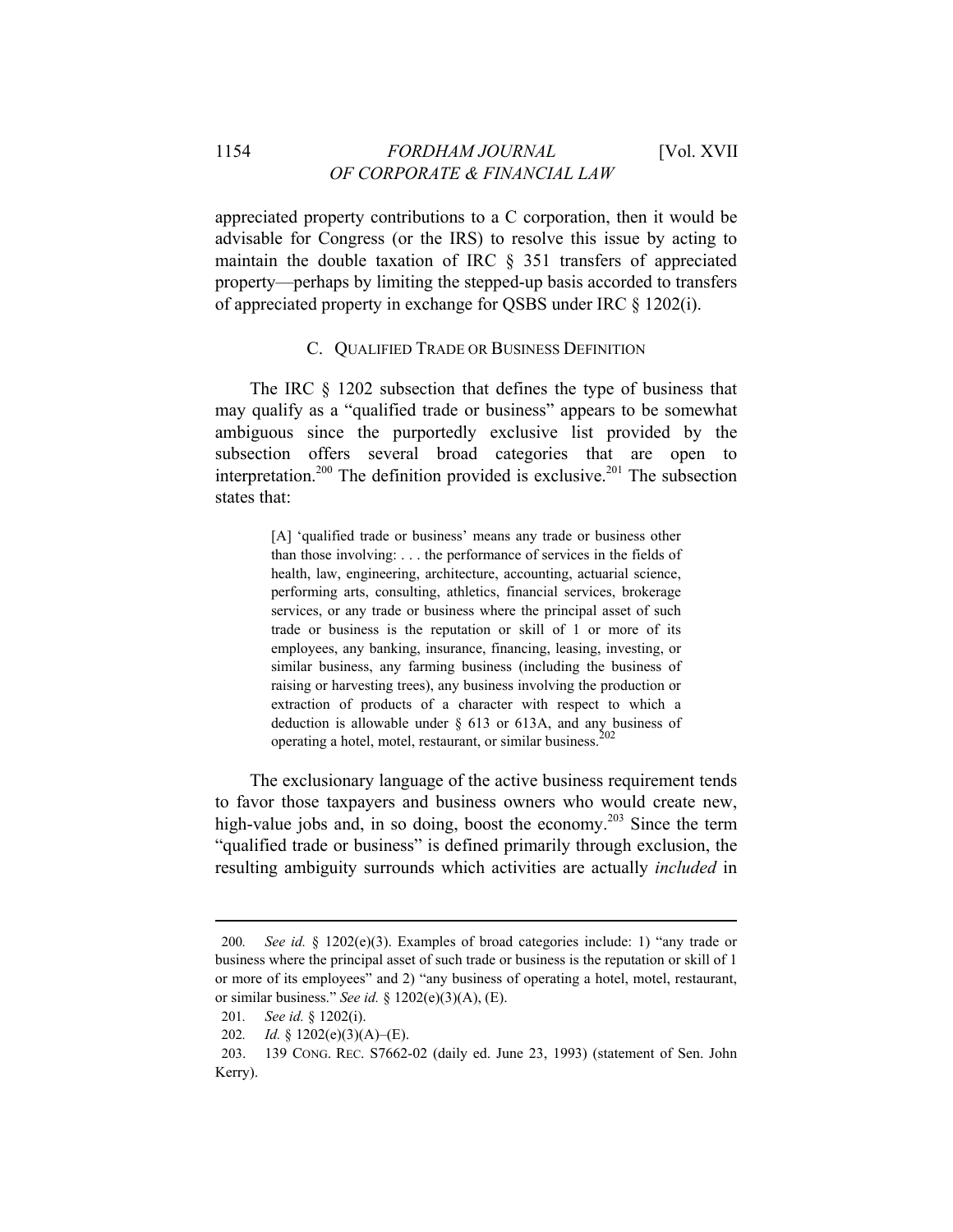2012] *THE NEW SECTION 1202* 1155  *TAX FREE BUSINESS SALE* 

the term's definition.204 For example, the term "restaurant" also covers other "similar" business, so presumably that would cover businesses that operate food services that may be eaten in the establishment. However, there are plenty of businesses that are predominately in operations not included on the above list of exclusions, but which sell food that can be eaten onsite, such as mini-marts, bookstores with snacks, buildings that have a cafeteria dining area or numerous other combination business sites. An aggressive IRS might interpret some or all of these businesses as similar to a restaurant, while a less enforcement-minded IRS would likely not do so. To date, there has been no significant clarification on which activities actually *do* qualify. As such, individuals are left to muddle through the list of what is excluded and determine whether their business meets the description of any activity listed (and therefore excluded), and if not, they may then assume that their trade or business qualifies.

### **V. POLICY CONSIDERATIONS**

#### A. ECONOMIC CONDITIONS LEADING TO THE SBJA

The SBJA and the prior acts dealing with IRC § 1202 were aimed at encouraging investments in "key" types of small businesses.205 The goal was to stimulate the economy through certain types of investments.206 The purposes of the SBJA included: (i) increasing exports in order to reduce the trade deficit; (ii) reducing the number of outsourced American jobs; and (iii) creating new domestic jobs.<sup>207</sup> The SBJA was intended to incentivize job creation in industries that will make America more competitive in the global economy, such as manufacturing and technological development.208 In addition to the IRC

<sup>204</sup>*. See generally* I.R.S. Priv. Ltr. Rul. 2005-21021 (May 27, 2005), 2005 WL 1254485 (stating that a manufacturing company may be considered to be engaged in a qualified trade or business).

<sup>205.</sup> Jesse Lee, *President Obama Signs Small Business Jobs Act – Learn What's In It,* WHITEHOUSE.GOV (Sept. 27, 2010), http://www.whitehouse.gov/blog/2010/09/27/pr esident-obama-signs-small-business-jobs-act-learn-whats-it.

<sup>206</sup>*. Id.*

<sup>207. 156</sup> CONG. REC. S7102 (daily ed. Sept. 15, 2010) (statement of Sen. Cardin), *available at* 2010 WL 3582757 (Westlaw).

<sup>208. 139</sup> CONG. REC. S7662-02, (daily ed. June 23, 1993) (statement of Sen. John Kerry); *see also* 156 CONG. REC. S7102 (daily ed. Sept. 15, 2010) (statement of Sen. Ben Cardin), *available at* 2010 WL 3582757 (Westlaw).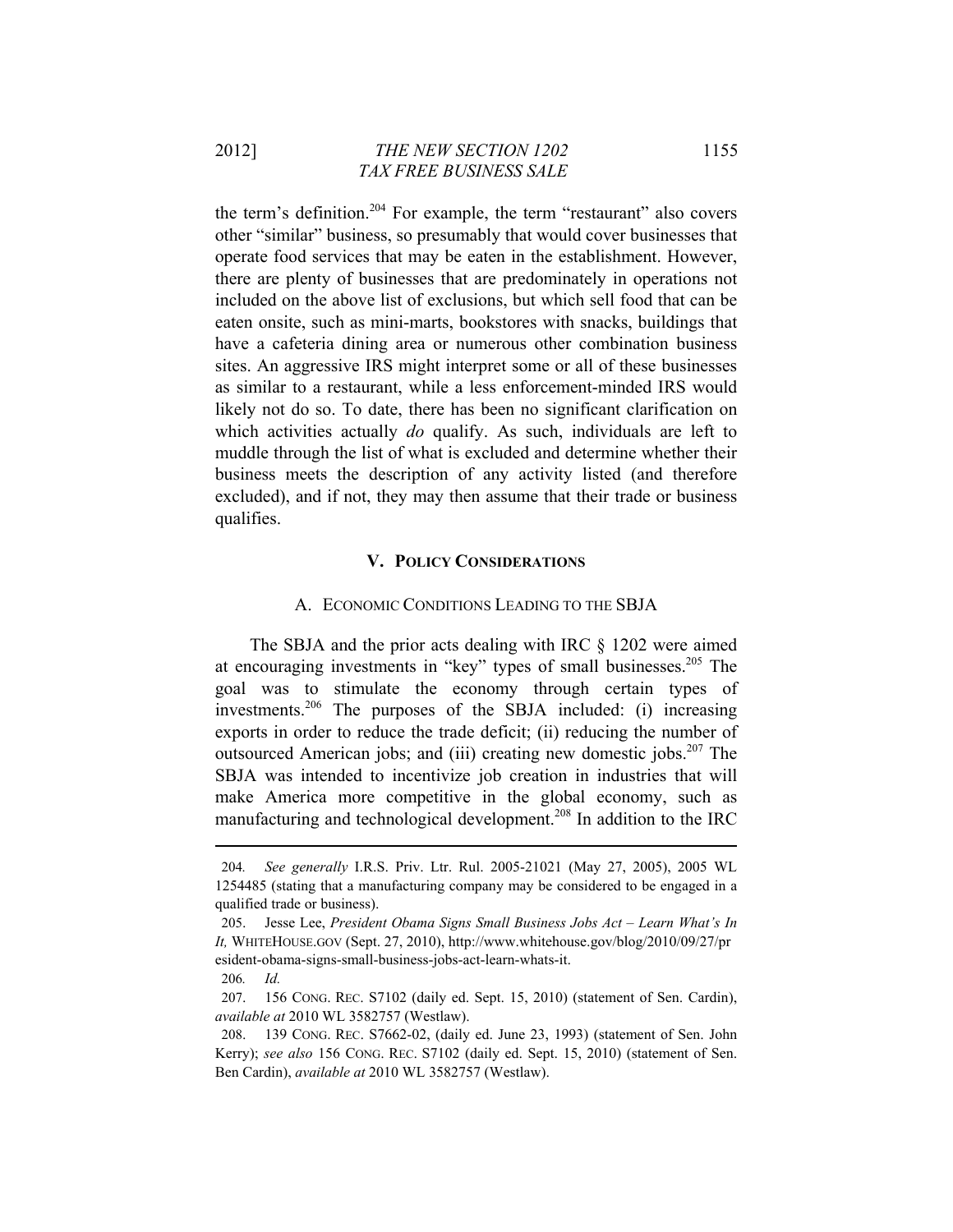§ 1202 exclusions, the SBJA also provides several other economic growth incentives.<sup>209</sup>

The passage of the SBJA illustrates that Congress has taken note of the severely difficult economic environment for starting up and maintaining a small business. Of course, anytime the business community faces a prolonged economic slowdown, reduced availability of credit, and expanding regulation, it will make the productive conduct of business more difficult. Furthermore, America is less appealing to manufacturing investment because of problems such as America's crumbling transportation infrastructure, an unfavorable currency exchange rate, lack of enforcement against overseas piracy of American intellectual property, proposed "cap and trade" environmental policies, lack of consumer demand and lack of suitable financing.<sup>210</sup> These market and regulatory issues have caused one-time American jobs to be outsourced, which has caused a huge disparity in America's trade deficit and threatened America's relative economic standing in the global economy.211

Congress turned to small businesses for help in solving these economic problems because small businesses have historically been the engine of the American economy, and the sector that creates the most jobs in an economic recovery.<sup>212</sup> For example, some reports have shown that small businesses may account for (i) up to two-thirds of all new American jobs created over the last 15 years, (ii) 50% of America's

<sup>209.</sup> These incentives include the double deduction of start-up costs, bonus depreciation, and increased availability of cheap financing for large-scale projects requiring land, buildings and heavy equipment. *See* 156 CONG. REC. E1777 (daily ed. Sept. 23, 2010) (statement of Rep. Earl Pomeroy); CONG. REC. E1765-02 (daily ed. Sept. 23, 2010) (statement of Rep. Laura Richardson).

<sup>210</sup>*. See* Edward Alden, *Why Companies are Leaving the United States, and How to Get Them Back*, RENEWING AMERICA (Mar. 6, 2012), *available at* http://blogs.cfr.org/re newing-america/2012/03/06/why-companies-are-leaving-the-united-states-and-how-toget-them-back/; 156 CONG. REC. E1777 (daily ed. Sept. 23, 2010) (statement of Rep. Earl Pomeroy).

<sup>211</sup>*. See* 156 CONG. REC. S7144-02 (daily ed. Sept. 16, 2010) (statement of Sen. George Voinovich).

<sup>212</sup>*. See* Press Release, Written Testimony by Treasury Secretary Timothy F. Geithner, *supra* note 122; *Baucus Hails Passage of Small Business Bill*, *supra* note 104; Elliott, *supra* note 124.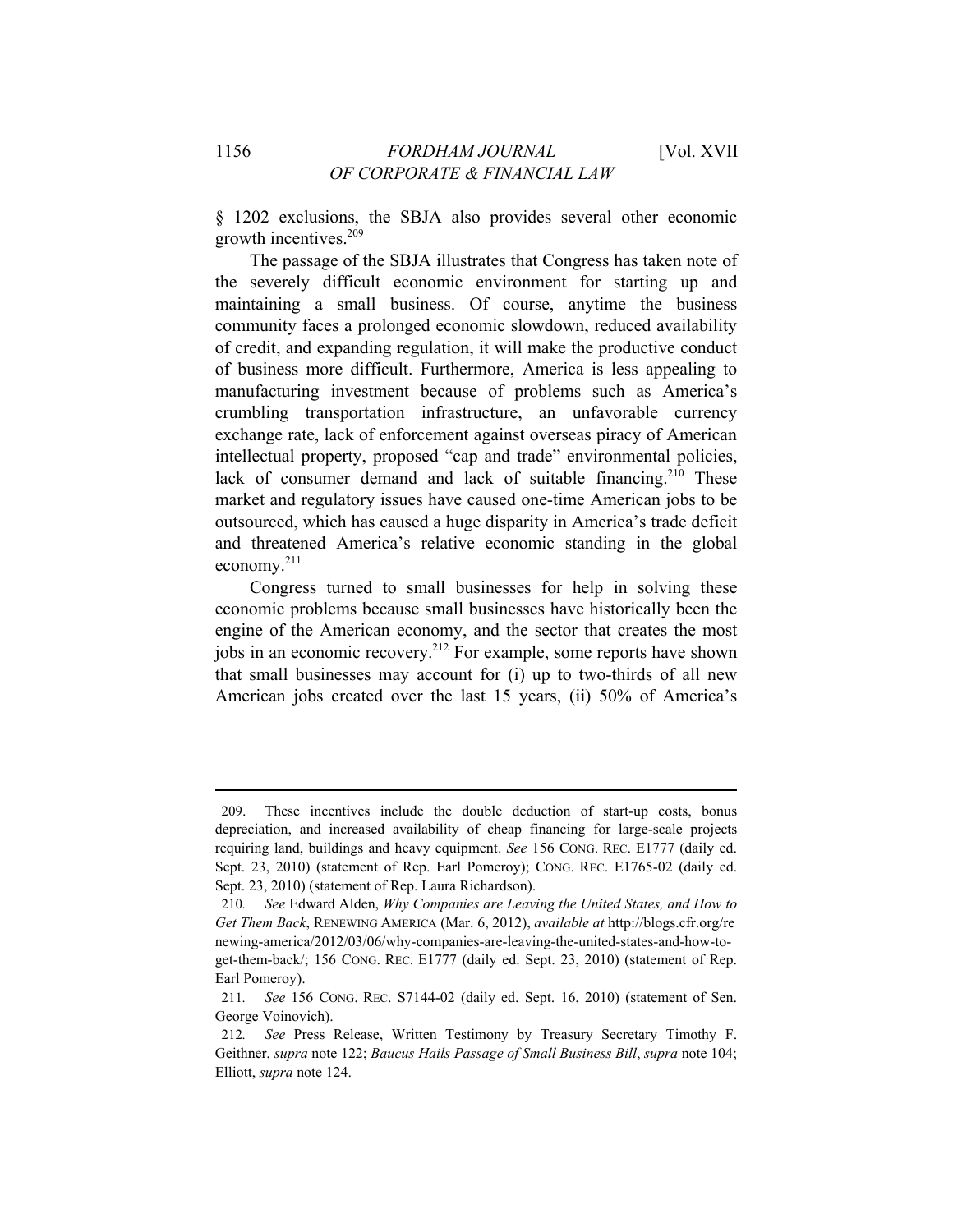current private sector employment, (iii) 44% of the total United States' payroll, and (iv) a whopping 97% of America's exports.<sup>213</sup>

To illustrate the effectiveness of small business job creation, consider that during the last economic expansion, companies with less than 20 employees accounted for 40% of the job growth, while accounting for only 25% of all jobs.<sup>214</sup> American small businesses have struggled in the current recession, and there have been calls to reduce regulatory and tax burdens, which prohibit small businesses from creating American jobs and spurring growth of the American economy.215

The above economic policy goals are the backdrop for the provisions of the SBJA, including the increased tax benefits of the temporarily revised IRC § 1202. This section of this Article focuses on the policy reasons behind two important provisions of IRC § 1202, and uses such policy reasons to illustrate the connection between the goals of the SBJA and IRC § 1202. The relevant policy provisions of amended IRC § 1202 are: (i) the 100% tax-free business sale and (ii) the five-year holding requirement.

#### B. POTENTIAL EFFECT OF THE 100% TAX-FREE BUSINESS SALE

Proponents of these amendments believe that IRC § 1202 and other parts of the SBJA will encourage the type of investment in small business needed to boost the economy.<sup>216</sup> In theory, the incentive may cause more potential business start-ups to commence because the owners who take the risk of starting and running a business will have a tax-free sale at the end of the line.<sup>217</sup> Of course, for the potential business owner to make this decision, the entire business venture must be a sensible tax decision.

<sup>&</sup>lt;u> 1989 - Johann Stein, marwolaethau a bhann an t-Amhain an t-Amhain an t-Amhain an t-Amhain an t-Amhain an t-A</u> 213. 156 CONG. REC. E1765-02 (daily ed. Sept. 23, 2010) (statement of Rep. Laura Richardson).

<sup>214. 156</sup> CONG. REC. E1777 (daily ed. Sept. 23, 2010) (statement of Rep. Earl Pomeroy).

<sup>215</sup>*. See* Press Release, Written Testimony by Treasury Secretary Timothy F. Geithner, *supra* note 122.

<sup>216.</sup> *Baucus Hails Passage of Small Business Bill*, *supra* note 104.

<sup>217</sup>*. Id.*; I.R.C. § 1202(a)(4) (2006).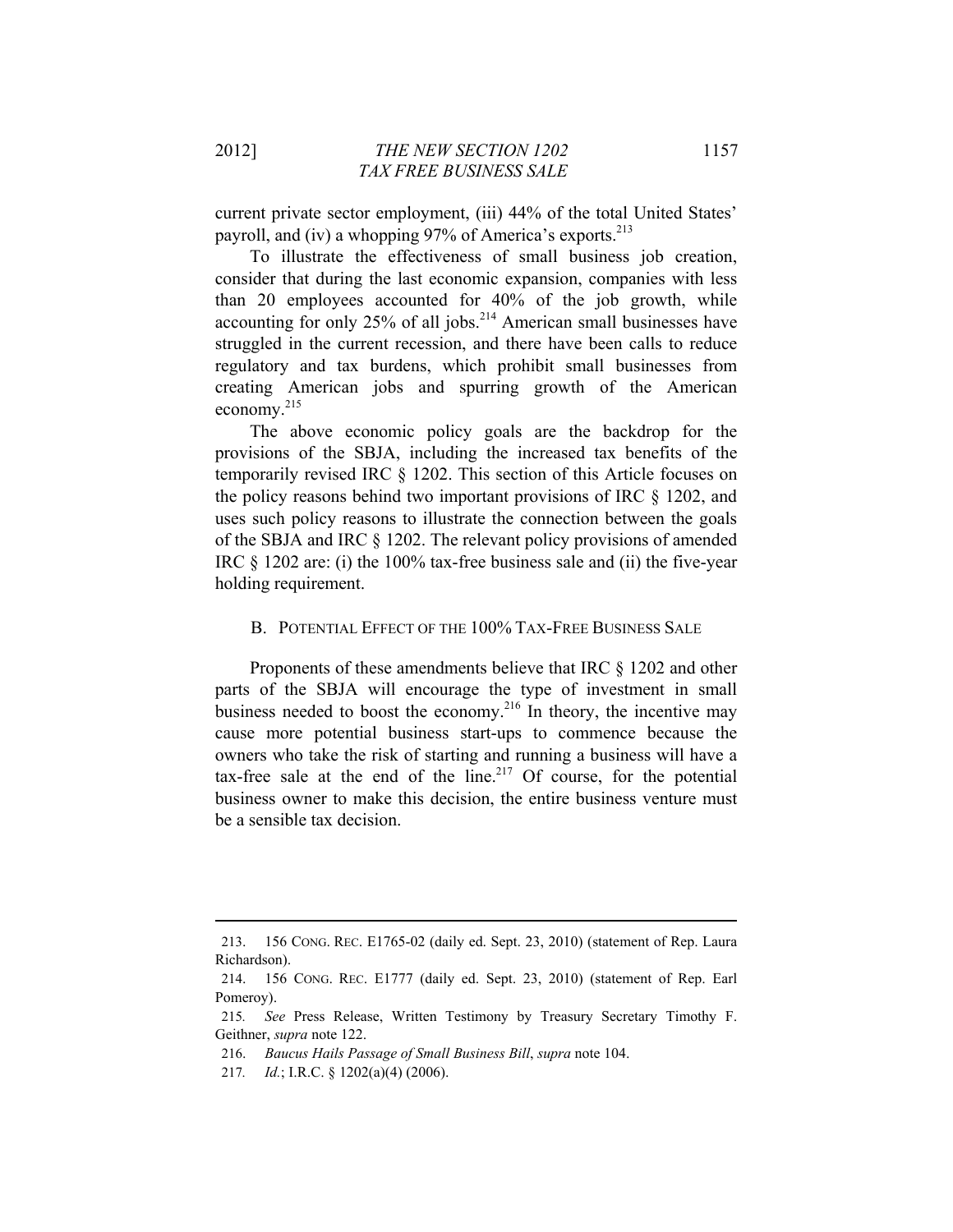## 1158 *FORDHAM JOURNAL* [Vol. XVII *OF CORPORATE & FINANCIAL LAW*

### *1. The Decision to Start the Business*

A potential business owner would likely consider several factors in deciding whether to start an IRC § 1202 compliant corporation, most notably the income tax rate on the business income that would be earned during at least the first 5 years of operation. A C corporation's income is taxed twice—once at the C corporation level and a second time when the C corporation pays the income out to the owner.<sup>218</sup> The payment to the owner can be taken by way of compensation or as a dividend out to the shareholders. $219$ 

The income tax rates on upper income earners and the dividend tax rates have both been artificially low since the tax cuts enacted during President George W. Bush's term ("Bush Tax Cuts").<sup>220</sup> President Obama has repeatedly proposed ending the Bush Tax Cuts, at least for households that earn at least \$250,000 per year.<sup>221</sup> Obviously, if this were to occur, the resulting tax rate increases<sup> $222$ </sup> would affect the overall return a business owner would receive from starting up and running a new C corporation business.223 To some degree, the policies of the Obama Administration may end up working counter to each other with regard to helping potential future business owners to decide to start a new business.

## *2. The Decision to Use a C Corporation*

The potential end of the Bush Tax Cuts will impact many small businesses because a significant amount of small businesses choose entities, such as limited liability companies ("LLC") and S corporations, that involve "pass-through" taxation.224 Entities with "pass-through" taxation are only taxed once at the shareholder level.<sup>225</sup> A significant

<sup>218</sup>*. See generally* I.R.C. §§ 11, 301.

<sup>219</sup>*. Id.* §§ 64, 301.

<sup>220.</sup> Economic Growth and Tax Relief Reconciliation Act of 2001, Pub. L. No. 107- 16, 115 Stat. 38 (2001); Jobs and Growth Tax Relief Reconciliation Act of 2003, Pub. L. No. 108-27, 117 Stat. 752 (2003); Tax Relief, Unemployment Insurance Reauthorization, and Job Creation Act of 2010, 4853 Pub. L. No. 111-312, 124 Stat. 3296 (2010) (extending Bush tax rates for 2 years).

<sup>221.</sup> Sahadi, *supra* note 130.

<sup>222</sup>*. Id.*

<sup>223</sup>*. See generally* I.R.C. §§ 11, 64, 301, 302 (2006).

<sup>224.</sup> Hodge, *supra* note 135.

<sup>225.</sup> I.R.C. § 701.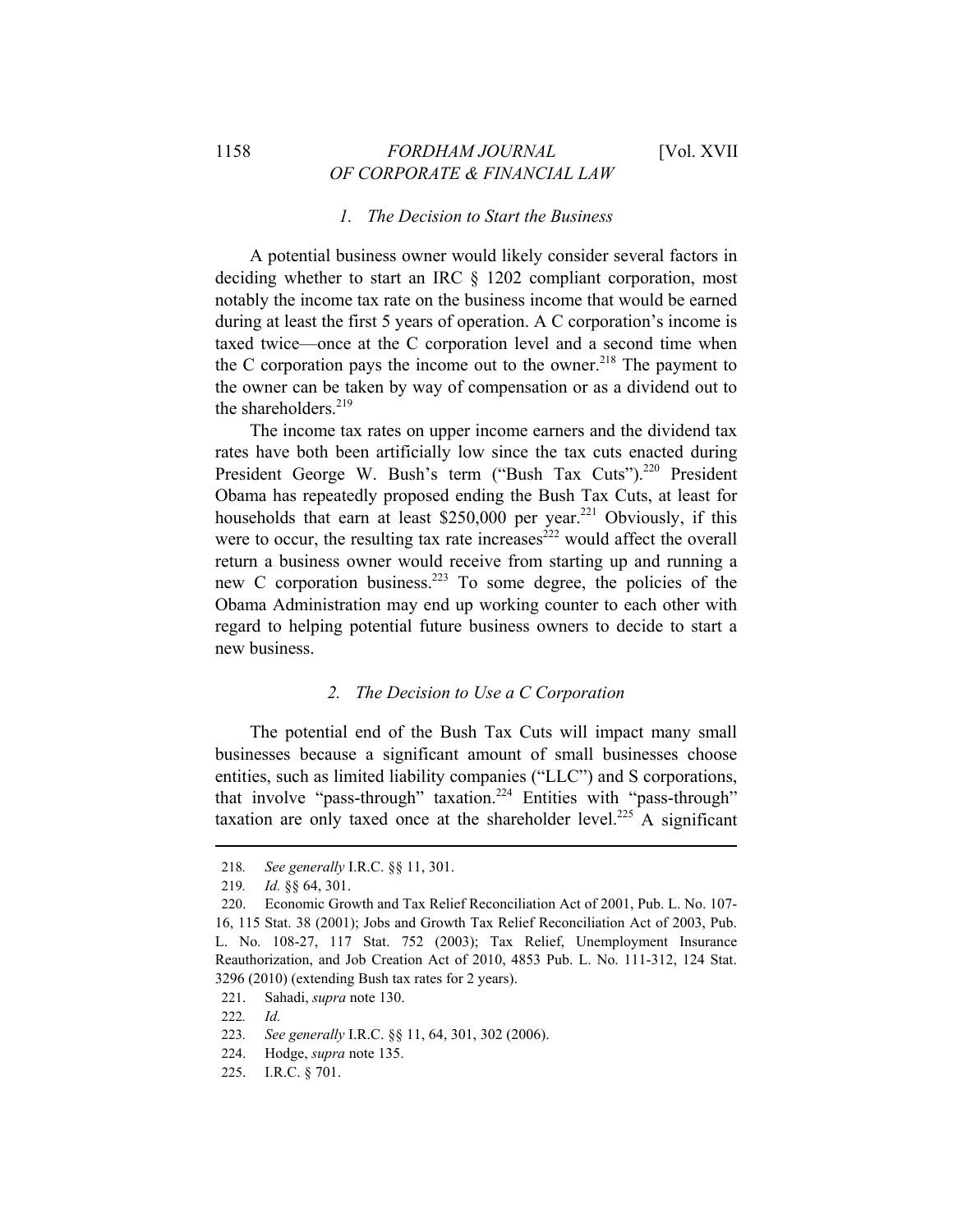number of US households earning \$250,000 a year or more include small business owners.<sup>226</sup>

The IRC § 1202 exclusion only applies to C corporations, which are double-taxed entities.<sup>227</sup> So, while it is possible that the Obama administration is correct that the end of the Bush Tax Cuts will only affect  $2\%$  to  $3\%$  of Americans,<sup>228</sup> it is conceivable that the majority of small businesses will be financially impacted. Such a negative result may actually cause an overall loss in job creation from the market segment that has historically been the engine of American growth, rather than entice investors to start businesses.

## *3. The Past is Prologue: the CARS Example*

It is entirely possible that the IRC § 1202 amendments will not have the intended effect of increasing small business start-ups, increasing economic activity and reducing the January 2011 9.4% unemployment rate.<sup>229</sup> The incentives for creating the "Cash for Clunkers" or Car Allowance Rebate System ("CARS") of 2009 were similar to the incentives for the IRC § 1202 exclusion. Reference to the CARS program will help illustrate the possible future effects of the IRC  $§$  1202 exclusion.<sup>230</sup>

In addition to certain environmental goals, $^{231}$  CARS was designed to stimulate new car sales in an effort to save auto-manufacturing

<sup>226.</sup> Wealthy individuals account for 60.07% of business income from "passthrough" entities (see section III(D)(3) above, *infra*). *See Distribution of Business Income by Statutory Marginal Tax Rate*, *supra* note 130.

<sup>227.</sup> I.R.C. § 1202(c).

<sup>228.</sup> Christi Parsons & Lisa Mascaro, *Geithner Urges Ending Tax Cuts for the Wealthy*, L.A. TIMES, July 26, 2010, http://articles.latimes.com/print/2010/jul/26/nation/ la-na-geithner-tax-cuts-20100726; *Distribution of Business Income by Statutory Marginal Tax Rate*, *supra* note 130.

<sup>229</sup>*. See* Charles Hurt, *Prez's Big Biz Lesson for "Hire" Education*, N.Y.POST, Jan. 8, 2011, http://www.nypost.com/p/news/national/prez\_big\_biz\_lesson\_for\_hire\_educati on\_1FavgpKz021zmkGSyotIzM.

<sup>230.</sup> Randolph Heaster, *Study Says 'Cash for Clunkers' Impact was Underestimated*, MCCLATCHY, Mar. 10, 2010, http://www.mcclatchydc.com/2010/03/1 0/90110/study-says-cash-for-clunkers-impact.html.

<sup>231.</sup> The environmental goals included replacing inefficient gas guzzlers with new, more fuel-efficient automobiles. *See* Gwen Ottinger, *When 'Clunkers' Are Greener*, WASH. POST, Aug. 4, 2009, http://www.washingtonpost.com/wp-dyn/content/article/20 09/08/03/AR2009080302220.html.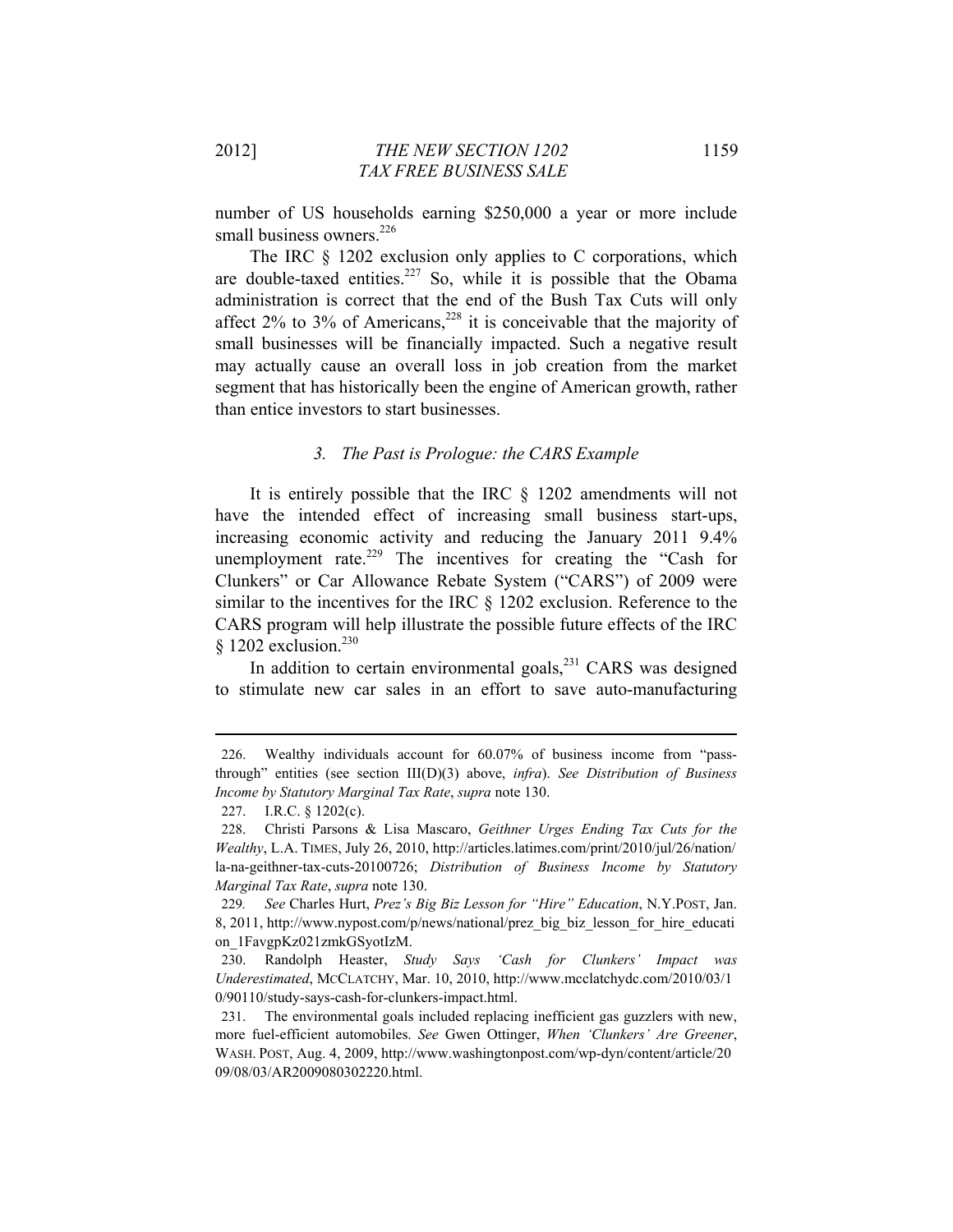jobs.232 The effects of purchase credits offered by the U.S. to spur new car purchases by consumers produced a large number of sales for dealerships in July and August of 2009.<sup>233</sup> Consumers traded in their obsolete vehicles for vouchers valued between \$3,500 and \$4,500 to be used towards the purchase of a new vehicle. $234$ 

Critics contend that the program failed to stimulate the economy.<sup>235</sup> The increase of new car purchases under CARS was followed by a subsequent dearth of sales.<sup>236</sup> As such, it is likely that CARS merely caused consumers who were likely to make purchases in the near future to buy new cars while the program was in effect. Therefore, these purchases may not actually produce *additional* car sales.

It is possible that the incentives in the amendments to IRC § 1202 will have a similar effect on new business start-ups as CARS had on new auto sales. Rather than entice people to start new businesses, the incentives will instead only provide a tax break to start-up owners who would already have started the business anyway. Perhaps it will entice some people to start their business earlier than otherwise, but that may only end up causing a drop-off in business start-ups after the sunset date for the tax-free temporary amendment.

The Obama Administration has proposed making the 100% IRC § 1202 exclusion permanent.<sup>237</sup> Perhaps making these amendments permanent would have a better chance of testing whether the tax-free business sale is enough to incentivize long-term business formation and operations. Unlike CARS, a permanent extension would provide the time to tell whether IRC § 1202 will spur job creation and/or economic growth as hoped.

## C. RATIONALE FOR THE FIVE-YEAR HOLDING PERIOD

Another policy question regarding the recent amendments to IRC § 1202 is whether the five-year holding period is a proper incentive, *or*

<sup>232.</sup> Heaster, *supra* note 230.

<sup>233</sup>*. Id.*

<sup>234</sup>*. Id*.

<sup>235</sup>*. Cash For Clunkers: Let's Have a \$4500 Subsidy For Everything*, WALL ST. S.J., Aug. 2, 2009, http://online.wsj.com/article/SB10001424052970204313604574326 531645819464.html.

<sup>236</sup>*. Id.*

<sup>237</sup>*. Startup America: Obama Administration Commitments*, WHITEHOUSE.GOV, http://www.whitehouse.gov/issues/startup-america-public (last visited Mar. 29, 2012).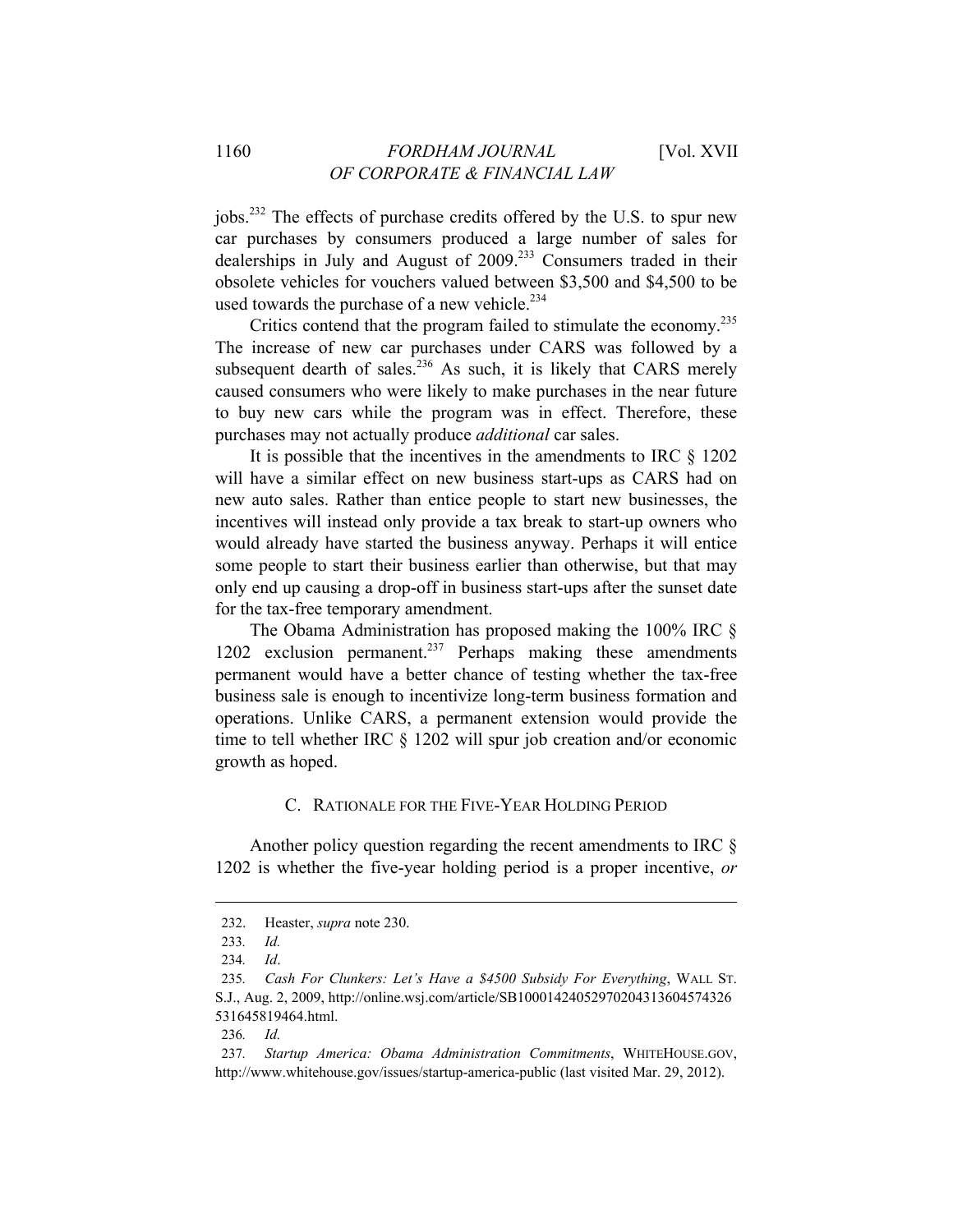whether it is so restrictive that it actually defeats the purpose of the exclusion. The holding period serves the purpose of granting the tax-free sale treatment *exclusively* to investors who provide long-term benefits to the economy.238

The decision by Congress to limit the exclusion of gain to stock held for *at least five years* was in no way arbitrary.<sup>239</sup> As previously mentioned, the ARRA was designed to not only provide incentives for those willing to take the risk associated with investing in small businesses, but also to lower the overall budget deficit.<sup>240</sup> Supporters of the original IRC § 1202 passed in 1993 argued that the five-year requirement would promote "patient capital,"<sup>241</sup> as well as encourage those that were willing to hold onto their stock for a prolonged period and take a risk at job creation.<sup>242</sup> The ARRA amended IRC  $\S$  1202 to provide for increased tax benefits. Therefore, the underlying policy surrounding the enactment of the original IRC § 1202 in 1993 likely applies to the enactment of the ARRA amendments to IRC § 1202.

Critics of the five-year holding period contend that it is too long. $243$ In particular, the five-year holding period's commercial unreasonableness impairs the ability to raise capital $1^{244}$  and runs counter to the goal of encouraging investment.<sup>245</sup> For example, venture capital firms that finance small businesses may be dissuaded from doing so. Venture capital firms desire to sell out of the venture at whatever time is

<sup>238</sup>*. See Targeted Capital Gains Tax Relief for Small Companies Before the H. Comm. On Ways and Means*, 105th Cong. (Mar. 17, 1997) (testimony of J. Morton Davis, Chairman of D.H. Blair Investment Banking Corp.).

<sup>239</sup>*. See generally* 139 CONG. REC. S7662-02 (daily ed. June 23, 1993) (statement of Sen. John Kerry).

<sup>240</sup>*. See generally* 139 CONG. REC. S1593-01 (daily ed. Feb. 16, 1993) (statement of Sen. Dale Bumpers).

<sup>241</sup>*. See generally id.*

<sup>242. 139</sup> CONG. REC. S1593-01S7662-02 (daily ed. June 23, 1993) (statement of Sen. John Kerry).

<sup>243</sup>*. See Opportunity in Proposed Change to Tax Incentive for Small Business Investment*, Community Development Venture Capital Alliance (Apr. 2010), http://

www.cdvca.org/index.php?option=com\_content&view=article&id=274:small-biz-inves tment&catid=31:news&Itemid=101; *Targeted Capital Gains Tax Relief for Small Companies Before the H. Comm. On Ways and Means*, *supra* note 238.

<sup>244</sup>*. Opportunity in Proposed Change to Tax Incentive for Small Business Investment*, *supra* note 243.

<sup>245</sup>*. Targeted Capital Gains Tax Relief for Small Companies Before the H. Comm. On Ways and Means*, *supra* note 238.